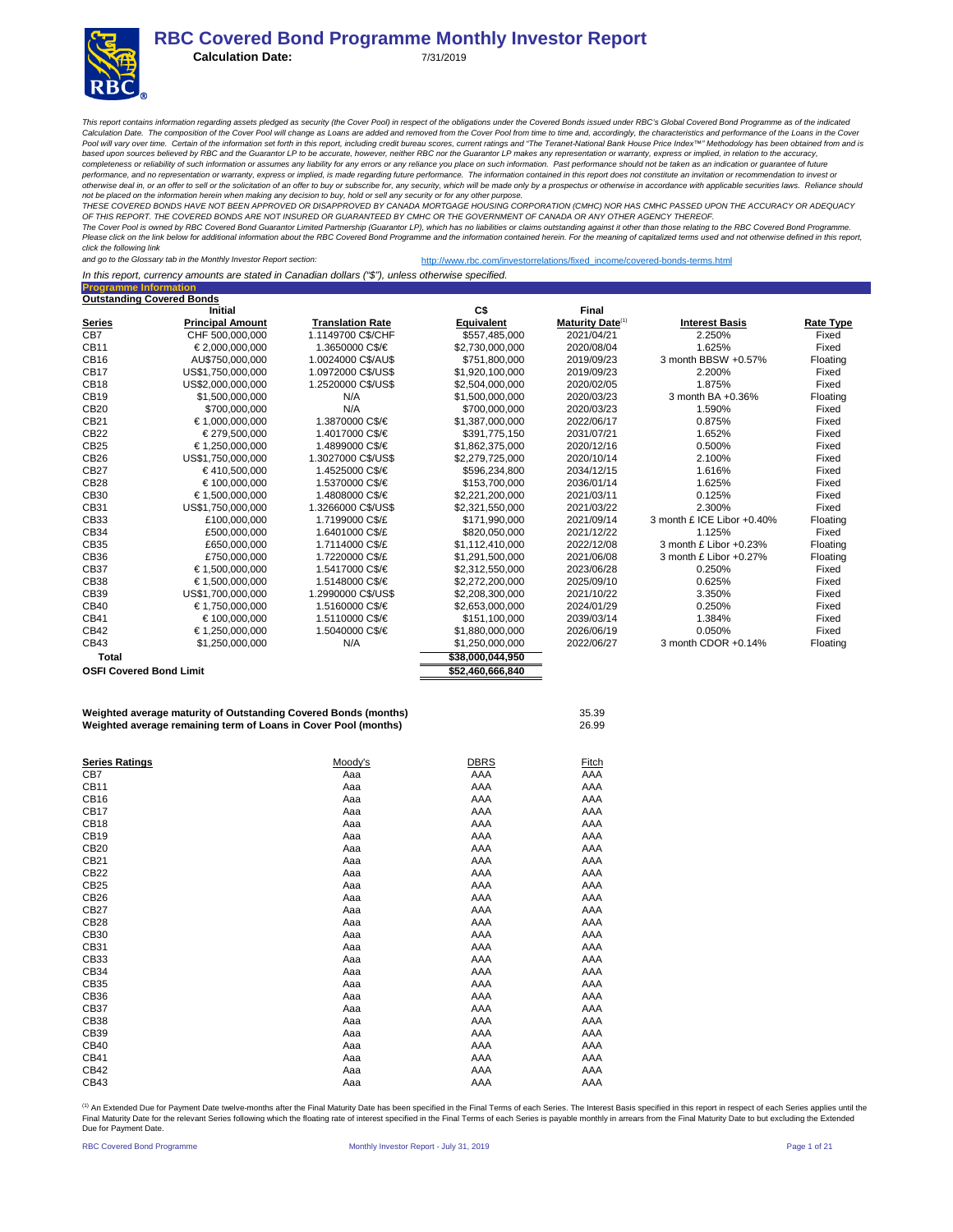

| <b>Supplementary Information</b>                    |                            |  |  |  |  |
|-----------------------------------------------------|----------------------------|--|--|--|--|
| <b>Parties to RBC Global Covered Bond Programme</b> |                            |  |  |  |  |
| Issuer                                              | Royal Bank of Canada       |  |  |  |  |
| Guarantor entity                                    | <b>RBC Covered Bond Gu</b> |  |  |  |  |
| Servicer & Cash Manager                             | Roval Bank of Canada       |  |  |  |  |

| Guarantor entity<br>Servicer & Cash Manager<br>Swap Providers<br>Covered Bond Trustee & Custodian                                                                                                                                                                                                   | RBC Covered Bond Guarantor Limited Partnership<br>Royal Bank of Canada<br>Royal Bank of Canada |                                   |                                      |                                                                                                                                                                                                                                |  |  |  |
|-----------------------------------------------------------------------------------------------------------------------------------------------------------------------------------------------------------------------------------------------------------------------------------------------------|------------------------------------------------------------------------------------------------|-----------------------------------|--------------------------------------|--------------------------------------------------------------------------------------------------------------------------------------------------------------------------------------------------------------------------------|--|--|--|
| <b>Asset Monitor</b>                                                                                                                                                                                                                                                                                | Computershare Trust Company of Canada<br>PricewaterhouseCoopers LLP                            |                                   |                                      |                                                                                                                                                                                                                                |  |  |  |
| Account Bank & GDA Provider                                                                                                                                                                                                                                                                         | Royal Bank of Canada                                                                           |                                   |                                      |                                                                                                                                                                                                                                |  |  |  |
| Standby Account Bank & GDA Provider<br>Paying Agent <sup>(1)</sup>                                                                                                                                                                                                                                  | <b>Bank of Montreal</b><br>The Bank of New York Mellon                                         |                                   |                                      |                                                                                                                                                                                                                                |  |  |  |
| <sup>(1)</sup> The Paying Agent in respect of Series CB7 is Credit Suisse AG. The Paying Agent in respect of Series CB19, Series CB20 and Series CB32 is Royal Bank of Canada.                                                                                                                      |                                                                                                |                                   |                                      |                                                                                                                                                                                                                                |  |  |  |
| Royal Bank of Canada's Ratings(1)                                                                                                                                                                                                                                                                   |                                                                                                |                                   |                                      |                                                                                                                                                                                                                                |  |  |  |
|                                                                                                                                                                                                                                                                                                     | Moody's                                                                                        | <b>DBRS</b>                       | Fitch                                |                                                                                                                                                                                                                                |  |  |  |
|                                                                                                                                                                                                                                                                                                     | Aa2                                                                                            | AA (high)                         | AA                                   |                                                                                                                                                                                                                                |  |  |  |
| Senior Debt <sup>(2)</sup> / Long-Term Issuer Default Rating (Fitch)<br>Short-Term Debt / Short-Term Issuer Default Rating<br>(Fitch)                                                                                                                                                               | $P-1$                                                                                          | R-1 (high)                        | $F1+$                                |                                                                                                                                                                                                                                |  |  |  |
| Deposit Rating ("dr") (Short-Term/Long-Term)                                                                                                                                                                                                                                                        | P-1 (dr) / Aa2 (dr)                                                                            | n/a / AA (high) (dr)              | $F1+ / AA$                           |                                                                                                                                                                                                                                |  |  |  |
| Counterparty Risk Assessment (Short-Term/Long-Term)                                                                                                                                                                                                                                                 | P-1 (cr) / Aa2 (cr)                                                                            | n/a                               | n/a                                  |                                                                                                                                                                                                                                |  |  |  |
| Derivative Counterparty Rating (Short-Term/Long-Term)                                                                                                                                                                                                                                               | n/a                                                                                            | n/a                               | AA (dcr)                             |                                                                                                                                                                                                                                |  |  |  |
| <b>Rating Outlook</b>                                                                                                                                                                                                                                                                               | Stable                                                                                         | Stable                            | Stable                               |                                                                                                                                                                                                                                |  |  |  |
| Applicable Ratings of Standby Account Bank & Standby GDA Provider <sup>(1)</sup>                                                                                                                                                                                                                    | Moody's                                                                                        | <b>DBRS</b>                       | Fitch                                |                                                                                                                                                                                                                                |  |  |  |
|                                                                                                                                                                                                                                                                                                     | Aa2                                                                                            | AA                                | AA-                                  |                                                                                                                                                                                                                                |  |  |  |
| Senior Debt <sup>(2)</sup> / Long-Term Issuer Default Rating (Fitch)<br>Short-Term Debt / Short-Term Issuer Default Rating                                                                                                                                                                          | $P-1$                                                                                          | $R-1$ (high)                      | $F1+$                                |                                                                                                                                                                                                                                |  |  |  |
| (Fitch)<br>Deposit Rating (Short-Term/Long-Term)                                                                                                                                                                                                                                                    | P-1 (dr) / Aa2 (dr)                                                                            | $n/a / AA$ (dr)                   | $F1+ / AA-$                          |                                                                                                                                                                                                                                |  |  |  |
|                                                                                                                                                                                                                                                                                                     |                                                                                                |                                   |                                      |                                                                                                                                                                                                                                |  |  |  |
| <b>Description of Ratings Triggers</b> <sup>(3)(4)</sup><br>A. Party Replacement                                                                                                                                                                                                                    |                                                                                                |                                   |                                      |                                                                                                                                                                                                                                |  |  |  |
| If the rating(s) of the Party falls below the level stipulated below, such party is required to be replaced or in the case of the Swap Providers (i) transfer credit support and (ii) replace itself or obtain a guarantee for<br>obligations.                                                      |                                                                                                |                                   |                                      |                                                                                                                                                                                                                                |  |  |  |
| Role (Current Party)                                                                                                                                                                                                                                                                                | Moody's                                                                                        | <b>DBRS</b>                       | Fitch                                |                                                                                                                                                                                                                                |  |  |  |
| Account Bank/GDA Provider (RBC)                                                                                                                                                                                                                                                                     | P-1 (dr) & A2 (dr)                                                                             | R-1 (low) & A                     | F1 & A- $^{(5)}$<br>$F1 & A^{- (5)}$ |                                                                                                                                                                                                                                |  |  |  |
| Standby Account Bank/GDA Provider (BMO)<br>Cash Manager (RBC)                                                                                                                                                                                                                                       | P-1 (dr) & A2 (dr)<br>$P-2$ (cr)                                                               | R-1 (low) & A<br>BBB (low) (long) | $F2$ & BBB+ <sup>(6)</sup>           |                                                                                                                                                                                                                                |  |  |  |
| Servicer (RBC)                                                                                                                                                                                                                                                                                      | Baa3 (cr)                                                                                      | BBB (low) (long)                  | $F2$ & BBB+ <sup>(6)</sup>           |                                                                                                                                                                                                                                |  |  |  |
| Interest Rate Swap Provider (RBC)                                                                                                                                                                                                                                                                   | P-2 (cr) & A3 (cr)                                                                             | R-2 (middle) & BBB                | $F2$ & BBB+ $^{(6)}$                 |                                                                                                                                                                                                                                |  |  |  |
| Covered Bond Swap Provider (RBC)                                                                                                                                                                                                                                                                    | P-2 (cr) & A3 (cr)                                                                             | R-2 (middle) & BBB                | $F2$ & BBB+ <sup>(6)</sup>           |                                                                                                                                                                                                                                |  |  |  |
| <b>B. Specified Rating Related Action</b>                                                                                                                                                                                                                                                           |                                                                                                |                                   |                                      |                                                                                                                                                                                                                                |  |  |  |
| i. The following actions are required if the rating of the Cash Manager (RBC) falls below the stipulated rating                                                                                                                                                                                     |                                                                                                |                                   |                                      |                                                                                                                                                                                                                                |  |  |  |
| (a) Asset Monitor is required to verify the Cash Manager's                                                                                                                                                                                                                                          | Moody's                                                                                        | DBRS                              | <b>Fitch</b>                         |                                                                                                                                                                                                                                |  |  |  |
| calculations of the Asset Coverage/Amortization test on<br>each Calculation Date                                                                                                                                                                                                                    | Baa3 (cr)                                                                                      | n/a                               | BBB $(long)^{(6)}$                   |                                                                                                                                                                                                                                |  |  |  |
| (b) Amounts received by the Cash Manager are required                                                                                                                                                                                                                                               | P-1 (dr)                                                                                       | BBB (low)                         | F <sub>1</sub> & A- $^{(5)}$         |                                                                                                                                                                                                                                |  |  |  |
| to be deposited directly into the Transaction Account<br>(c) Amounts received by the Servicer are to be deposited                                                                                                                                                                                   |                                                                                                |                                   |                                      |                                                                                                                                                                                                                                |  |  |  |
| directly to the GIC Account and not provided to the Cash<br>Manager                                                                                                                                                                                                                                 | $P-1$ (dr)                                                                                     | BBB (low)                         | F1 & $A- (5)$                        |                                                                                                                                                                                                                                |  |  |  |
| ii. The following actions are required if the rating of the Servicer (RBC) falls below the stipulated rating                                                                                                                                                                                        |                                                                                                |                                   |                                      |                                                                                                                                                                                                                                |  |  |  |
|                                                                                                                                                                                                                                                                                                     | Moody's                                                                                        | <b>DBRS</b>                       | Fitch                                |                                                                                                                                                                                                                                |  |  |  |
| a) Servicer is required to hold amounts received in a<br>separate account and transfer them to the Cash Manager<br>or GIC Account, as applicable, within 2 business days                                                                                                                            | $P-1$ (dr)                                                                                     | BBB (low)                         | F1 & $A- (5)$                        |                                                                                                                                                                                                                                |  |  |  |
| iii. The following actions are required if the rating of the Issuer (RBC) falls below the stipulated rating                                                                                                                                                                                         |                                                                                                |                                   |                                      |                                                                                                                                                                                                                                |  |  |  |
|                                                                                                                                                                                                                                                                                                     | Moody's                                                                                        | <b>DBRS</b>                       | Fitch                                |                                                                                                                                                                                                                                |  |  |  |
| (a) Establishment of the Reserve Fund                                                                                                                                                                                                                                                               | $P-1$ (cr)                                                                                     | R-1 (mid) & A (low)               | F <sub>1</sub> & A <sup>-(5)</sup>   |                                                                                                                                                                                                                                |  |  |  |
| iv. The following actions are required if the rating of the Issuer (RBC) falls below the stipulated rating                                                                                                                                                                                          | Moody's                                                                                        | <b>DBRS</b>                       | Fitch                                |                                                                                                                                                                                                                                |  |  |  |
| (a) Cash flows will be exchanged under the Covered Bond                                                                                                                                                                                                                                             |                                                                                                |                                   |                                      |                                                                                                                                                                                                                                |  |  |  |
| Swap Agreement (to the extent not already occurring)<br>except as otherwise provided in the Covered Bond Swap<br>Agreement                                                                                                                                                                          | Baa1 (cr)                                                                                      | BBB (high) (long)                 | BBB+ (dcr)                           |                                                                                                                                                                                                                                |  |  |  |
| v. Each Swap Provider is required to replace itself, transfer credit support or obtain a guarantee of its obligations if the rating of such Swap Provider falls below the specified rating                                                                                                          |                                                                                                |                                   |                                      |                                                                                                                                                                                                                                |  |  |  |
|                                                                                                                                                                                                                                                                                                     | Moody's                                                                                        | <b>DBRS</b>                       | Fitch                                |                                                                                                                                                                                                                                |  |  |  |
| (a) Interest Rate Swap Provider                                                                                                                                                                                                                                                                     | P-1 (cr) & A2 (cr)                                                                             | R-1 (low) & A                     | F1 & A- <sup>(6)</sup>               |                                                                                                                                                                                                                                |  |  |  |
| (b) Covered Bond Swap Provider                                                                                                                                                                                                                                                                      | P-1 (cr) & A2 (cr)                                                                             | R-1 (low) & A                     | F <sub>1</sub> & A- <sup>(6)</sup>   |                                                                                                                                                                                                                                |  |  |  |
| <b>Events of Default &amp; Triggers</b>                                                                                                                                                                                                                                                             |                                                                                                |                                   |                                      |                                                                                                                                                                                                                                |  |  |  |
| Asset Coverage Test (C\$ Equivalent of Outstanding                                                                                                                                                                                                                                                  |                                                                                                |                                   |                                      |                                                                                                                                                                                                                                |  |  |  |
| Covered Bonds < Adjusted Aggregate Asset Amount)                                                                                                                                                                                                                                                    |                                                                                                | <b>Pass</b>                       |                                      |                                                                                                                                                                                                                                |  |  |  |
| <b>Issuer Event of Default</b>                                                                                                                                                                                                                                                                      |                                                                                                | No                                |                                      |                                                                                                                                                                                                                                |  |  |  |
| Guarantor LP Event of Default<br><sup>(1)</sup> Fitch assigned the Derivative Counterparty and Deposit Ratings on October 22, 2018.                                                                                                                                                                 |                                                                                                | No                                |                                      |                                                                                                                                                                                                                                |  |  |  |
| (2) Includes: (a) senior debt issued prior to September 23, 2018; and (b) senior debt issued on or after September 23, 2018 which is excluded from the bank recapitalization "bail-in" regime. Senior debt subject to conversi                                                                      |                                                                                                |                                   |                                      |                                                                                                                                                                                                                                |  |  |  |
| Fitch.                                                                                                                                                                                                                                                                                              |                                                                                                |                                   |                                      | (i) Where one rating or assessment is expressed, unless otherwise specified, such rating or assessment is short-term. Where two ratings or assessments are expressed, the first is short-term and the second is long-term. Unl |  |  |  |
| Debt (or the Long-Term Issuer Default Rating in the case of Fitch) and Short-Term Debt (or the Short-Term Issuer Default Rating in the case of Fitch). Where two ratings or assessments are listed in respect of a relevant ac<br>the relvevant party falls below both such ratings or assessments. |                                                                                                |                                   |                                      |                                                                                                                                                                                                                                |  |  |  |

<sup>(4)</sup> The discretion of the Guarantor LP to waive a required action upon a Rating Trigger may be limited by the terms of the Transaction Documents.<br><sup>(5)</sup> These ratings will be in respect of deposit ratings from Fitch follo

RBC Covered Bond Programme Monthly Investor Report - July 31, 2019 Page 2 of 21 (6) These ratings will be in respect of Derivative Counterparty Ratings from Fitch and include the (dcr) reference following Fitch having assigned Derivative Counterparty Ratings to the relevant party.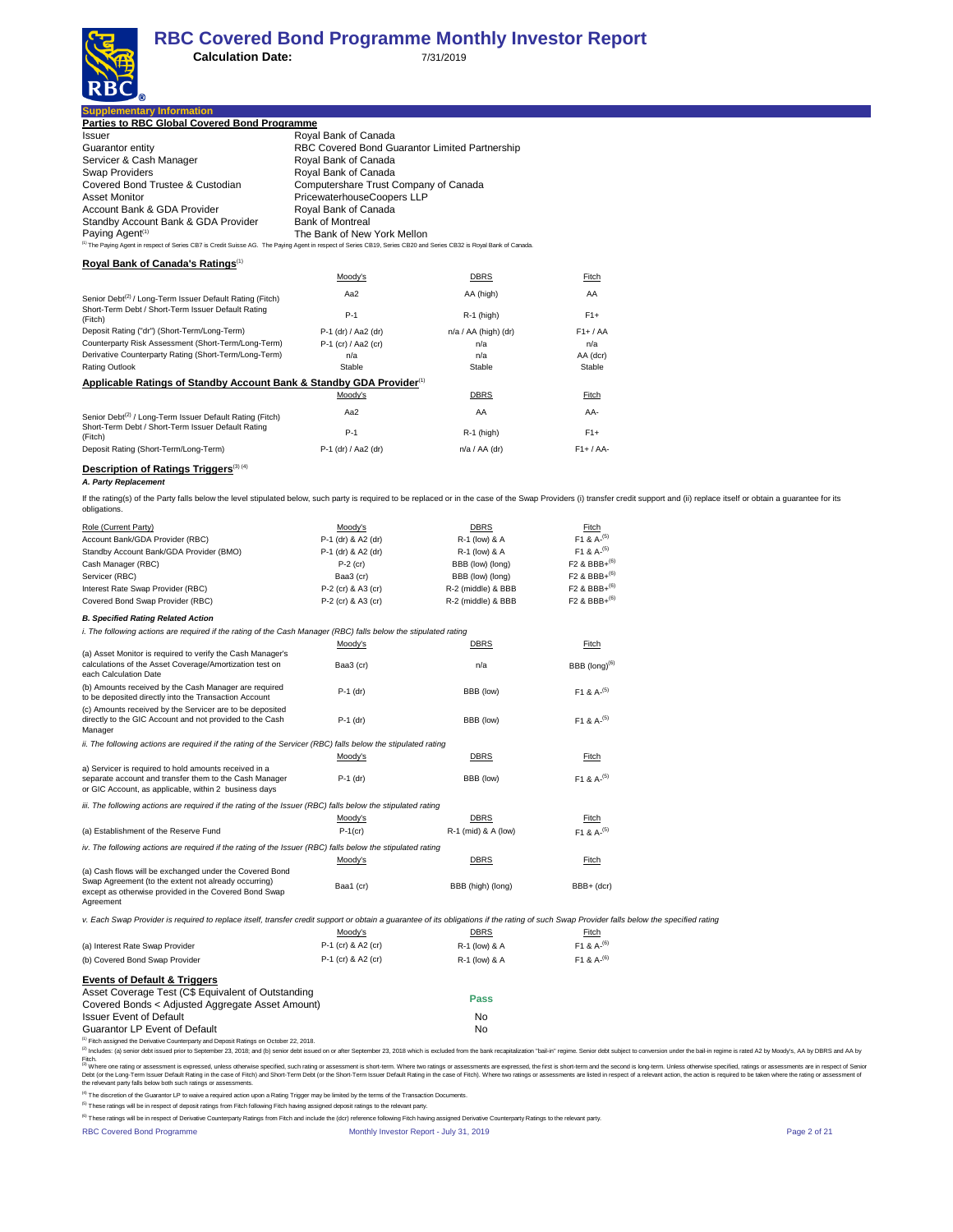| RBC)                                                                                                                                                                                                                                                                                                                                                        |                                                       |                                                                   |                                                          |
|-------------------------------------------------------------------------------------------------------------------------------------------------------------------------------------------------------------------------------------------------------------------------------------------------------------------------------------------------------------|-------------------------------------------------------|-------------------------------------------------------------------|----------------------------------------------------------|
| <b>Asset Coverage Test</b>                                                                                                                                                                                                                                                                                                                                  |                                                       |                                                                   |                                                          |
| C\$ Equivalent of Outstanding Covered Bonds                                                                                                                                                                                                                                                                                                                 | \$38,000,044,950                                      |                                                                   |                                                          |
| A = lower of (i) LTV Adjusted True Balance, and<br>(ii) Asset Percentage Adjusted True Balance, as adjusted<br>$B = Principal$ Receipts<br>C = Cash Capital Contributions<br>$D =$ Substitute Assets<br>$E =$ Reserve Fund balance<br>$F =$ Negative Carry Factor calculation<br><b>Adjusted Aggregate Asset Amount</b><br>$(Total: A + B + C + D + E - F)$ | \$53,500,118,239<br>\$567,153,570<br>\$52,932,964,669 | A (i)<br>A (ii)<br>Asset Percentage:<br>Maximum Asset Percentage: | \$57,526,581,565<br>\$53,500,118,239<br>93.00%<br>93.00% |
| <b>Regulatory OC Minimum Calculation</b>                                                                                                                                                                                                                                                                                                                    |                                                       |                                                                   |                                                          |
| A Lesser of (a) Cover Pool Collateral, and<br>(b) Cover Pool Collateral required to meet the Asset Coverage Test                                                                                                                                                                                                                                            | \$40,891,520,329                                      | A(a)<br>A(b)                                                      | \$57,477,859,497*<br>\$40,891,520,329                    |
| B (C\$ Equivalent of Outstanding Covered Bonds)                                                                                                                                                                                                                                                                                                             | \$38,000,044,950                                      |                                                                   |                                                          |
| Level of Overcollateralization (A/B)<br>Regulatory OC Minimum                                                                                                                                                                                                                                                                                               | 107.61%<br>103.00%                                    |                                                                   |                                                          |

\*Amount includes Voluntary Overcollateralization and does not include Accrued Interest, Arrears of Interest or any other other amount which is due or accrued on the Loans amount which has not been paid or capitalized.

| <b>Valuation Calculation</b>                         |                  |                                                                   |       |
|------------------------------------------------------|------------------|-------------------------------------------------------------------|-------|
| <b>Trading Value of Covered Bonds</b>                | \$39,319,108,299 |                                                                   |       |
| A = LTV Adjusted Present Value                       | \$57,392,872,165 | Weighted Average Effective Yield<br>of Performing Eligible Loans: | 3.18% |
| $B =$ Principal Receipts                             |                  |                                                                   |       |
| $C =$ Cash Capital Contributions                     |                  |                                                                   |       |
| D = Trading Value of Substitute Assets               |                  |                                                                   |       |
| $E =$ Reserve Fund Balance                           |                  |                                                                   |       |
| F = Trading Value of Swap Collateral                 |                  |                                                                   |       |
| <b>Present Value Adjusted Aggregate Asset Amount</b> |                  |                                                                   |       |
| $(Total: A + B + C + D + E + F)$                     | \$57,392,872,165 |                                                                   |       |
|                                                      |                  |                                                                   |       |

| <b>Intercompany Loan Balance</b> |                  |  |
|----------------------------------|------------------|--|
|                                  |                  |  |
| Guarantee Loan                   | \$41,098,841,642 |  |
| Demand Loan                      | \$16,413,586,755 |  |
| <b>Total</b>                     | \$57,512,428,396 |  |
|                                  |                  |  |

#### **Cover Pool Losses**

| <b>Period End</b><br>July 31, 2019 | <b>Write-off Amounts</b><br>\$270,847 | Loss Percentage (Annualized)<br>0.01% |
|------------------------------------|---------------------------------------|---------------------------------------|
| <b>Cover Pool Flow of Funds</b>    |                                       |                                       |
|                                    | 31-Jul-2019                           | 28-Jun-2019                           |
| <b>Cash Inflows</b>                |                                       |                                       |
| <b>Principal Receipts</b>          | \$1,371,130,303                       | \$977,070,312                         |
| Proceeds for sale of Loans         | \$0                                   | \$0                                   |
| Draw on Intercompany Loan          | \$0                                   | \$12,733,406,181                      |
| <b>Revenue Receipts</b>            | \$158,973,142                         | \$102,215,773                         |
| Swap receipts                      | \$155,068,640                         | $$127,114,020$ a                      |
| Swap Breakage Fee                  | \$0                                   | \$15,823,922                          |
| <b>Cash Outflows</b>               |                                       |                                       |
| Swap payment                       | (S158, 973, 142)                      | (S102, 215, 773)                      |
| Intercompany Loan interest         | (\$154,758,502)                       | (\$126,859,792)                       |
| Intercompany Loan principal        | $(S1, 371, 130, 303)$ or              | $(S988,961,386)$ <sup>a</sup>         |
| Purchase of Loans                  | \$0                                   | (\$12,737,339,028)                    |
| Net inflows/(outflows)             | \$310,137                             | \$254,228                             |

<sup>(1)</sup> Cash settlement to occur on August 19, 2019<br><sup>(2)</sup> Cash settlement occurred on July 17, 2019

RBC Covered Bond Programme **Monthly Investor Report - July 31, 2019** Page 3 of 21 Page 3 of 21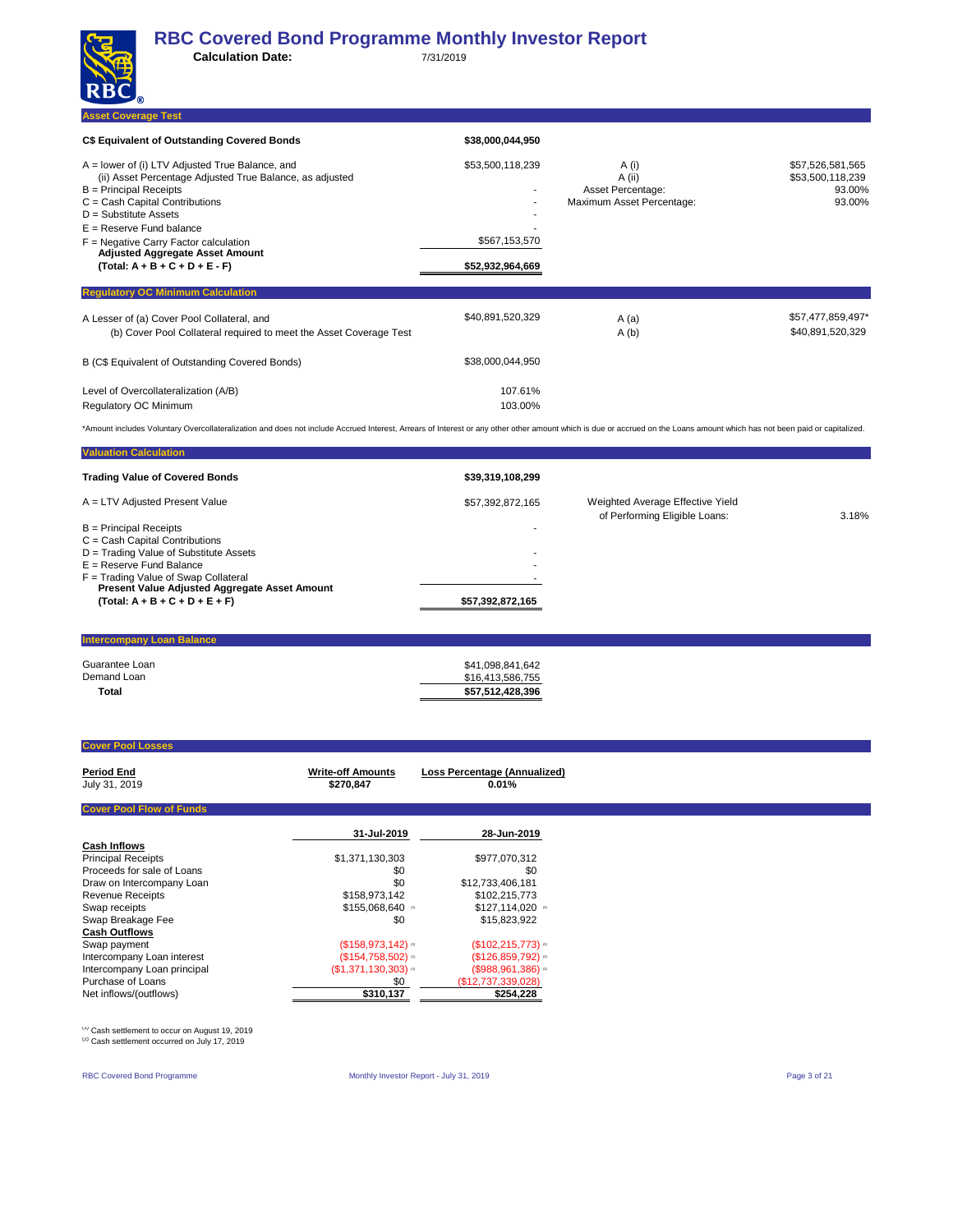| $\bf{NDC}_R$ |                                      |  |  |  |  |   |  |  |
|--------------|--------------------------------------|--|--|--|--|---|--|--|
|              | <b>Cover Pool Summary Statistics</b> |  |  |  |  |   |  |  |
|              |                                      |  |  |  |  | . |  |  |

| Previous Month Ending Balance                                | \$58,902,699,489 |                  |
|--------------------------------------------------------------|------------------|------------------|
| <b>Current Month Ending Balance</b>                          | \$57,531,298,339 |                  |
| Number of Mortgages in Pool                                  | 329.637          |                  |
| Average Mortgage Size                                        | \$174.529        |                  |
| Ten Largest Mortgages as a % of Current Month Ending Balance | 0.05%            |                  |
| Number of Properties                                         | 262.025          |                  |
| Number of Borrowers                                          | 254.759          |                  |
|                                                              | Original $(1)$   | Indexed $^{(2)}$ |
| Weighted Average LTV - Authorized                            | 69.32%           | 56.01%           |
| Weighted Average LTV - Drawn                                 | 60.26%           | 49.18%           |
| Weighted Average LTV - Original Authorized                   | 71.69%           |                  |
| Weighted Average Mortgage Rate                               | 3.06%            |                  |
| Weighted Average Seasoning (Months)                          | 25.47            |                  |
| Weighted Average Original Term (Months)                      | 52.47            |                  |
| Weighted Average Remaining Term (Months)                     | 26.99            |                  |

(1) Value as most recently determined or assessed in accordance with the underwriting policies (whether upon origination or renewal of the Eligible Loan or subsequently thereto).

<sup>(2)</sup> Value as determined by adjusting, not less than quarterly, the Original Market Value for each Property subject to the Related Security in respect of a Loan utilizing the Housing Price Index Methodology for subsequent price developments. See Appendix under "Housing Price Index Methodology" for details.

*Disclaimer: Due to rounding, numbers presented in the following distribution tables may not add up precisely to the totals provided and percentages may not precisely reflect the absolute figures.*

### **Cover Pool Delinquency Distribution Aging Summary <b>Percentage Principal Balance Principal Balance Principal Balance Percentage Principal Balance Percentage** Current and less t 328,921 99.78 \$57,405,836,407 99.78 30 to 59 days past 282 0.09 \$50,730,388 0.09 60 to 89 days past 124 0.04 \$21,292,702 0.04 90 or more days p 310 0.09 \$53,438,842 0.09 **Total 329,637** 100.00 **\$57,531,298,339** 100.00 **100.00 Cover Pool Provincial Distribution**

| <b>Province</b>           | <b>Number of Loans</b> | Percentage | <b>Principal Balance</b> | Percentage |
|---------------------------|------------------------|------------|--------------------------|------------|
| Alberta                   | 36.462                 | 11.06      | \$6,358,850,945          | 11.05      |
| <b>British Columbia</b>   | 60.079                 | 18.23      | \$12.878.833.114         | 22.39      |
| Manitoba                  | 12.434                 | 3.77       | \$1.465.652.834          | 2.55       |
| New Brunswick             | 6.095                  | 1.85       | \$527.392.564            | 0.92       |
| Newfoundland and          | 3,809                  | 1.16       | \$488,257,790            | 0.85       |
| <b>Northwest Territor</b> | 22                     | 0.01       | \$2.354.852              | 0.00       |
| Nova Scotia               | 9.542                  | 2.89       | \$988.707.256            | 1.72       |
| Nunavut                   |                        | 0.00       | \$39.780                 | 0.00       |
| Ontario                   | 139.825                | 42.42      | \$27.328.003.937         | 47.50      |
| Prince Edward Isla        | 1,222                  | 0.37       | \$122.683.525            | 0.21       |
| Quebec                    | 49.029                 | 14.87      | \$5,917,119,896          | 10.29      |
| Saskatchewan              | 11.006                 | 3.34       | \$1.436.282.830          | 2.50       |
| Yukon                     | 111                    | 0.03       | \$17.119.017             | 0.03       |
| <b>Total</b>              | 329,637                | 100.00     | \$57,531,298,339         | 100.00     |

| <b>Credit Bureau Sc</b> | <b>Number of Loans</b> | Percentage | <b>Principal Balance</b> | Percentage |
|-------------------------|------------------------|------------|--------------------------|------------|
| Score Unavailable       | 582                    | 0.18       | \$75,279,320             | 0.13       |
| 499 and below           | 956                    | 0.29       | \$147,487,764            | 0.26       |
| $500 - 539$             | 794                    | 0.24       | \$126,055,807            | 0.22       |
| 540 - 559               | 613                    | 0.19       | \$95,605,881             | 0.17       |
| $560 - 579$             | 869                    | 0.26       | \$152,329,317            | 0.26       |
| 580 - 599               | 1,187                  | 0.36       | \$212.926.724            | 0.37       |
| $600 - 619$             | 1,940                  | 0.59       | \$356,893,857            | 0.62       |
| 620 - 639               | 3,229                  | 0.98       | \$618,431,972            | 1.07       |
| 640 - 659               | 5,303                  | 1.61       | \$1,011,188,549          | 1.76       |
| 660 - 679               | 8,004                  | 2.43       | \$1.566.391.291          | 2.72       |
| 680 - 699               | 11,797                 | 3.58       | \$2,257,891,931          | 3.92       |
| 700 - 719               | 15,235                 | 4.62       | \$2,873,785,324          | 5.00       |
| 720 - 739               | 18,121                 | 5.50       | \$3,417,970,978          | 5.94       |
| 740 - 759               | 19,818                 | 6.01       | \$3,725,552,655          | 6.48       |
| 760 - 779               | 22,728                 | 6.89       | \$4,340,510,970          | 7.54       |
| 780 - 799               | 26,581                 | 8.06       | \$5,036,361,964          | 8.75       |
| 800 and above           | 191,880                | 58.21      | \$31,516,634,034         | 54.78      |
| Total                   | 329,637                | 100.00     | \$57,531,298,339         | 100.00     |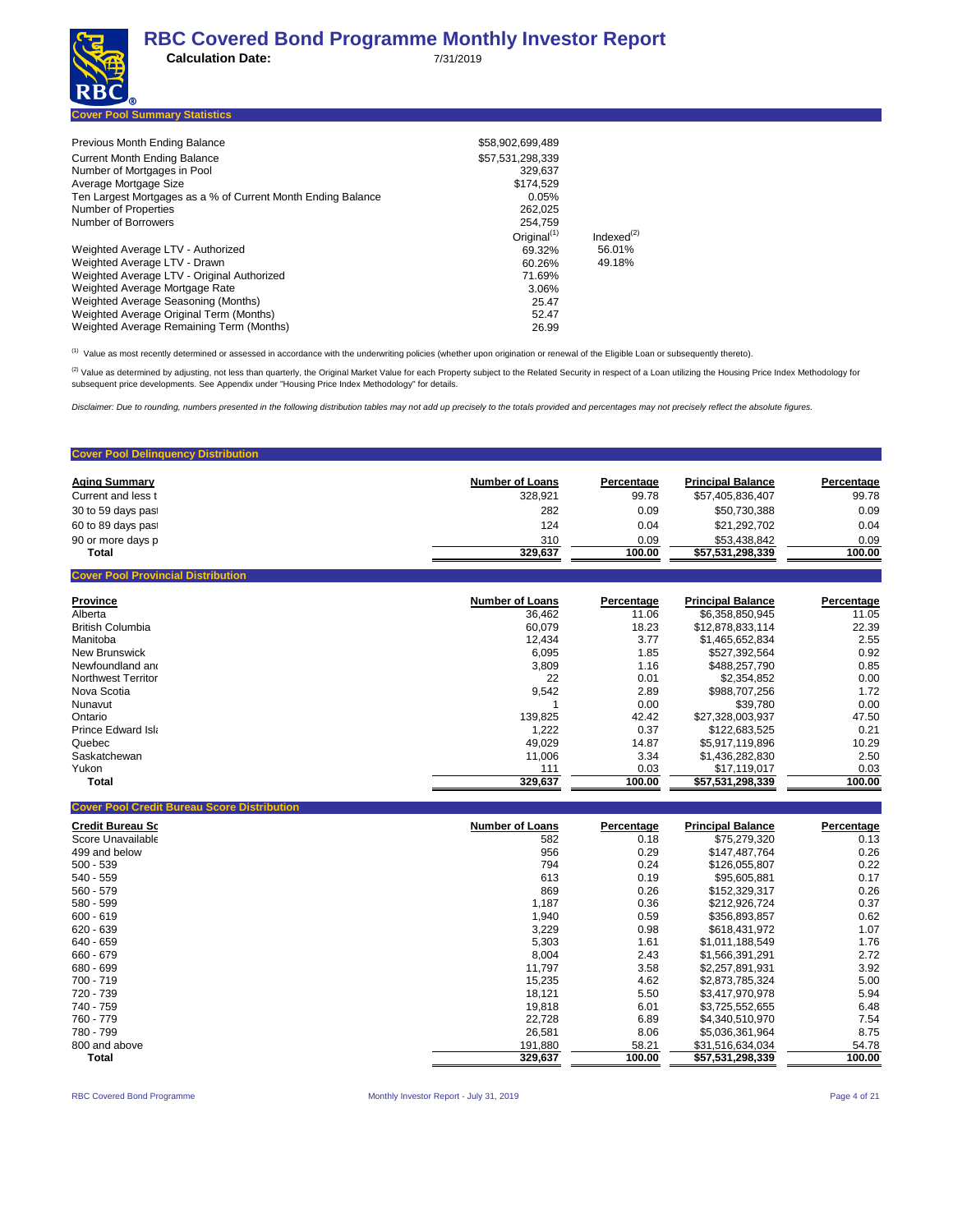

| <b>Cover Pool Rate Type Distribution</b>      |                        |                |                                      |                |
|-----------------------------------------------|------------------------|----------------|--------------------------------------|----------------|
| Rate Type                                     | <b>Number of Loans</b> | Percentage     | <b>Principal Balance</b>             | Percentage     |
| Fixed                                         | 250,649                | 76.04          | \$42,315,493,090                     | 73.55          |
| Variable                                      | 78,988                 | 23.96          | \$15,215,805,249                     | 26.45          |
| <b>Total</b>                                  | 329,637                | 100.00         | \$57,531,298,339                     | 100.00         |
| <b>Mortgage Asset Type Distribution</b>       |                        |                |                                      |                |
|                                               |                        |                |                                      |                |
|                                               | <b>Number of Loans</b> | Percentage     | <b>Principal Balance</b>             | Percentage     |
| <b>Conventional Mort</b>                      | 62.260                 | 18.89          | \$14.165.281.400                     | 24.62          |
| Homeline Mortgac                              | 267,377                | 81.11          | \$43,366,016,939                     | 75.38          |
| Total                                         | 329,637                | 100.00         | \$57,531,298,339                     | 100.00         |
| <b>Cover Pool Occupancy Type Distribution</b> |                        |                |                                      |                |
| <b>Occupancy Type</b>                         | <b>Number of Loans</b> | Percentage     | <b>Principal Balance</b>             | Percentage     |
| Not Owner Occup                               | 30,434                 | 9.23           | \$5,376,955,350                      | 9.35           |
| Owner Occupied                                | 299,203                | 90.77          | \$52,154,342,989                     | 90.65          |
| Total                                         | 329,637                | 100.00         | \$57,531,298,339                     | 100.00         |
| <b>Cover Pool Mortgage Rate Distribution</b>  |                        |                |                                      |                |
|                                               |                        |                |                                      |                |
| Mortgage Rate (9                              | <b>Number of Loans</b> | Percentage     | <b>Principal Balance</b>             | Percentage     |
| 1.9999% and belo<br>2.0000% - 2.4999          | 15<br>25,080           | 0.00<br>7.61   | \$2,422,146<br>\$5,116,140,843       | 0.00<br>8.89   |
| 2.5000% - 2.9999                              | 130,662                | 39.64          | \$22,040,485,782                     | 38.31          |
| 3.0000% - 3.4999                              | 128,850                | 39.09          | \$23,272,879,174                     | 40.45          |
| 3.5000% - 3.9999                              | 39,039                 | 11.84          | \$6,394,645,869                      | 11.12          |
| 4.0000% - 4.4999                              | 530                    | 0.16           | \$63,834,810                         | 0.11           |
| 4.5000% - 4.9999                              | 993                    | 0.30           | \$102,977,373                        | 0.18           |
| 5.0000% - 5.4999                              | 856                    | 0.26           | \$84,501,722                         | 0.15           |
| 5.5000% - 5.9999                              | 1,825                  | 0.55           | \$243,508,055                        | 0.42           |
| $6.0000\% - 6.4999$                           | $\overline{2}$         | 0.00           | \$578,544                            | 0.00           |
| 6.5000% - 6.9999                              | $\overline{1}$         | 0.00           | \$120,226                            | 0.00           |
| 7.0000% and abo<br><b>Total</b>               | 1,784<br>329,637       | 0.54<br>100.00 | \$209,203,794<br>\$57,531,298,339    | 0.36<br>100.00 |
|                                               |                        |                |                                      |                |
| <b>Cover Pool Remaining Term Distribution</b> |                        |                |                                      |                |
| <b>Remaining Term</b>                         | <b>Number of Loans</b> | Percentage     | <b>Principal Balance</b>             | Percentage     |
| Less than 12.00                               | 90,904                 | 27.58          | \$13,641,421,044                     | 23.71          |
| 12.00 - 23.99                                 | 78,978                 | 23.96          | \$12,555,950,159                     | 21.82          |
| 24.00 - 35.99                                 | 58,285                 | 17.68          | \$10,951,580,744                     | 19.04          |
| 36.00 - 47.99                                 | 67,332                 | 20.43          | \$13,726,658,374                     | 23.86          |
| 48.00 - 59.99                                 | 30,373                 | 9.21           | \$6,020,869,865                      | 10.47          |
| $60.00 - 71.99$<br>72.00 - 83.99              | 2,408<br>1,220         | 0.73<br>0.37   | \$427,998,230<br>\$179,900,587       | 0.74<br>0.31   |
| 84.00 - 119.99                                | 136                    | 0.04           | \$26,769,693                         | 0.05           |
| 120.00 and above                              | $\overline{1}$         | 0.00           | \$149,642                            | 0.00           |
| <b>Total</b>                                  | 329,637                | 100.00         | \$57,531,298,339                     | 100.00         |
| <b>Cover Pool Loan Seasoning</b>              |                        |                |                                      |                |
|                                               |                        |                |                                      |                |
| Loan Seasoning                                | <b>Number of Loans</b> | Percentage     | <b>Principal Balance</b>             | Percentage     |
| Less than 12.00<br>12.00 - 23.99              | 67,940                 | 20.61          | \$12,109,125,922                     | 21.05          |
| 24.00 - 35.99                                 | 89,557<br>67,668       | 27.17<br>20.53 | \$17,560,246,094<br>\$12,752,542,161 | 30.52<br>22.17 |
| 36.00 - 59.99                                 | 100,859                | 30.60          | \$14,692,445,678                     | 25.54          |
| 60.00 and above                               | 3,613                  | 1.10           | \$416,938,485                        | 0.72           |
| <b>Total</b>                                  | 329,637                | 100.00         | \$57,531,298,339                     | 100.00         |
|                                               |                        |                |                                      |                |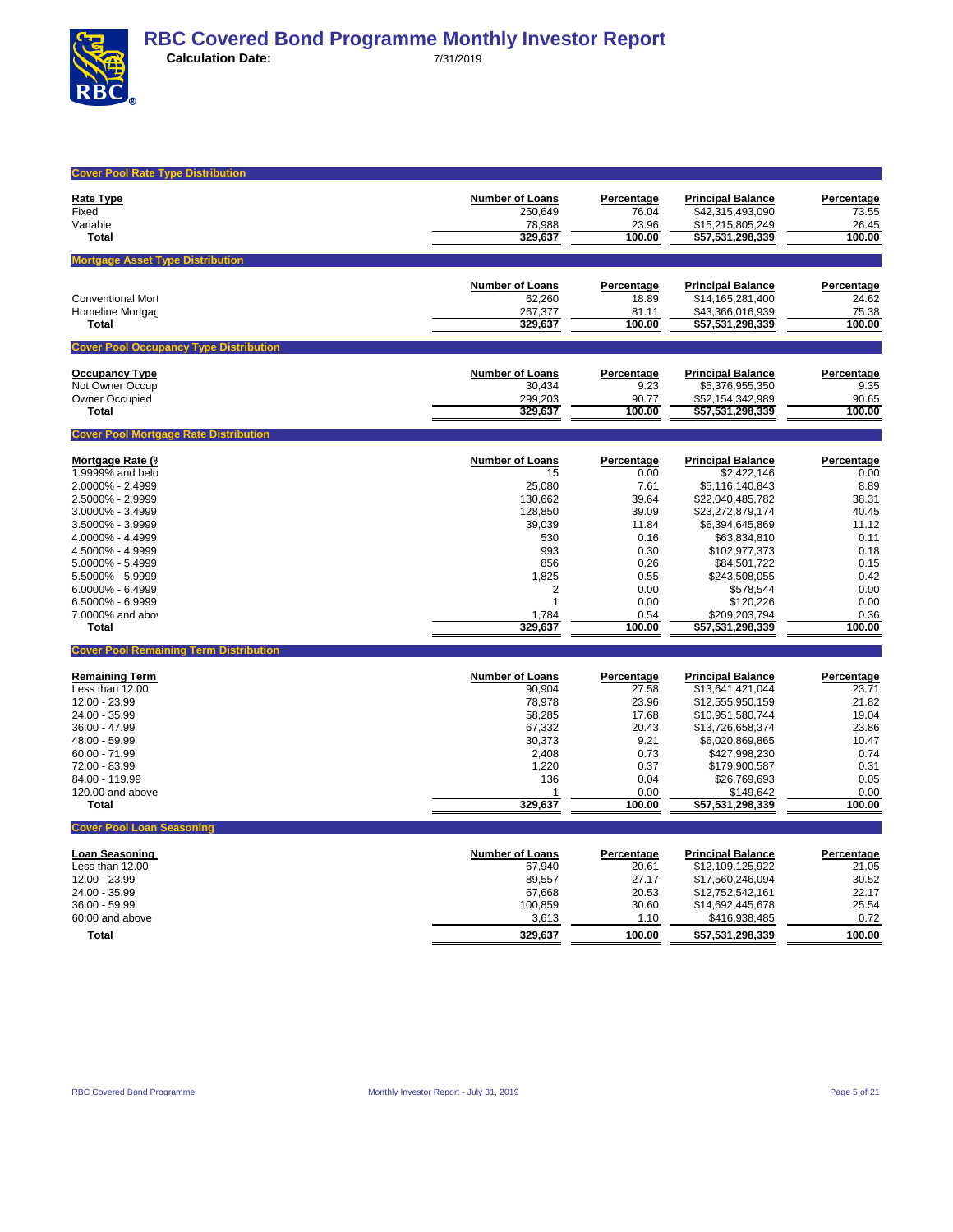

| <b>Cover Pool Range of Remaining Principal Balance</b>  |                        |            |                          |            |
|---------------------------------------------------------|------------------------|------------|--------------------------|------------|
| <b>Range of Remair</b>                                  | <b>Number of Loans</b> | Percentage | <b>Principal Balance</b> | Percentage |
| 99,999 and below                                        | 130,511                | 39.59      | \$6,685,580,845          | 11.62      |
| 100,000 - 149,999                                       | 54,322                 | 16.48      | \$6,748,032,352          | 11.73      |
| 150,000 - 199,999                                       | 42,892                 | 13.01      | \$7,456,629,466          | 12.96      |
| 200,000 - 249,999                                       | 30,603                 | 9.28       | \$6,846,421,464          | 11.90      |
| 250,000 - 299,999                                       | 21,354                 | 6.48       | \$5,841,247,483          | 10.15      |
| 300,000 - 349,999                                       | 14,331                 | 4.35       | \$4,636,673,371          | 8.06       |
| 350.000 - 399.999                                       | 9,545                  | 2.90       | \$3,566,346,067          | 6.20       |
| 400,000 - 449,999                                       | 6,647                  | 2.02       | \$2,816,355,785          | 4.90       |
| 450,000 - 499,999                                       | 4,823                  | 1.46       | \$2,284,994,343          | 3.97       |
| 500,000 - 549,999                                       | 3,431                  | 1.04       | \$1,797,565,391          | 3.12       |
| 550,000 - 599,999                                       | 2,592                  | 0.79       | \$1,487,048,102          | 2.58       |
| 600,000 - 649,999                                       | 1,802                  | 0.55       | \$1,124,529,705          | 1.95       |
| 650,000 - 699,999                                       | 1,348                  | 0.41       | \$906,966,351            | 1.58       |
| 700,000 - 749,999                                       | 1,064                  | 0.32       | \$771,412,331            | 1.34       |
| 750,000 - 799,999                                       | 735                    | 0.22       | \$568,848,409            | 0.99       |
| 800,000 - 849,999                                       | 640                    | 0.19       | \$527,894,265            | 0.92       |
| 850.000 - 899.999                                       | 494                    | 0.15       | \$431,260,959            | 0.75       |
| 900,000 - 949,999                                       | 447                    | 0.14       | \$413,618,934            | 0.72       |
| 950,000 - 999,999                                       | 375                    | 0.11       | \$364,030,946            | 0.63       |
| 1,000,000 and abo                                       | 1,681                  | 0.51       | \$2,255,841,771          | 3.92       |
| <b>Total</b>                                            | 329,637                | 100.00     | \$57,531,298,339         | 100.00     |
| <b>Cover Pool Property Type Distribution</b>            |                        |            |                          |            |
| <b>Property Type</b>                                    | <b>Number of Loans</b> | Percentage | <b>Principal Balance</b> | Percentage |
| Apartment (Condo                                        | 31,815                 | 9.65       | \$5,185,017,097          | 9.01       |
| Detached                                                | 262,466                | 79.62      | \$45,797,495,561         | 79.60      |
| <b>Duplex</b>                                           | 3,381                  | 1.03       | \$461,705,273            | 0.80       |
| Fourplex                                                | 854                    | 0.26       | \$143,568,029            | 0.25       |
| Other                                                   | 719                    | 0.22       | \$108,666,298            | 0.19       |
| Row (Townhouse)                                         | 16,268                 | 4.94       | \$3,092,773,973          | 5.38       |
| Semi-detached                                           | 13,309                 | 4.04       | \$2,622,331,555          | 4.56       |
| <b>Triplex</b>                                          | 825                    | 0.25       | \$119,740,552            | 0.21       |
| <b>Total</b>                                            | 329,637                | 100.00     | \$57,531,298,339         | 100.00     |
| <b>Cover Pool Indexed LTV - Authorized Distribution</b> |                        |            |                          |            |
| Indexed LTV (%)                                         | Number of Properties   | Percentage | <b>Principal Balance</b> | Percentage |
| 20.00 and below                                         | 13.099                 | 5.00       | \$916,303,313            | 1.59       |
| $20.01 - 25.00$                                         | 5.916                  | 2.26       | <b>¢775 186 075</b>      | 1.35       |

| 20.00 and below | 13,099  | 5.00   | \$916,303,313    | 1.59   |
|-----------------|---------|--------|------------------|--------|
| $20.01 - 25.00$ | 5.916   | 2.26   | \$775,186,975    | 1.35   |
| 25.01 - 30.00   | 8.894   | 3.39   | \$1.411.954.379  | 2.45   |
| $30.01 - 35.00$ | 14,197  | 5.42   | \$2.490.073.816  | 4.33   |
| $35.01 - 40.00$ | 20.037  | 7.65   | \$3.898.315.278  | 6.78   |
| $40.01 - 45.00$ | 25,097  | 9.58   | \$5,403,900,033  | 9.39   |
| 45.01 - 50.00   | 30,601  | 11.68  | \$6,319,922,622  | 10.99  |
| $50.01 - 55.00$ | 27,544  | 10.51  | \$5,975,468,787  | 10.39  |
| 55.01 - 60.00   | 24.798  | 9.46   | \$5.822.866.805  | 10.12  |
| $60.01 - 65.00$ | 19,887  | 7.59   | \$5,218,866,563  | 9.07   |
| 65.01 - 70.00   | 20.662  | 7.89   | \$5.412.383.465  | 9.41   |
| 70.01 - 75.00   | 23,288  | 8.89   | \$6.179.948.868  | 10.74  |
| 75.01 - 80.00   | 23.132  | 8.83   | \$6,339,801,004  | 11.02  |
| > 80.00         | 4,873   | 1.86   | \$1,366,306,431  | 2.37   |
| Total           | 262,025 | 100.00 | \$57,531,298,339 | 100.00 |
|                 |         |        |                  |        |

**Cover Pool Indexed LTV - Drawn Distribution**

| Indexed LTV (%) | <b>Number of Properties</b> | Percentage | <b>Principal Balance</b> | Percentage |
|-----------------|-----------------------------|------------|--------------------------|------------|
| 20.00 and below | 41,512                      | 15.84      | \$3,360,885,153          | 5.84       |
| $20.01 - 25.00$ | 15,197                      | 5.80       | \$2,302,201,766          | 4.00       |
| 25.01 - 30.00   | 17.742                      | 6.77       | \$3.235.470.578          | 5.62       |
| $30.01 - 35.00$ | 19.981                      | 7.63       | \$4.182.734.682          | 7.27       |
| $35.01 - 40.00$ | 22,096                      | 8.43       | \$5,083,882,805          | 8.84       |
| $40.01 - 45.00$ | 23.587                      | 9.00       | \$5.660.542.970          | 9.84       |
| 45.01 - 50.00   | 22.980                      | 8.77       | \$5.566.492.796          | 9.68       |
| $50.01 - 55.00$ | 20,990                      | 8.01       | \$5.421.781.239          | 9.42       |
| $55.01 - 60.00$ | 17.700                      | 6.76       | \$4.786.361.472          | 8.32       |
| $60.01 - 65.00$ | 16,168                      | 6.17       | \$4.801.375.431          | 8.35       |
| 65.01 - 70.00   | 16,156                      | 6.17       | \$4.619.238.068          | 8.03       |
| 70.01 - 75.00   | 15,265                      | 5.83       | \$4.607.491.814          | 8.01       |
| 75.01 - 80.00   | 11.404                      | 4.35       | \$3.530.241.544          | 6.14       |
| > 80.00         | 1,247                       | 0.48       | \$372,598,020            | 0.65       |
| <b>Total</b>    | 262,025                     | 100.00     | \$57,531,298,339         | 100.00     |

RBC Covered Bond Programme **Monthly Investor Report - July 31, 2019** Page 6 of 21 Page 6 of 21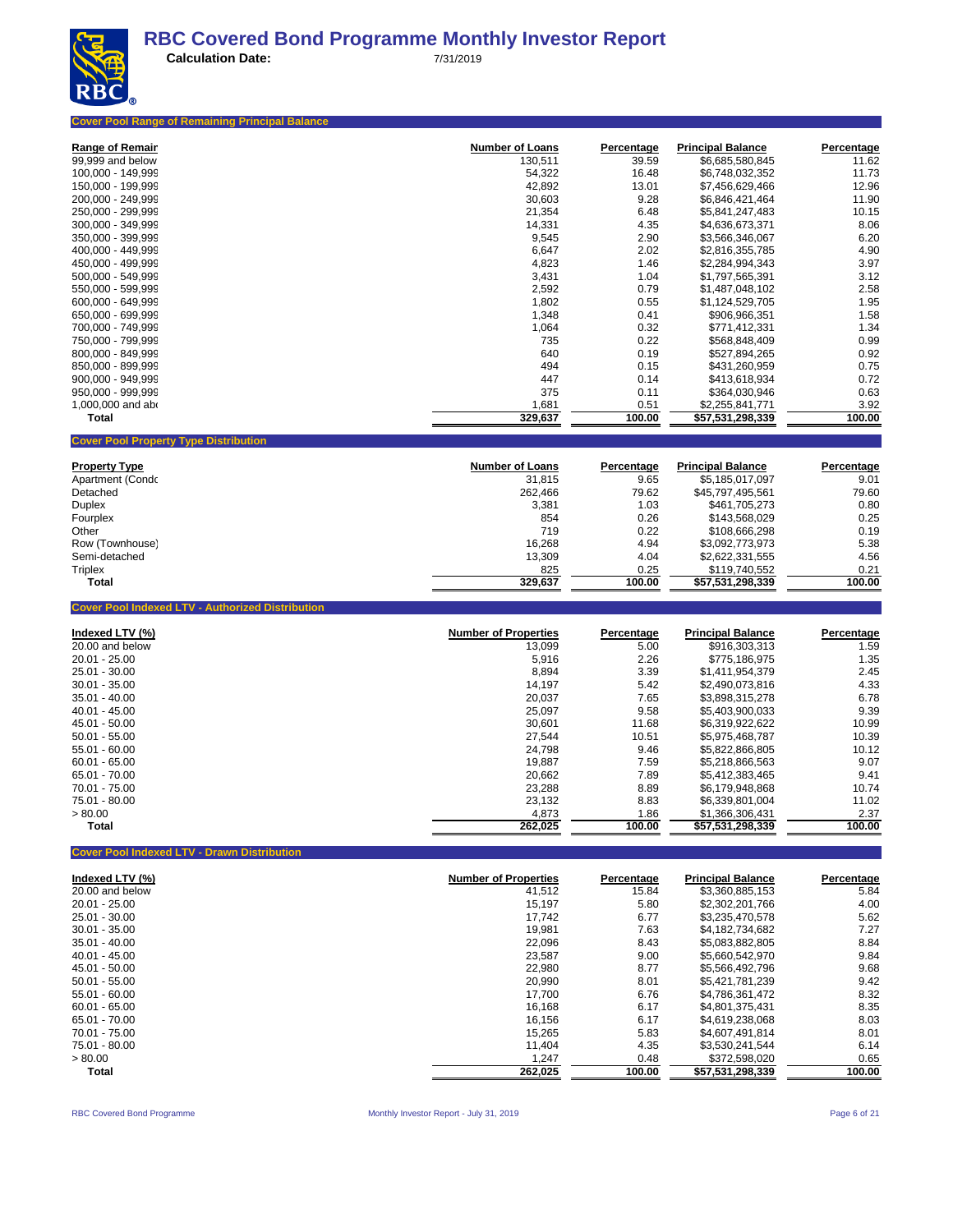

**Calculation Date:** 7/31/2019

### **Pribution by Indexed LTV - Drawn and Aging Summary**

|                 |                 | <b>Current and</b><br>less than 30 | 30 to 59      | 60 to 89      | 90 or more    |                 |
|-----------------|-----------------|------------------------------------|---------------|---------------|---------------|-----------------|
| <b>Province</b> | Indexed LTV (%) | days past due                      | days past due | days past due | days past due | Total           |
| Alberta         | 20.00 and below | \$201,810,068                      | \$26,810      | \$96,979      | \$63,182      | \$201,997,039   |
|                 | $20.01 - 25.00$ | \$135,160,456                      | \$289,822     | \$0           | \$41,658      | \$135,491,937   |
|                 | 25.01 - 30.00   | \$193,821,246                      | \$98,392      | \$0           | \$125,971     | \$194,045,609   |
|                 | $30.01 - 35.00$ | \$240.851.527                      | \$341.924     | \$0           | \$791.126     | \$241,984,576   |
|                 | $35.01 - 40.00$ | \$303.190.780                      | \$745.427     | \$826,265     | \$268.827     | \$305,031,299   |
|                 | $40.01 - 45.00$ | \$392.621.861                      | \$413.189     | \$181.493     | \$3.411.618   | \$396,628,162   |
|                 | 45.01 - 50.00   | \$501,322,988                      | \$1,893,506   | \$288,242     | \$3,225,695   | \$506,730,431   |
|                 | $50.01 - 55.00$ | \$531,800,083                      | \$749.084     | \$755,706     | \$369,169     | \$533,674,042   |
|                 | $55.01 - 60.00$ | \$619,016,704                      | \$894.286     | \$1,307,711   | \$2,743,241   | \$623,961,942   |
|                 | $60.01 - 65.00$ | \$639,557,447                      | \$1,658,657   | \$168.936     | \$1,833,843   | \$643,218,884   |
|                 | 65.01 - 70.00   | \$699.716.151                      | \$1.572.840   | \$314.437     | \$2,435,447   | \$704,038,875   |
|                 | 70.01 - 75.00   | \$810,133,088                      | \$1,318,628   | \$447.798     | \$5,917,307   | \$817,816,822   |
|                 | 75.01 - 80.00   | \$751,221,672                      | \$1,195,115   | \$534,923     | \$2,356,180   | \$755,307,891   |
|                 | > 80.00         | \$297,200,968                      | \$803,177     | \$105,568     | \$813,726     | \$298,923,439   |
| Total Alberta   |                 | \$6,317,425,040                    | \$12,000,858  | \$5,028,058   | \$24,396,990  | \$6,358,850,945 |

**Aging Summary**

**Aging Summary**

#### **Current and** less than 30 **30** to 59 **60** to 89 **90** or more **Province Indexed LTV (%) days past due days past due days past due days past due days past due Total**<br> **British Columbia** 20.00 and below \$1,114,963,514 \$869,182 \$338,246 \$444,120 \$1,116,615,062 **British Columbia** 20.00 and below \$1,114,963,514 \$869,182 \$338,246 \$444,120 \$1,116,615,062 20.01 - 25.00 \$760,066,201 \$760,066,201 \$0 \$0 \$217,132 \$760,283,332 25.01 - 30.00 \$1,024,798,313 \$199,927 \$423,869 \$0 \$1,025,422,109 30.01 - 35.00 \$1,330,553,388 \$2,158,384 \$2,158,384 \$865,898<br>35.01 - 40.00 \$1,579,949.276 \$4,052,868 \$125,996 \$604.245 35.01 - 40.00 \$1,579,949,276 \$4,052,868 \$125,996 \$604,245 \$1,584,732,385<br>40.01 - 45.00 \$1,476,871,909 \$835,112 \$822,180 \$584,208 \$1,479,113,409 40.01 - 45.00 \$1,476,871,909 \$835,112 \$822,180 \$584,208 \$1,479,113,409 45.01 - 50.00 \$1,260,547,613 \$886,145 \$112,142 \$1,415,722 \$1,262,961,622<br>50.01 - 55.00 \$1.040,056,773 \$1,300,274 \$1,300,274 \$0 \$397,604 \$1,041,754,651 50.01 - 55.00 \$1,040,056,773 \$1,300,274 \$0 \$397,604 \$1,041,754,651 55.01 - 60.00 \$763,646,047 \$595,792 \$339,686 \$1,303,836 \$765,885,360 60.01 - 65.00 \$734,601,939 \$435,316 \$0 \$0 \$735,037,254 65.01 - 70.00 \$760,800,370 \$1 \$1,074,945 \$0 \$274,575 \$761,074,945 70.01 - 75.00 \$556,905,788 \$443,696 \$0 \$0 \$557,349,483 75.01 - 80.00 \$424,197,504 \$0 \$0 \$0 \$424,197,504 كة 90.00 \$30,828,327 \$30,828,327 \$0 \$0 \$0 \$0 \$30,828,327 \$10.00 \$0 \$30,828,327 \$10.00 \$10 \$30,828,327 \$10.00 \$ Total British Columbi **1991 512,858,786,961 \$12,858,786,961** \$11,776,695 \$2,162,118 \$6,107,339 \$12,878,833,114 **Aging Summary**

#### **Current and less than 30 30 to 59 60 to 89 90 or more Province Indexed LTV (%) days past due days past due days past due days past due Total Manitoba** 20.00 and below \$46,265,551 \$0 \$0 \$0 \$0 \$0 \$16,265,551 20.01 - 25.00 \$28,852,854,021 \$28,804,021 \$0 \$0 \$48,832 \$28,852,854 25.01 - 30.00 \$42,831,194 \$42,788,119 \$0 \$43,075 \$0 \$42,831,194 30.01 - 35.00 \$55,666,666 \$55,666,666 \$0 \$0 \$0 \$0 \$0 \$55,666,666 \$0 \$55,666,666 35.01 - 40.00 \$73,296,955 \$307,542 \$307,542 \$30 \$59,482 \$73,663,979 40.01 - 45.00 \$97,889,307 \$167,982 \$0 \$277,710 \$98,334,999 45.01 - 50.00 \$115,222,033 \$321,443 \$179,292 \$189,909 \$115,912,677 50.01 - 55.00 \$138,316,110 \$148,022 \$101,549 \$178,039 \$138,642,171<br>55.01 - 50.00 \$143,375,944 \$210,073 \$101,549 \$0 \$143,375,944 55.01 - 60.00 \$143,064,321 \$210,073 \$101,549 \$0 \$143,375,944 60.01 - 65.00 \$141,302,149 \$354,901 \$501,949 \$46,385 \$142,205,384 65.01 - 70.00 \$172,733,097 \$201,548 \$0 \$400,204 \$173,334,848 70.01 - 75.00 \$193,042,420 \$193,042,420 \$0 \$251,173 \$160,938 \$193,454,531 75.01 - 80.00 \$193,327,143 \$0 \$321,076 \$111,326 \$193,759,545 ك 50.00 \$19,352,491 \$19,352,491 \$0 \$0 \$0 \$0 \$19,352,491 \$0 \$19,352,491 \$19,552,491 Total Manitoba **\$1,461,070,382 \$1,711,511 \$1,398,114 \$1,472,826 \$1,465,652,834**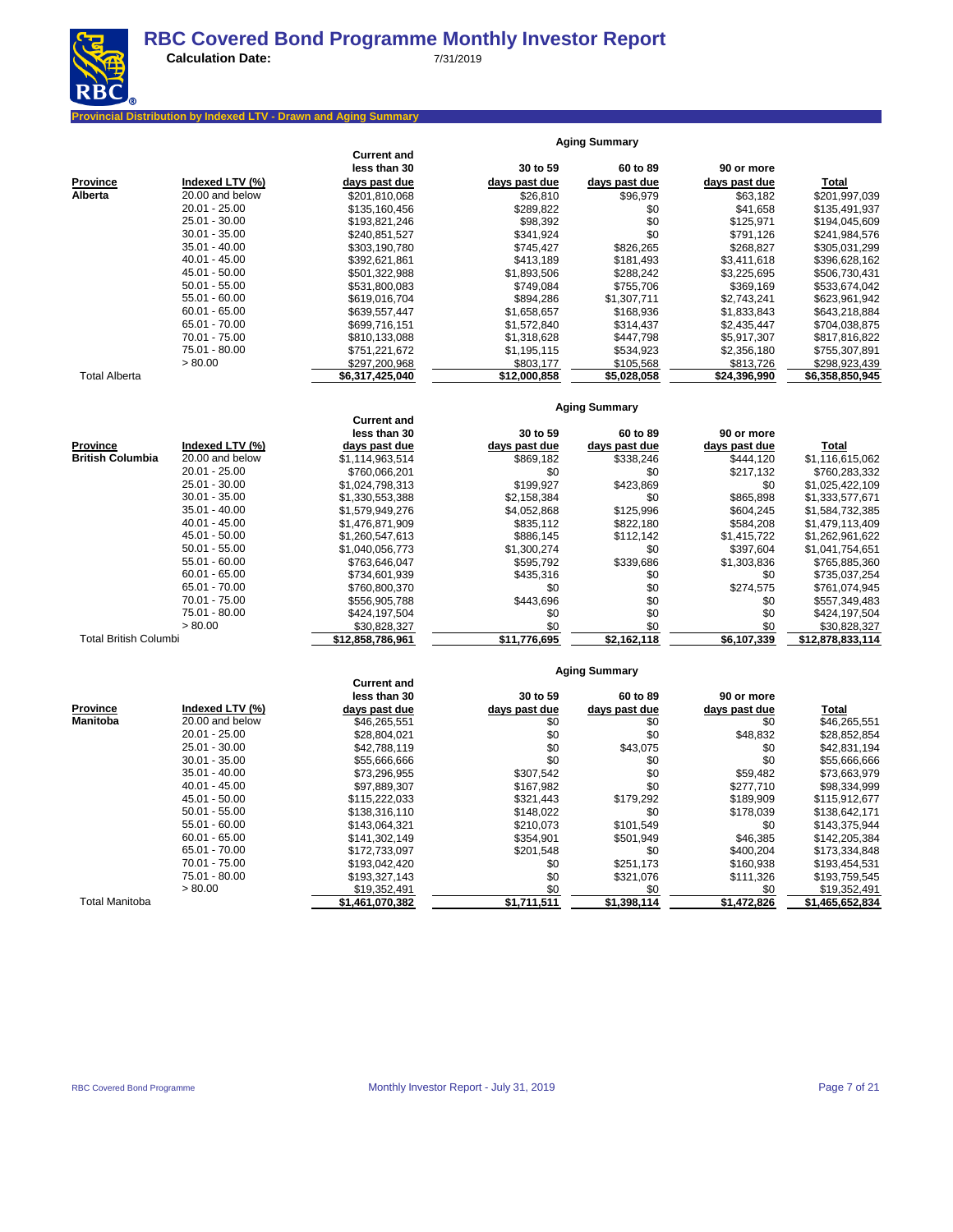

#### **Provincial Distribution by Indexed LTV - Drawn and Aging Summary (continued)**

|                            |                 |                                    |               | <b>Aging Summary</b> |               |               |
|----------------------------|-----------------|------------------------------------|---------------|----------------------|---------------|---------------|
|                            |                 | <b>Current and</b><br>less than 30 | 30 to 59      | 60 to 89             | 90 or more    |               |
| <b>Province</b>            | Indexed LTV (%) | days past due                      | days past due | days past due        | days past due | <b>Total</b>  |
| <b>New Brunswick</b>       | 20.00 and below | \$22,453,004                       | \$91,753      | \$0                  | \$0           | \$22,544,757  |
|                            | $20.01 - 25.00$ | \$13,498,125                       | \$0           | \$108,064            | \$0           | \$13,606,189  |
|                            | $25.01 - 30.00$ | \$22,280,360                       | \$7,233       | \$0                  | \$0           | \$22,287,593  |
|                            | $30.01 - 35.00$ | \$30,036,539                       | \$0           | \$0                  | \$75,536      | \$30,112,075  |
|                            | $35.01 - 40.00$ | \$40,646,254                       | \$0           | \$0                  | \$63,568      | \$40,709,822  |
|                            | $40.01 - 45.00$ | \$57,774,508                       | \$86,509      | \$119,015            | \$125,949     | \$58,105,982  |
|                            | $45.01 - 50.00$ | \$66,265,234                       | \$284,603     | \$426,876            | \$114,363     | \$67,091,076  |
|                            | $50.01 - 55.00$ | \$62,665,682                       | \$120,848     | \$0                  | \$59,760      | \$62,846,291  |
|                            | $55.01 - 60.00$ | \$52.715.055                       | \$0           | \$104,204            | \$0           | \$52,819,259  |
|                            | $60.01 - 65.00$ | \$32,077,703                       | \$80,611      | \$0                  | \$0           | \$32,158,315  |
|                            | 65.01 - 70.00   | \$32,289,378                       | \$0           | \$219,390            | \$162,935     | \$32,671,704  |
|                            | 70.01 - 75.00   | \$50,991,672                       | \$0           | \$0                  | \$189,421     | \$51,181,093  |
|                            | 75.01 - 80.00   | \$41,258,409                       | \$0           | \$0                  | \$0           | \$41,258,409  |
|                            | > 80.00         | \$0                                | \$0           | \$0                  | \$0           | \$0           |
| <b>Total New Brunswick</b> |                 | \$524,951,924                      | \$671,557     | \$977,550            | \$791,533     | \$527,392,564 |

### **Aging Summary**

**Aging Summary**

|                                        |                 | <b>Current and</b><br>less than 30 | 30 to 59      | 60 to 89      | 90 or more    |               |
|----------------------------------------|-----------------|------------------------------------|---------------|---------------|---------------|---------------|
| <b>Province</b>                        | Indexed LTV (%) | days past due                      | days past due | days past due | days past due | Total         |
| Newfoundland and                       | 20.00 and below | \$18,154,463                       | \$92,838      | \$16,919      | \$0           | \$18,264,220  |
| Labrador                               | $20.01 - 25.00$ | \$11,944,269                       | \$0           | \$0           | \$0           | \$11,944,269  |
|                                        | 25.01 - 30.00   | \$18,899,671                       | \$0           | \$0           | \$0           | \$18,899,671  |
|                                        | $30.01 - 35.00$ | \$26,298,762                       | \$58,281      | \$0           | \$0           | \$26,357,044  |
|                                        | $35.01 - 40.00$ | \$34,132,067                       | \$202,618     | \$0           | \$0           | \$34,334,685  |
|                                        | $40.01 - 45.00$ | \$53,007,632                       | \$188,359     | \$0           | \$93,294      | \$53,289,285  |
|                                        | 45.01 - 50.00   | \$66,102,134                       | \$0           | \$556,816     | \$71,697      | \$66,730,647  |
|                                        | $50.01 - 55.00$ | \$73.341.601                       | \$192,350     | \$0           | \$0           | \$73,533,951  |
|                                        | $55.01 - 60.00$ | \$47.745.931                       | \$0           | \$166,395     | \$112,866     | \$48,025,192  |
|                                        | $60.01 - 65.00$ | \$33,263,262                       | \$66,419      | \$0           | \$0           | \$33,329,680  |
|                                        | 65.01 - 70.00   | \$35,547,268                       | \$0           | \$0           | \$0           | \$35,547,268  |
|                                        | 70.01 - 75.00   | \$36,303,068                       | \$0           | \$0           | \$0           | \$36,303,068  |
|                                        | 75.01 - 80.00   | \$31,698,810                       | \$0           | \$0           | \$0           | \$31,698,810  |
|                                        | > 80.00         | \$0                                | \$0           | \$0           | \$0           | \$0           |
| <b>Total Newfoundland and Labrador</b> |                 | \$486,438,938                      | \$800.865     | \$740,129     | \$277,857     | \$488.257.790 |

|                                    |                 |                    |               | Aging Summary |               |             |
|------------------------------------|-----------------|--------------------|---------------|---------------|---------------|-------------|
|                                    |                 | <b>Current and</b> |               |               |               |             |
|                                    |                 | less than 30       | 30 to 59      | 60 to 89      | 90 or more    |             |
| <b>Province</b>                    | Indexed LTV (%) | days past due      | days past due | days past due | days past due | Total       |
| <b>Northwest</b>                   | 20.00 and below | \$864,510          | \$0           | \$0           | \$0           | \$864,510   |
| <b>Territories</b>                 | $20.01 - 25.00$ | \$0                | \$0           | \$0           | \$0           | \$0         |
|                                    | $25.01 - 30.00$ | \$186,824          | \$0           | \$0           | \$0           | \$186,824   |
|                                    | $30.01 - 35.00$ | \$581,382          | \$0           | \$0           | \$0           | \$581,382   |
|                                    | $35.01 - 40.00$ | \$159,635          | \$0           | \$0           | \$0           | \$159,635   |
|                                    | $40.01 - 45.00$ | \$271,839          | \$0           | \$0           | \$0           | \$271,839   |
|                                    | 45.01 - 50.00   | \$290,661          | \$0           | \$0           | \$0           | \$290,661   |
|                                    | $50.01 - 55.00$ | \$0                | \$0           | \$0           | \$0           | \$0         |
|                                    | $55.01 - 60.00$ | \$0                | \$0           | \$0           | \$0           | \$0         |
|                                    | $60.01 - 65.00$ | \$0                | \$0           | \$0           | \$0           | \$0         |
|                                    | 65.01 - 70.00   | \$0                | \$0           | \$0           | \$0           | \$0         |
|                                    | 70.01 - 75.00   | \$0                | \$0           | \$0           | \$0           | \$0         |
|                                    | 75.01 - 80.00   | \$0                | \$0           | \$0           | \$0           | \$0         |
|                                    | > 80.00         | \$0                | \$0           | \$0           | \$0           | \$0         |
| <b>Total Northwest Territories</b> |                 | \$2,354,852        | \$0           | \$0           | \$0           | \$2,354,852 |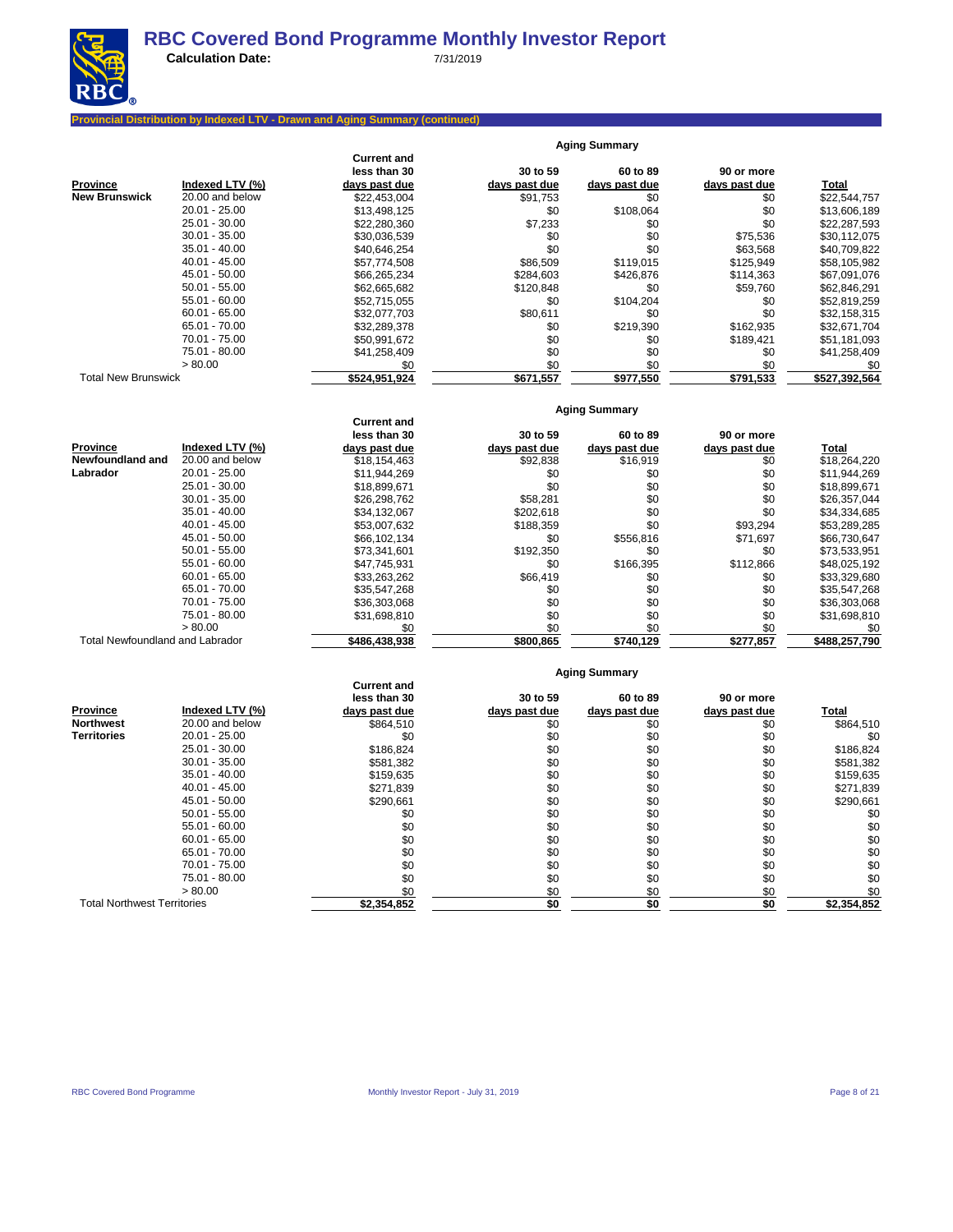

**Aging Summary**

#### **Provincial Distribution by Indexed LTV - Drawn and Aging Summary (continued)**

| less than 30<br>30 to 59<br>60 to 89<br>90 or more<br><b>Province</b><br>Indexed LTV (%)<br><b>Total</b><br>days past due<br>days past due<br>days past due<br>days past due<br><b>Nova Scotia</b><br>20.00 and below<br>\$38,221,908<br>\$21,068<br>\$20,157<br>\$30,870<br>\$38,294,003<br>$20.01 - 25.00$<br>\$0<br>\$22,846,959<br>\$22,633,197<br>\$213,763<br>\$0<br>25.01 - 30.00<br>\$30,200,894<br>\$58,592<br>\$0<br>\$0<br>\$30,259,486<br>$30.01 - 35.00$<br>\$0<br>\$40,798,274<br>\$55,884<br>\$184,880<br>\$41,039,038<br>$35.01 - 40.00$<br>\$0<br>\$52,511,576<br>\$0<br>\$104,479<br>\$52,616,056<br>40.01 - 45.00<br>\$102,180<br>\$160,537<br>\$77,789,306<br>\$180,049<br>\$78,232,071<br>45.01 - 50.00<br>\$0<br>\$0<br>\$90,046,511<br>\$114,209<br>\$90,160,720<br>$50.01 - 55.00$<br>\$0<br>\$439,952<br>\$106,485,889<br>\$218,653<br>\$107,144,494<br>$55.01 - 60.00$<br>\$0<br>\$84,946,794<br>\$0<br>\$136,919<br>\$85,083,713<br>$60.01 - 65.00$<br>\$45,832<br>\$3,999<br>\$313,787<br>\$111,679,347<br>\$112,042,965<br>65.01 - 70.00<br>\$0<br>\$67,121<br>\$145,490<br>\$118,029,841<br>\$117,817,230<br>70.01 - 75.00<br>\$0<br>\$153,047,124<br>\$124,174<br>\$0<br>\$153,171,298<br>75.01 - 80.00<br>\$0<br>\$0<br>\$0<br>\$59,728,637<br>\$59,728,637<br>> 80.00<br>\$57,976<br>\$0<br>\$0<br>\$0<br>\$57,976<br><b>Total Nova Scotia</b><br>\$985,964,663<br>\$1,086,731<br>\$226,526<br>\$1,429,336<br>\$988,707,256<br><b>Aging Summary</b><br><b>Current and</b><br>less than 30<br>30 to 59<br>60 to 89<br>90 or more<br><b>Province</b><br>Indexed LTV (%)<br>days past due<br>Total<br>days past due<br>days past due<br>days past due<br><b>Nunavut</b><br>20.00 and below<br>\$0<br>\$0<br>\$0<br>\$0<br>\$0<br>20.01 - 25.00<br>\$0<br>\$0<br>\$0<br>\$0<br>\$0<br>25.01 - 30.00<br>\$0<br>\$0<br>\$0<br>\$0<br>\$0<br>\$39,780<br>\$0<br>\$39,780<br>\$0<br>\$0<br>$30.01 - 35.00$<br>$35.01 - 40.00$<br>\$0<br>\$0<br>\$0<br>\$0<br>\$0<br>$40.01 - 45.00$<br>\$0<br>\$0<br>\$0<br>\$0<br>\$0<br>\$0<br>45.01 - 50.00<br>\$0<br>\$0<br>\$0<br>\$0<br>\$0<br>$50.01 - 55.00$<br>\$0<br>\$0<br>\$0<br>\$0<br>\$0<br>$55.01 - 60.00$<br>\$0<br>\$0<br>\$0<br>\$0<br>\$0<br>$60.01 - 65.00$<br>\$0<br>\$0<br>\$0<br>\$0<br>\$0<br>$65.01 - 70.00$<br>\$0<br>\$0<br>\$0<br>\$0<br>\$0<br>70.01 - 75.00<br>\$0<br>\$0<br>\$0<br>\$0<br>\$0<br>75.01 - 80.00<br>\$0<br>\$0<br>\$0<br>\$0<br>\$0<br>> 80.00<br>\$0<br>\$0<br>\$0<br>\$0<br>\$39,780<br>\$0<br><b>Total Nunavut</b><br>\$0<br>\$0<br>\$39,780<br><b>Aging Summary</b><br><b>Current and</b><br>less than 30<br>30 to 59<br>60 to 89<br>90 or more<br>days past due<br>days past due<br>days past due<br>days past due<br>Total<br><b>Province</b><br>Indexed LTV (%)<br>\$1,638,129,389<br>\$604,833<br>\$427,667<br>\$319,990<br>\$1,639,481,879<br>Ontario<br>20.00 and below<br>\$1,132,035,602<br>\$603,717<br>\$388,243<br>\$342,854<br>$20.01 - 25.00$<br>\$1,133,370,416<br>\$1,638,877,709<br>\$1,538,275<br>\$76,748<br>\$421,269<br>\$1,640,914,002<br>25.01 - 30.00<br>\$2,927,464<br>\$1,349,005<br>\$173,636<br>\$2,103,670,415<br>\$2,108,120,519<br>$30.01 - 35.00$<br>\$2,536,605,159<br>\$746,309<br>\$850,339<br>\$198,982<br>\$2,538,400,790<br>$35.01 - 40.00$<br>$40.01 - 45.00$<br>\$2,887,683,796<br>\$2,993,690<br>\$1,379,595<br>\$1,150,050<br>\$2,893,207,132<br>\$2,720,437,842<br>\$1,644,222<br>\$124,673<br>\$816,014<br>\$2,723,022,751<br>45.01 - 50.00<br>\$2,602,463,119<br>\$738,543<br>\$1,379,555<br>\$287,348<br>\$2,604,868,565<br>$50.01 - 55.00$<br>\$367,980<br>\$2,342,287<br>\$2,205,500,815<br>\$2,201,633,457<br>\$1,157,091<br>$55.01 - 60.00$<br>\$387,806<br>\$2,265,600,778<br>\$844,351<br>\$0<br>\$2,266,832,934<br>$60.01 - 65.00$<br>\$1,283,386<br>\$1,832,247,775<br>\$988,337<br>\$315,127<br>\$1,834,834,626<br>65.01 - 70.00<br>\$2,060,429,672<br>\$628,716<br>\$0<br>\$341,545<br>\$2,061,399,933<br>70.01 - 75.00<br>\$583,487<br>\$1,561,880<br>\$384,227<br>\$1,652,843,210<br>\$1,655,372,804<br>75.01 - 80.00<br>> 80.00<br>\$0<br>\$0<br>\$22,676,772<br>\$22,676,772<br>\$0<br><b>Total Ontario</b><br>\$27,295,334,695<br>\$8,210,679<br>\$7,481,135<br>\$16,977,429<br>\$27,328,003,937 |  | <b>Current and</b> |  |  |
|-------------------------------------------------------------------------------------------------------------------------------------------------------------------------------------------------------------------------------------------------------------------------------------------------------------------------------------------------------------------------------------------------------------------------------------------------------------------------------------------------------------------------------------------------------------------------------------------------------------------------------------------------------------------------------------------------------------------------------------------------------------------------------------------------------------------------------------------------------------------------------------------------------------------------------------------------------------------------------------------------------------------------------------------------------------------------------------------------------------------------------------------------------------------------------------------------------------------------------------------------------------------------------------------------------------------------------------------------------------------------------------------------------------------------------------------------------------------------------------------------------------------------------------------------------------------------------------------------------------------------------------------------------------------------------------------------------------------------------------------------------------------------------------------------------------------------------------------------------------------------------------------------------------------------------------------------------------------------------------------------------------------------------------------------------------------------------------------------------------------------------------------------------------------------------------------------------------------------------------------------------------------------------------------------------------------------------------------------------------------------------------------------------------------------------------------------------------------------------------------------------------------------------------------------------------------------------------------------------------------------------------------------------------------------------------------------------------------------------------------------------------------------------------------------------------------------------------------------------------------------------------------------------------------------------------------------------------------------------------------------------------------------------------------------------------------------------------------------------------------------------------------------------------------------------------------------------------------------------------------------------------------------------------------------------------------------------------------------------------------------------------------------------------------------------------------------------------------------------------------------------------------------------------------------------------------------------------------------------------------------------------------------------------------------------------------------------------------------------------------------------------------------------------------------------------------------------------------------------------------------------------------------------------------------------------------------------------------------------------------------------------------------------------------------------------------------------------------------------------------------------------------------------------------------------------------------------------------------------------------------------------------------|--|--------------------|--|--|
|                                                                                                                                                                                                                                                                                                                                                                                                                                                                                                                                                                                                                                                                                                                                                                                                                                                                                                                                                                                                                                                                                                                                                                                                                                                                                                                                                                                                                                                                                                                                                                                                                                                                                                                                                                                                                                                                                                                                                                                                                                                                                                                                                                                                                                                                                                                                                                                                                                                                                                                                                                                                                                                                                                                                                                                                                                                                                                                                                                                                                                                                                                                                                                                                                                                                                                                                                                                                                                                                                                                                                                                                                                                                                                                                                                                                                                                                                                                                                                                                                                                                                                                                                                                                                                                                         |  |                    |  |  |
|                                                                                                                                                                                                                                                                                                                                                                                                                                                                                                                                                                                                                                                                                                                                                                                                                                                                                                                                                                                                                                                                                                                                                                                                                                                                                                                                                                                                                                                                                                                                                                                                                                                                                                                                                                                                                                                                                                                                                                                                                                                                                                                                                                                                                                                                                                                                                                                                                                                                                                                                                                                                                                                                                                                                                                                                                                                                                                                                                                                                                                                                                                                                                                                                                                                                                                                                                                                                                                                                                                                                                                                                                                                                                                                                                                                                                                                                                                                                                                                                                                                                                                                                                                                                                                                                         |  |                    |  |  |
|                                                                                                                                                                                                                                                                                                                                                                                                                                                                                                                                                                                                                                                                                                                                                                                                                                                                                                                                                                                                                                                                                                                                                                                                                                                                                                                                                                                                                                                                                                                                                                                                                                                                                                                                                                                                                                                                                                                                                                                                                                                                                                                                                                                                                                                                                                                                                                                                                                                                                                                                                                                                                                                                                                                                                                                                                                                                                                                                                                                                                                                                                                                                                                                                                                                                                                                                                                                                                                                                                                                                                                                                                                                                                                                                                                                                                                                                                                                                                                                                                                                                                                                                                                                                                                                                         |  |                    |  |  |
|                                                                                                                                                                                                                                                                                                                                                                                                                                                                                                                                                                                                                                                                                                                                                                                                                                                                                                                                                                                                                                                                                                                                                                                                                                                                                                                                                                                                                                                                                                                                                                                                                                                                                                                                                                                                                                                                                                                                                                                                                                                                                                                                                                                                                                                                                                                                                                                                                                                                                                                                                                                                                                                                                                                                                                                                                                                                                                                                                                                                                                                                                                                                                                                                                                                                                                                                                                                                                                                                                                                                                                                                                                                                                                                                                                                                                                                                                                                                                                                                                                                                                                                                                                                                                                                                         |  |                    |  |  |
|                                                                                                                                                                                                                                                                                                                                                                                                                                                                                                                                                                                                                                                                                                                                                                                                                                                                                                                                                                                                                                                                                                                                                                                                                                                                                                                                                                                                                                                                                                                                                                                                                                                                                                                                                                                                                                                                                                                                                                                                                                                                                                                                                                                                                                                                                                                                                                                                                                                                                                                                                                                                                                                                                                                                                                                                                                                                                                                                                                                                                                                                                                                                                                                                                                                                                                                                                                                                                                                                                                                                                                                                                                                                                                                                                                                                                                                                                                                                                                                                                                                                                                                                                                                                                                                                         |  |                    |  |  |
|                                                                                                                                                                                                                                                                                                                                                                                                                                                                                                                                                                                                                                                                                                                                                                                                                                                                                                                                                                                                                                                                                                                                                                                                                                                                                                                                                                                                                                                                                                                                                                                                                                                                                                                                                                                                                                                                                                                                                                                                                                                                                                                                                                                                                                                                                                                                                                                                                                                                                                                                                                                                                                                                                                                                                                                                                                                                                                                                                                                                                                                                                                                                                                                                                                                                                                                                                                                                                                                                                                                                                                                                                                                                                                                                                                                                                                                                                                                                                                                                                                                                                                                                                                                                                                                                         |  |                    |  |  |
|                                                                                                                                                                                                                                                                                                                                                                                                                                                                                                                                                                                                                                                                                                                                                                                                                                                                                                                                                                                                                                                                                                                                                                                                                                                                                                                                                                                                                                                                                                                                                                                                                                                                                                                                                                                                                                                                                                                                                                                                                                                                                                                                                                                                                                                                                                                                                                                                                                                                                                                                                                                                                                                                                                                                                                                                                                                                                                                                                                                                                                                                                                                                                                                                                                                                                                                                                                                                                                                                                                                                                                                                                                                                                                                                                                                                                                                                                                                                                                                                                                                                                                                                                                                                                                                                         |  |                    |  |  |
|                                                                                                                                                                                                                                                                                                                                                                                                                                                                                                                                                                                                                                                                                                                                                                                                                                                                                                                                                                                                                                                                                                                                                                                                                                                                                                                                                                                                                                                                                                                                                                                                                                                                                                                                                                                                                                                                                                                                                                                                                                                                                                                                                                                                                                                                                                                                                                                                                                                                                                                                                                                                                                                                                                                                                                                                                                                                                                                                                                                                                                                                                                                                                                                                                                                                                                                                                                                                                                                                                                                                                                                                                                                                                                                                                                                                                                                                                                                                                                                                                                                                                                                                                                                                                                                                         |  |                    |  |  |
|                                                                                                                                                                                                                                                                                                                                                                                                                                                                                                                                                                                                                                                                                                                                                                                                                                                                                                                                                                                                                                                                                                                                                                                                                                                                                                                                                                                                                                                                                                                                                                                                                                                                                                                                                                                                                                                                                                                                                                                                                                                                                                                                                                                                                                                                                                                                                                                                                                                                                                                                                                                                                                                                                                                                                                                                                                                                                                                                                                                                                                                                                                                                                                                                                                                                                                                                                                                                                                                                                                                                                                                                                                                                                                                                                                                                                                                                                                                                                                                                                                                                                                                                                                                                                                                                         |  |                    |  |  |
|                                                                                                                                                                                                                                                                                                                                                                                                                                                                                                                                                                                                                                                                                                                                                                                                                                                                                                                                                                                                                                                                                                                                                                                                                                                                                                                                                                                                                                                                                                                                                                                                                                                                                                                                                                                                                                                                                                                                                                                                                                                                                                                                                                                                                                                                                                                                                                                                                                                                                                                                                                                                                                                                                                                                                                                                                                                                                                                                                                                                                                                                                                                                                                                                                                                                                                                                                                                                                                                                                                                                                                                                                                                                                                                                                                                                                                                                                                                                                                                                                                                                                                                                                                                                                                                                         |  |                    |  |  |
|                                                                                                                                                                                                                                                                                                                                                                                                                                                                                                                                                                                                                                                                                                                                                                                                                                                                                                                                                                                                                                                                                                                                                                                                                                                                                                                                                                                                                                                                                                                                                                                                                                                                                                                                                                                                                                                                                                                                                                                                                                                                                                                                                                                                                                                                                                                                                                                                                                                                                                                                                                                                                                                                                                                                                                                                                                                                                                                                                                                                                                                                                                                                                                                                                                                                                                                                                                                                                                                                                                                                                                                                                                                                                                                                                                                                                                                                                                                                                                                                                                                                                                                                                                                                                                                                         |  |                    |  |  |
|                                                                                                                                                                                                                                                                                                                                                                                                                                                                                                                                                                                                                                                                                                                                                                                                                                                                                                                                                                                                                                                                                                                                                                                                                                                                                                                                                                                                                                                                                                                                                                                                                                                                                                                                                                                                                                                                                                                                                                                                                                                                                                                                                                                                                                                                                                                                                                                                                                                                                                                                                                                                                                                                                                                                                                                                                                                                                                                                                                                                                                                                                                                                                                                                                                                                                                                                                                                                                                                                                                                                                                                                                                                                                                                                                                                                                                                                                                                                                                                                                                                                                                                                                                                                                                                                         |  |                    |  |  |
|                                                                                                                                                                                                                                                                                                                                                                                                                                                                                                                                                                                                                                                                                                                                                                                                                                                                                                                                                                                                                                                                                                                                                                                                                                                                                                                                                                                                                                                                                                                                                                                                                                                                                                                                                                                                                                                                                                                                                                                                                                                                                                                                                                                                                                                                                                                                                                                                                                                                                                                                                                                                                                                                                                                                                                                                                                                                                                                                                                                                                                                                                                                                                                                                                                                                                                                                                                                                                                                                                                                                                                                                                                                                                                                                                                                                                                                                                                                                                                                                                                                                                                                                                                                                                                                                         |  |                    |  |  |
|                                                                                                                                                                                                                                                                                                                                                                                                                                                                                                                                                                                                                                                                                                                                                                                                                                                                                                                                                                                                                                                                                                                                                                                                                                                                                                                                                                                                                                                                                                                                                                                                                                                                                                                                                                                                                                                                                                                                                                                                                                                                                                                                                                                                                                                                                                                                                                                                                                                                                                                                                                                                                                                                                                                                                                                                                                                                                                                                                                                                                                                                                                                                                                                                                                                                                                                                                                                                                                                                                                                                                                                                                                                                                                                                                                                                                                                                                                                                                                                                                                                                                                                                                                                                                                                                         |  |                    |  |  |
|                                                                                                                                                                                                                                                                                                                                                                                                                                                                                                                                                                                                                                                                                                                                                                                                                                                                                                                                                                                                                                                                                                                                                                                                                                                                                                                                                                                                                                                                                                                                                                                                                                                                                                                                                                                                                                                                                                                                                                                                                                                                                                                                                                                                                                                                                                                                                                                                                                                                                                                                                                                                                                                                                                                                                                                                                                                                                                                                                                                                                                                                                                                                                                                                                                                                                                                                                                                                                                                                                                                                                                                                                                                                                                                                                                                                                                                                                                                                                                                                                                                                                                                                                                                                                                                                         |  |                    |  |  |
|                                                                                                                                                                                                                                                                                                                                                                                                                                                                                                                                                                                                                                                                                                                                                                                                                                                                                                                                                                                                                                                                                                                                                                                                                                                                                                                                                                                                                                                                                                                                                                                                                                                                                                                                                                                                                                                                                                                                                                                                                                                                                                                                                                                                                                                                                                                                                                                                                                                                                                                                                                                                                                                                                                                                                                                                                                                                                                                                                                                                                                                                                                                                                                                                                                                                                                                                                                                                                                                                                                                                                                                                                                                                                                                                                                                                                                                                                                                                                                                                                                                                                                                                                                                                                                                                         |  |                    |  |  |
|                                                                                                                                                                                                                                                                                                                                                                                                                                                                                                                                                                                                                                                                                                                                                                                                                                                                                                                                                                                                                                                                                                                                                                                                                                                                                                                                                                                                                                                                                                                                                                                                                                                                                                                                                                                                                                                                                                                                                                                                                                                                                                                                                                                                                                                                                                                                                                                                                                                                                                                                                                                                                                                                                                                                                                                                                                                                                                                                                                                                                                                                                                                                                                                                                                                                                                                                                                                                                                                                                                                                                                                                                                                                                                                                                                                                                                                                                                                                                                                                                                                                                                                                                                                                                                                                         |  |                    |  |  |
|                                                                                                                                                                                                                                                                                                                                                                                                                                                                                                                                                                                                                                                                                                                                                                                                                                                                                                                                                                                                                                                                                                                                                                                                                                                                                                                                                                                                                                                                                                                                                                                                                                                                                                                                                                                                                                                                                                                                                                                                                                                                                                                                                                                                                                                                                                                                                                                                                                                                                                                                                                                                                                                                                                                                                                                                                                                                                                                                                                                                                                                                                                                                                                                                                                                                                                                                                                                                                                                                                                                                                                                                                                                                                                                                                                                                                                                                                                                                                                                                                                                                                                                                                                                                                                                                         |  |                    |  |  |
|                                                                                                                                                                                                                                                                                                                                                                                                                                                                                                                                                                                                                                                                                                                                                                                                                                                                                                                                                                                                                                                                                                                                                                                                                                                                                                                                                                                                                                                                                                                                                                                                                                                                                                                                                                                                                                                                                                                                                                                                                                                                                                                                                                                                                                                                                                                                                                                                                                                                                                                                                                                                                                                                                                                                                                                                                                                                                                                                                                                                                                                                                                                                                                                                                                                                                                                                                                                                                                                                                                                                                                                                                                                                                                                                                                                                                                                                                                                                                                                                                                                                                                                                                                                                                                                                         |  |                    |  |  |
|                                                                                                                                                                                                                                                                                                                                                                                                                                                                                                                                                                                                                                                                                                                                                                                                                                                                                                                                                                                                                                                                                                                                                                                                                                                                                                                                                                                                                                                                                                                                                                                                                                                                                                                                                                                                                                                                                                                                                                                                                                                                                                                                                                                                                                                                                                                                                                                                                                                                                                                                                                                                                                                                                                                                                                                                                                                                                                                                                                                                                                                                                                                                                                                                                                                                                                                                                                                                                                                                                                                                                                                                                                                                                                                                                                                                                                                                                                                                                                                                                                                                                                                                                                                                                                                                         |  |                    |  |  |
|                                                                                                                                                                                                                                                                                                                                                                                                                                                                                                                                                                                                                                                                                                                                                                                                                                                                                                                                                                                                                                                                                                                                                                                                                                                                                                                                                                                                                                                                                                                                                                                                                                                                                                                                                                                                                                                                                                                                                                                                                                                                                                                                                                                                                                                                                                                                                                                                                                                                                                                                                                                                                                                                                                                                                                                                                                                                                                                                                                                                                                                                                                                                                                                                                                                                                                                                                                                                                                                                                                                                                                                                                                                                                                                                                                                                                                                                                                                                                                                                                                                                                                                                                                                                                                                                         |  |                    |  |  |
|                                                                                                                                                                                                                                                                                                                                                                                                                                                                                                                                                                                                                                                                                                                                                                                                                                                                                                                                                                                                                                                                                                                                                                                                                                                                                                                                                                                                                                                                                                                                                                                                                                                                                                                                                                                                                                                                                                                                                                                                                                                                                                                                                                                                                                                                                                                                                                                                                                                                                                                                                                                                                                                                                                                                                                                                                                                                                                                                                                                                                                                                                                                                                                                                                                                                                                                                                                                                                                                                                                                                                                                                                                                                                                                                                                                                                                                                                                                                                                                                                                                                                                                                                                                                                                                                         |  |                    |  |  |
|                                                                                                                                                                                                                                                                                                                                                                                                                                                                                                                                                                                                                                                                                                                                                                                                                                                                                                                                                                                                                                                                                                                                                                                                                                                                                                                                                                                                                                                                                                                                                                                                                                                                                                                                                                                                                                                                                                                                                                                                                                                                                                                                                                                                                                                                                                                                                                                                                                                                                                                                                                                                                                                                                                                                                                                                                                                                                                                                                                                                                                                                                                                                                                                                                                                                                                                                                                                                                                                                                                                                                                                                                                                                                                                                                                                                                                                                                                                                                                                                                                                                                                                                                                                                                                                                         |  |                    |  |  |
|                                                                                                                                                                                                                                                                                                                                                                                                                                                                                                                                                                                                                                                                                                                                                                                                                                                                                                                                                                                                                                                                                                                                                                                                                                                                                                                                                                                                                                                                                                                                                                                                                                                                                                                                                                                                                                                                                                                                                                                                                                                                                                                                                                                                                                                                                                                                                                                                                                                                                                                                                                                                                                                                                                                                                                                                                                                                                                                                                                                                                                                                                                                                                                                                                                                                                                                                                                                                                                                                                                                                                                                                                                                                                                                                                                                                                                                                                                                                                                                                                                                                                                                                                                                                                                                                         |  |                    |  |  |
|                                                                                                                                                                                                                                                                                                                                                                                                                                                                                                                                                                                                                                                                                                                                                                                                                                                                                                                                                                                                                                                                                                                                                                                                                                                                                                                                                                                                                                                                                                                                                                                                                                                                                                                                                                                                                                                                                                                                                                                                                                                                                                                                                                                                                                                                                                                                                                                                                                                                                                                                                                                                                                                                                                                                                                                                                                                                                                                                                                                                                                                                                                                                                                                                                                                                                                                                                                                                                                                                                                                                                                                                                                                                                                                                                                                                                                                                                                                                                                                                                                                                                                                                                                                                                                                                         |  |                    |  |  |
|                                                                                                                                                                                                                                                                                                                                                                                                                                                                                                                                                                                                                                                                                                                                                                                                                                                                                                                                                                                                                                                                                                                                                                                                                                                                                                                                                                                                                                                                                                                                                                                                                                                                                                                                                                                                                                                                                                                                                                                                                                                                                                                                                                                                                                                                                                                                                                                                                                                                                                                                                                                                                                                                                                                                                                                                                                                                                                                                                                                                                                                                                                                                                                                                                                                                                                                                                                                                                                                                                                                                                                                                                                                                                                                                                                                                                                                                                                                                                                                                                                                                                                                                                                                                                                                                         |  |                    |  |  |
|                                                                                                                                                                                                                                                                                                                                                                                                                                                                                                                                                                                                                                                                                                                                                                                                                                                                                                                                                                                                                                                                                                                                                                                                                                                                                                                                                                                                                                                                                                                                                                                                                                                                                                                                                                                                                                                                                                                                                                                                                                                                                                                                                                                                                                                                                                                                                                                                                                                                                                                                                                                                                                                                                                                                                                                                                                                                                                                                                                                                                                                                                                                                                                                                                                                                                                                                                                                                                                                                                                                                                                                                                                                                                                                                                                                                                                                                                                                                                                                                                                                                                                                                                                                                                                                                         |  |                    |  |  |
|                                                                                                                                                                                                                                                                                                                                                                                                                                                                                                                                                                                                                                                                                                                                                                                                                                                                                                                                                                                                                                                                                                                                                                                                                                                                                                                                                                                                                                                                                                                                                                                                                                                                                                                                                                                                                                                                                                                                                                                                                                                                                                                                                                                                                                                                                                                                                                                                                                                                                                                                                                                                                                                                                                                                                                                                                                                                                                                                                                                                                                                                                                                                                                                                                                                                                                                                                                                                                                                                                                                                                                                                                                                                                                                                                                                                                                                                                                                                                                                                                                                                                                                                                                                                                                                                         |  |                    |  |  |
|                                                                                                                                                                                                                                                                                                                                                                                                                                                                                                                                                                                                                                                                                                                                                                                                                                                                                                                                                                                                                                                                                                                                                                                                                                                                                                                                                                                                                                                                                                                                                                                                                                                                                                                                                                                                                                                                                                                                                                                                                                                                                                                                                                                                                                                                                                                                                                                                                                                                                                                                                                                                                                                                                                                                                                                                                                                                                                                                                                                                                                                                                                                                                                                                                                                                                                                                                                                                                                                                                                                                                                                                                                                                                                                                                                                                                                                                                                                                                                                                                                                                                                                                                                                                                                                                         |  |                    |  |  |
|                                                                                                                                                                                                                                                                                                                                                                                                                                                                                                                                                                                                                                                                                                                                                                                                                                                                                                                                                                                                                                                                                                                                                                                                                                                                                                                                                                                                                                                                                                                                                                                                                                                                                                                                                                                                                                                                                                                                                                                                                                                                                                                                                                                                                                                                                                                                                                                                                                                                                                                                                                                                                                                                                                                                                                                                                                                                                                                                                                                                                                                                                                                                                                                                                                                                                                                                                                                                                                                                                                                                                                                                                                                                                                                                                                                                                                                                                                                                                                                                                                                                                                                                                                                                                                                                         |  |                    |  |  |
|                                                                                                                                                                                                                                                                                                                                                                                                                                                                                                                                                                                                                                                                                                                                                                                                                                                                                                                                                                                                                                                                                                                                                                                                                                                                                                                                                                                                                                                                                                                                                                                                                                                                                                                                                                                                                                                                                                                                                                                                                                                                                                                                                                                                                                                                                                                                                                                                                                                                                                                                                                                                                                                                                                                                                                                                                                                                                                                                                                                                                                                                                                                                                                                                                                                                                                                                                                                                                                                                                                                                                                                                                                                                                                                                                                                                                                                                                                                                                                                                                                                                                                                                                                                                                                                                         |  |                    |  |  |
|                                                                                                                                                                                                                                                                                                                                                                                                                                                                                                                                                                                                                                                                                                                                                                                                                                                                                                                                                                                                                                                                                                                                                                                                                                                                                                                                                                                                                                                                                                                                                                                                                                                                                                                                                                                                                                                                                                                                                                                                                                                                                                                                                                                                                                                                                                                                                                                                                                                                                                                                                                                                                                                                                                                                                                                                                                                                                                                                                                                                                                                                                                                                                                                                                                                                                                                                                                                                                                                                                                                                                                                                                                                                                                                                                                                                                                                                                                                                                                                                                                                                                                                                                                                                                                                                         |  |                    |  |  |
|                                                                                                                                                                                                                                                                                                                                                                                                                                                                                                                                                                                                                                                                                                                                                                                                                                                                                                                                                                                                                                                                                                                                                                                                                                                                                                                                                                                                                                                                                                                                                                                                                                                                                                                                                                                                                                                                                                                                                                                                                                                                                                                                                                                                                                                                                                                                                                                                                                                                                                                                                                                                                                                                                                                                                                                                                                                                                                                                                                                                                                                                                                                                                                                                                                                                                                                                                                                                                                                                                                                                                                                                                                                                                                                                                                                                                                                                                                                                                                                                                                                                                                                                                                                                                                                                         |  |                    |  |  |
|                                                                                                                                                                                                                                                                                                                                                                                                                                                                                                                                                                                                                                                                                                                                                                                                                                                                                                                                                                                                                                                                                                                                                                                                                                                                                                                                                                                                                                                                                                                                                                                                                                                                                                                                                                                                                                                                                                                                                                                                                                                                                                                                                                                                                                                                                                                                                                                                                                                                                                                                                                                                                                                                                                                                                                                                                                                                                                                                                                                                                                                                                                                                                                                                                                                                                                                                                                                                                                                                                                                                                                                                                                                                                                                                                                                                                                                                                                                                                                                                                                                                                                                                                                                                                                                                         |  |                    |  |  |
|                                                                                                                                                                                                                                                                                                                                                                                                                                                                                                                                                                                                                                                                                                                                                                                                                                                                                                                                                                                                                                                                                                                                                                                                                                                                                                                                                                                                                                                                                                                                                                                                                                                                                                                                                                                                                                                                                                                                                                                                                                                                                                                                                                                                                                                                                                                                                                                                                                                                                                                                                                                                                                                                                                                                                                                                                                                                                                                                                                                                                                                                                                                                                                                                                                                                                                                                                                                                                                                                                                                                                                                                                                                                                                                                                                                                                                                                                                                                                                                                                                                                                                                                                                                                                                                                         |  |                    |  |  |
|                                                                                                                                                                                                                                                                                                                                                                                                                                                                                                                                                                                                                                                                                                                                                                                                                                                                                                                                                                                                                                                                                                                                                                                                                                                                                                                                                                                                                                                                                                                                                                                                                                                                                                                                                                                                                                                                                                                                                                                                                                                                                                                                                                                                                                                                                                                                                                                                                                                                                                                                                                                                                                                                                                                                                                                                                                                                                                                                                                                                                                                                                                                                                                                                                                                                                                                                                                                                                                                                                                                                                                                                                                                                                                                                                                                                                                                                                                                                                                                                                                                                                                                                                                                                                                                                         |  |                    |  |  |
|                                                                                                                                                                                                                                                                                                                                                                                                                                                                                                                                                                                                                                                                                                                                                                                                                                                                                                                                                                                                                                                                                                                                                                                                                                                                                                                                                                                                                                                                                                                                                                                                                                                                                                                                                                                                                                                                                                                                                                                                                                                                                                                                                                                                                                                                                                                                                                                                                                                                                                                                                                                                                                                                                                                                                                                                                                                                                                                                                                                                                                                                                                                                                                                                                                                                                                                                                                                                                                                                                                                                                                                                                                                                                                                                                                                                                                                                                                                                                                                                                                                                                                                                                                                                                                                                         |  |                    |  |  |
|                                                                                                                                                                                                                                                                                                                                                                                                                                                                                                                                                                                                                                                                                                                                                                                                                                                                                                                                                                                                                                                                                                                                                                                                                                                                                                                                                                                                                                                                                                                                                                                                                                                                                                                                                                                                                                                                                                                                                                                                                                                                                                                                                                                                                                                                                                                                                                                                                                                                                                                                                                                                                                                                                                                                                                                                                                                                                                                                                                                                                                                                                                                                                                                                                                                                                                                                                                                                                                                                                                                                                                                                                                                                                                                                                                                                                                                                                                                                                                                                                                                                                                                                                                                                                                                                         |  |                    |  |  |
|                                                                                                                                                                                                                                                                                                                                                                                                                                                                                                                                                                                                                                                                                                                                                                                                                                                                                                                                                                                                                                                                                                                                                                                                                                                                                                                                                                                                                                                                                                                                                                                                                                                                                                                                                                                                                                                                                                                                                                                                                                                                                                                                                                                                                                                                                                                                                                                                                                                                                                                                                                                                                                                                                                                                                                                                                                                                                                                                                                                                                                                                                                                                                                                                                                                                                                                                                                                                                                                                                                                                                                                                                                                                                                                                                                                                                                                                                                                                                                                                                                                                                                                                                                                                                                                                         |  |                    |  |  |
|                                                                                                                                                                                                                                                                                                                                                                                                                                                                                                                                                                                                                                                                                                                                                                                                                                                                                                                                                                                                                                                                                                                                                                                                                                                                                                                                                                                                                                                                                                                                                                                                                                                                                                                                                                                                                                                                                                                                                                                                                                                                                                                                                                                                                                                                                                                                                                                                                                                                                                                                                                                                                                                                                                                                                                                                                                                                                                                                                                                                                                                                                                                                                                                                                                                                                                                                                                                                                                                                                                                                                                                                                                                                                                                                                                                                                                                                                                                                                                                                                                                                                                                                                                                                                                                                         |  |                    |  |  |
|                                                                                                                                                                                                                                                                                                                                                                                                                                                                                                                                                                                                                                                                                                                                                                                                                                                                                                                                                                                                                                                                                                                                                                                                                                                                                                                                                                                                                                                                                                                                                                                                                                                                                                                                                                                                                                                                                                                                                                                                                                                                                                                                                                                                                                                                                                                                                                                                                                                                                                                                                                                                                                                                                                                                                                                                                                                                                                                                                                                                                                                                                                                                                                                                                                                                                                                                                                                                                                                                                                                                                                                                                                                                                                                                                                                                                                                                                                                                                                                                                                                                                                                                                                                                                                                                         |  |                    |  |  |
|                                                                                                                                                                                                                                                                                                                                                                                                                                                                                                                                                                                                                                                                                                                                                                                                                                                                                                                                                                                                                                                                                                                                                                                                                                                                                                                                                                                                                                                                                                                                                                                                                                                                                                                                                                                                                                                                                                                                                                                                                                                                                                                                                                                                                                                                                                                                                                                                                                                                                                                                                                                                                                                                                                                                                                                                                                                                                                                                                                                                                                                                                                                                                                                                                                                                                                                                                                                                                                                                                                                                                                                                                                                                                                                                                                                                                                                                                                                                                                                                                                                                                                                                                                                                                                                                         |  |                    |  |  |
|                                                                                                                                                                                                                                                                                                                                                                                                                                                                                                                                                                                                                                                                                                                                                                                                                                                                                                                                                                                                                                                                                                                                                                                                                                                                                                                                                                                                                                                                                                                                                                                                                                                                                                                                                                                                                                                                                                                                                                                                                                                                                                                                                                                                                                                                                                                                                                                                                                                                                                                                                                                                                                                                                                                                                                                                                                                                                                                                                                                                                                                                                                                                                                                                                                                                                                                                                                                                                                                                                                                                                                                                                                                                                                                                                                                                                                                                                                                                                                                                                                                                                                                                                                                                                                                                         |  |                    |  |  |
|                                                                                                                                                                                                                                                                                                                                                                                                                                                                                                                                                                                                                                                                                                                                                                                                                                                                                                                                                                                                                                                                                                                                                                                                                                                                                                                                                                                                                                                                                                                                                                                                                                                                                                                                                                                                                                                                                                                                                                                                                                                                                                                                                                                                                                                                                                                                                                                                                                                                                                                                                                                                                                                                                                                                                                                                                                                                                                                                                                                                                                                                                                                                                                                                                                                                                                                                                                                                                                                                                                                                                                                                                                                                                                                                                                                                                                                                                                                                                                                                                                                                                                                                                                                                                                                                         |  |                    |  |  |
|                                                                                                                                                                                                                                                                                                                                                                                                                                                                                                                                                                                                                                                                                                                                                                                                                                                                                                                                                                                                                                                                                                                                                                                                                                                                                                                                                                                                                                                                                                                                                                                                                                                                                                                                                                                                                                                                                                                                                                                                                                                                                                                                                                                                                                                                                                                                                                                                                                                                                                                                                                                                                                                                                                                                                                                                                                                                                                                                                                                                                                                                                                                                                                                                                                                                                                                                                                                                                                                                                                                                                                                                                                                                                                                                                                                                                                                                                                                                                                                                                                                                                                                                                                                                                                                                         |  |                    |  |  |
|                                                                                                                                                                                                                                                                                                                                                                                                                                                                                                                                                                                                                                                                                                                                                                                                                                                                                                                                                                                                                                                                                                                                                                                                                                                                                                                                                                                                                                                                                                                                                                                                                                                                                                                                                                                                                                                                                                                                                                                                                                                                                                                                                                                                                                                                                                                                                                                                                                                                                                                                                                                                                                                                                                                                                                                                                                                                                                                                                                                                                                                                                                                                                                                                                                                                                                                                                                                                                                                                                                                                                                                                                                                                                                                                                                                                                                                                                                                                                                                                                                                                                                                                                                                                                                                                         |  |                    |  |  |
|                                                                                                                                                                                                                                                                                                                                                                                                                                                                                                                                                                                                                                                                                                                                                                                                                                                                                                                                                                                                                                                                                                                                                                                                                                                                                                                                                                                                                                                                                                                                                                                                                                                                                                                                                                                                                                                                                                                                                                                                                                                                                                                                                                                                                                                                                                                                                                                                                                                                                                                                                                                                                                                                                                                                                                                                                                                                                                                                                                                                                                                                                                                                                                                                                                                                                                                                                                                                                                                                                                                                                                                                                                                                                                                                                                                                                                                                                                                                                                                                                                                                                                                                                                                                                                                                         |  |                    |  |  |
|                                                                                                                                                                                                                                                                                                                                                                                                                                                                                                                                                                                                                                                                                                                                                                                                                                                                                                                                                                                                                                                                                                                                                                                                                                                                                                                                                                                                                                                                                                                                                                                                                                                                                                                                                                                                                                                                                                                                                                                                                                                                                                                                                                                                                                                                                                                                                                                                                                                                                                                                                                                                                                                                                                                                                                                                                                                                                                                                                                                                                                                                                                                                                                                                                                                                                                                                                                                                                                                                                                                                                                                                                                                                                                                                                                                                                                                                                                                                                                                                                                                                                                                                                                                                                                                                         |  |                    |  |  |
|                                                                                                                                                                                                                                                                                                                                                                                                                                                                                                                                                                                                                                                                                                                                                                                                                                                                                                                                                                                                                                                                                                                                                                                                                                                                                                                                                                                                                                                                                                                                                                                                                                                                                                                                                                                                                                                                                                                                                                                                                                                                                                                                                                                                                                                                                                                                                                                                                                                                                                                                                                                                                                                                                                                                                                                                                                                                                                                                                                                                                                                                                                                                                                                                                                                                                                                                                                                                                                                                                                                                                                                                                                                                                                                                                                                                                                                                                                                                                                                                                                                                                                                                                                                                                                                                         |  |                    |  |  |
|                                                                                                                                                                                                                                                                                                                                                                                                                                                                                                                                                                                                                                                                                                                                                                                                                                                                                                                                                                                                                                                                                                                                                                                                                                                                                                                                                                                                                                                                                                                                                                                                                                                                                                                                                                                                                                                                                                                                                                                                                                                                                                                                                                                                                                                                                                                                                                                                                                                                                                                                                                                                                                                                                                                                                                                                                                                                                                                                                                                                                                                                                                                                                                                                                                                                                                                                                                                                                                                                                                                                                                                                                                                                                                                                                                                                                                                                                                                                                                                                                                                                                                                                                                                                                                                                         |  |                    |  |  |
|                                                                                                                                                                                                                                                                                                                                                                                                                                                                                                                                                                                                                                                                                                                                                                                                                                                                                                                                                                                                                                                                                                                                                                                                                                                                                                                                                                                                                                                                                                                                                                                                                                                                                                                                                                                                                                                                                                                                                                                                                                                                                                                                                                                                                                                                                                                                                                                                                                                                                                                                                                                                                                                                                                                                                                                                                                                                                                                                                                                                                                                                                                                                                                                                                                                                                                                                                                                                                                                                                                                                                                                                                                                                                                                                                                                                                                                                                                                                                                                                                                                                                                                                                                                                                                                                         |  |                    |  |  |
|                                                                                                                                                                                                                                                                                                                                                                                                                                                                                                                                                                                                                                                                                                                                                                                                                                                                                                                                                                                                                                                                                                                                                                                                                                                                                                                                                                                                                                                                                                                                                                                                                                                                                                                                                                                                                                                                                                                                                                                                                                                                                                                                                                                                                                                                                                                                                                                                                                                                                                                                                                                                                                                                                                                                                                                                                                                                                                                                                                                                                                                                                                                                                                                                                                                                                                                                                                                                                                                                                                                                                                                                                                                                                                                                                                                                                                                                                                                                                                                                                                                                                                                                                                                                                                                                         |  |                    |  |  |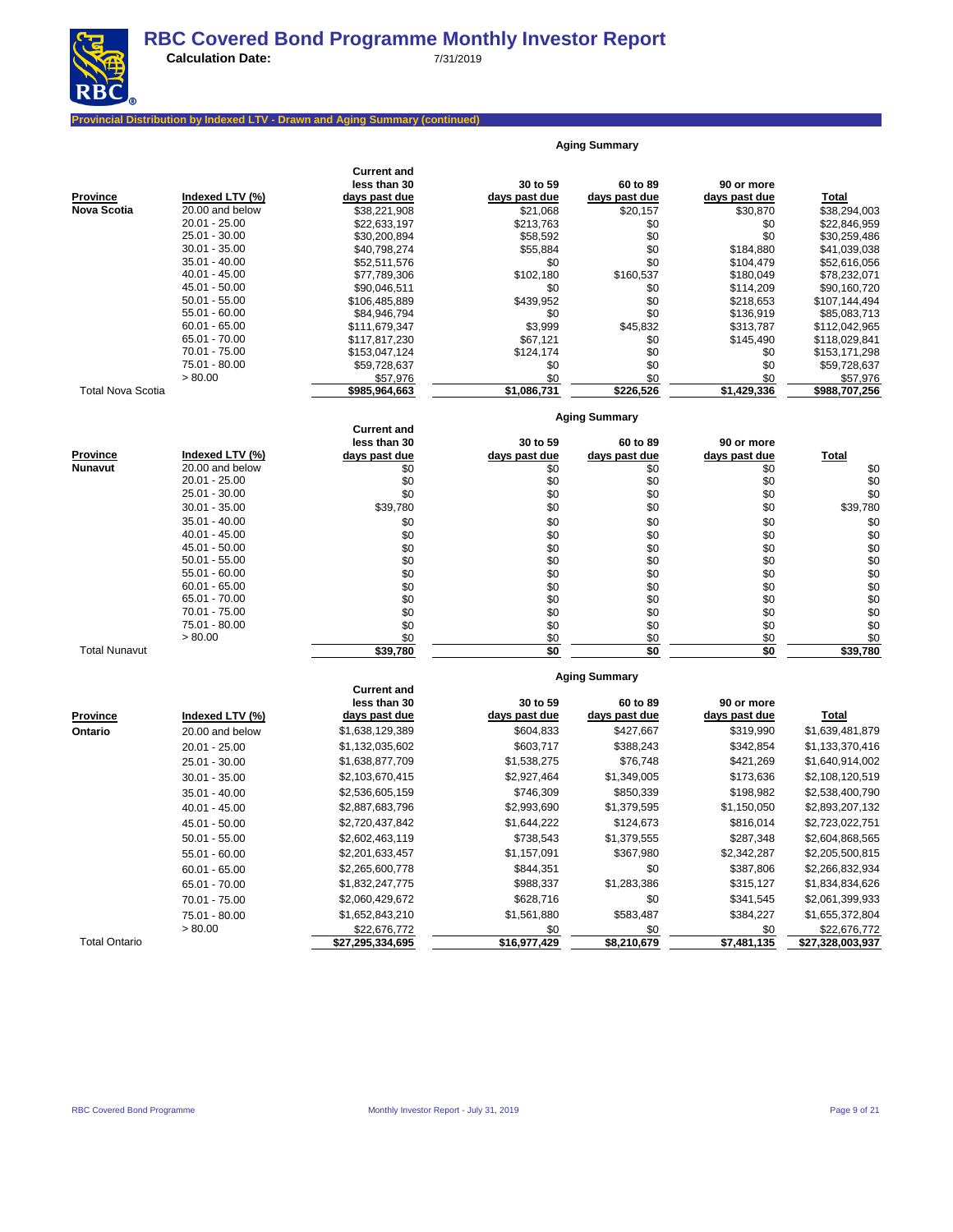

**Calculation Date:** 7/31/2019

### **Pribution by Indexed LTV - Drawn and Aging Summary (continued)**

|                                   |                 |                                    |               | <b>Aging Summary</b> |               |               |
|-----------------------------------|-----------------|------------------------------------|---------------|----------------------|---------------|---------------|
|                                   |                 | <b>Current and</b><br>less than 30 | 30 to 59      | 60 to 89             | 90 or more    |               |
| <b>Province</b>                   | Indexed LTV (%) | days past due                      | days past due | days past due        | days past due | <u>Total</u>  |
| <b>Prince Edward</b>              | 20.00 and below | \$5,145,865                        | \$0           | \$0                  | \$0           | \$5,145,865   |
| Island                            | $20.01 - 25.00$ | \$3,779,222                        | \$0           | \$0                  | \$0           | \$3,779,222   |
|                                   | $25.01 - 30.00$ | \$4,262,691                        | \$0           | \$0                  | \$0           | \$4,262,691   |
|                                   | $30.01 - 35.00$ | \$5,914,961                        | \$0           | \$0                  | \$0           | \$5,914,961   |
|                                   | $35.01 - 40.00$ | \$6,282,772                        | \$0           | \$0                  | \$0           | \$6,282,772   |
|                                   | $40.01 - 45.00$ | \$13,020,407                       | \$0           | \$0                  | \$0           | \$13,020,407  |
|                                   | 45.01 - 50.00   | \$15,833,682                       | \$0           | \$0                  | \$0           | \$15,833,682  |
|                                   | $50.01 - 55.00$ | \$14,441,723                       | \$0           | \$38,624             | \$0           | \$14,480,347  |
|                                   | $55.01 - 60.00$ | \$13,081,529                       | \$0           | \$0                  | \$0           | \$13,081,529  |
|                                   | $60.01 - 65.00$ | \$12,889,713                       | \$0           | \$0                  | \$0           | \$12,889,713  |
|                                   | 65.01 - 70.00   | \$9,123,081                        | \$0           | \$0                  | \$0           | \$9,123,081   |
|                                   | 70.01 - 75.00   | \$9,186,254                        | \$0           | \$0                  | \$0           | \$9,186,254   |
|                                   | 75.01 - 80.00   | \$9,683,000                        | \$0           | \$0                  | \$0           | \$9,683,000   |
|                                   | > 80.00         | \$0                                | \$0           | \$0                  | \$0           | \$0           |
| <b>Total Prince Edward Island</b> |                 | \$122,644,901                      | \$0           | \$38,624             | \$0           | \$122,683,525 |

#### **Current and less than 30 30 to 59 60 to 89 90 or more Province Indexed LTV (%) days past due days past due days past due days past due days past due Total**<br> **Quebec** 20.00 and below \$206,283,585 \$206,367,321 \$206,367,321 **20.00 and below** 20.01 - 25.00 \$148,725,487 \$19,495 \$0 \$0 \$148,744,982 25.01 - 30.00 \$193,126,293 \$42,617 \$68,276 \$0 \$193,237,186 30.01 - 35.00 \$241,359,209 \$100,651 \$0 \$0 \$241,459,861 35.01 - 40.00 \$319,178,797 \$0 \$0 \$0 \$477,894 \$319,656,691 \$ 40.01 - 45.00 \$395,887,879 \$0 \$253,017 \$401,152 \$396,542,047 45.01 - 50.00 \$497,884,130 \$151,547 \$98,123 \$288,932 \$498,422,732 50.01 - 55.00 \$628,397,474 \$294,501 \$306,372 \$1,292,226 \$630,290,574 55.01 - 60.00 \$712,791,860 \$688,745 \$160,048 \$582,191 \$714,222,843 60.01 - 65.00 \$745,536,042 \$768,779 \$96,936 \$497,936 \$746,899,693 65.01 - 70.00 \$877,273,922 \$1,099,188 \$40,915 \$742,025 \$879,156,050 70.01 - 75.00 \$638,074,368 \$327,551 \$86,189 \$438,992 \$638,927,100 75.01 - 80.00 \$302,636,841 \$302,000,224 \$0 \$188,202 \$448,414 \$302,636,841 > 80.00 \$555,976 \$0 \$0 \$0 \$555,976 Total Quebec **\$5,907,075,246 \$3,493,074 \$1,358,589 \$5,192,986 \$5,917,119,896**

# **Aging Summary**

**Aging Summary**

|                           |                 | less than 30    | 30 to 59      | 60 to 89      | 90 or more    |                 |
|---------------------------|-----------------|-----------------|---------------|---------------|---------------|-----------------|
| <b>Province</b>           | Indexed LTV (%) | days past due   | days past due | days past due | days past due | Total           |
| <b>Saskatchewan</b>       | 20.00 and below | \$63,483,146    | \$28,535      | \$0           | \$19,607      | \$63,531,288    |
|                           | $20.01 - 25.00$ | \$42,029,887    | \$78,884      | \$0           | \$57,345      | \$42,166,116    |
|                           | 25.01 - 30.00   | \$61,968,403    | \$124,451     | \$0           | \$80,060      | \$62,172,914    |
|                           | $30.01 - 35.00$ | \$96,242,790    | \$0           | \$0           | \$198,532     | \$96,441,322    |
|                           | $35.01 - 40.00$ | \$124,973,475   | \$139,332     | \$219,509     | \$131,731     | \$125,464,047   |
|                           | $40.01 - 45.00$ | \$187,376,074   | \$476,252     | \$432,324     | \$1,115,882   | \$189,400,532   |
|                           | $45.01 - 50.00$ | \$214,222,528   | \$215,065     | \$0           | \$2,822,614   | \$217,260,208   |
|                           | $50.01 - 55.00$ | \$212,146,282   | \$425,651     | \$142,183     | \$297,578     | \$213,011,694   |
|                           | $55.01 - 60.00$ | \$131,515,212   | \$565,250     | \$124,935     | \$1,230,449   | \$133,435,845   |
|                           | $60.01 - 65.00$ | \$75,975,368    | \$158,248     | \$0           | \$335,041     | \$76,468,658    |
|                           | 65.01 - 70.00   | \$71,426,830    | \$0           | \$0           | \$0           | \$71,426,830    |
|                           | 70.01 - 75.00   | \$88,702,233    | \$0           | \$0           | \$0           | \$88,702,233    |
|                           | 75.01 - 80.00   | \$56,598,104    | \$0           | \$0           | \$0           | \$56,598,104    |
|                           | > 80.00         | \$203,040       | \$0           | \$0           | \$0           | \$203,040       |
| <b>Total Saskatchewan</b> |                 | \$1,426,863,372 | \$2,211,667   | \$918,950     | \$6,288,840   | \$1,436,282,830 |

**Current and**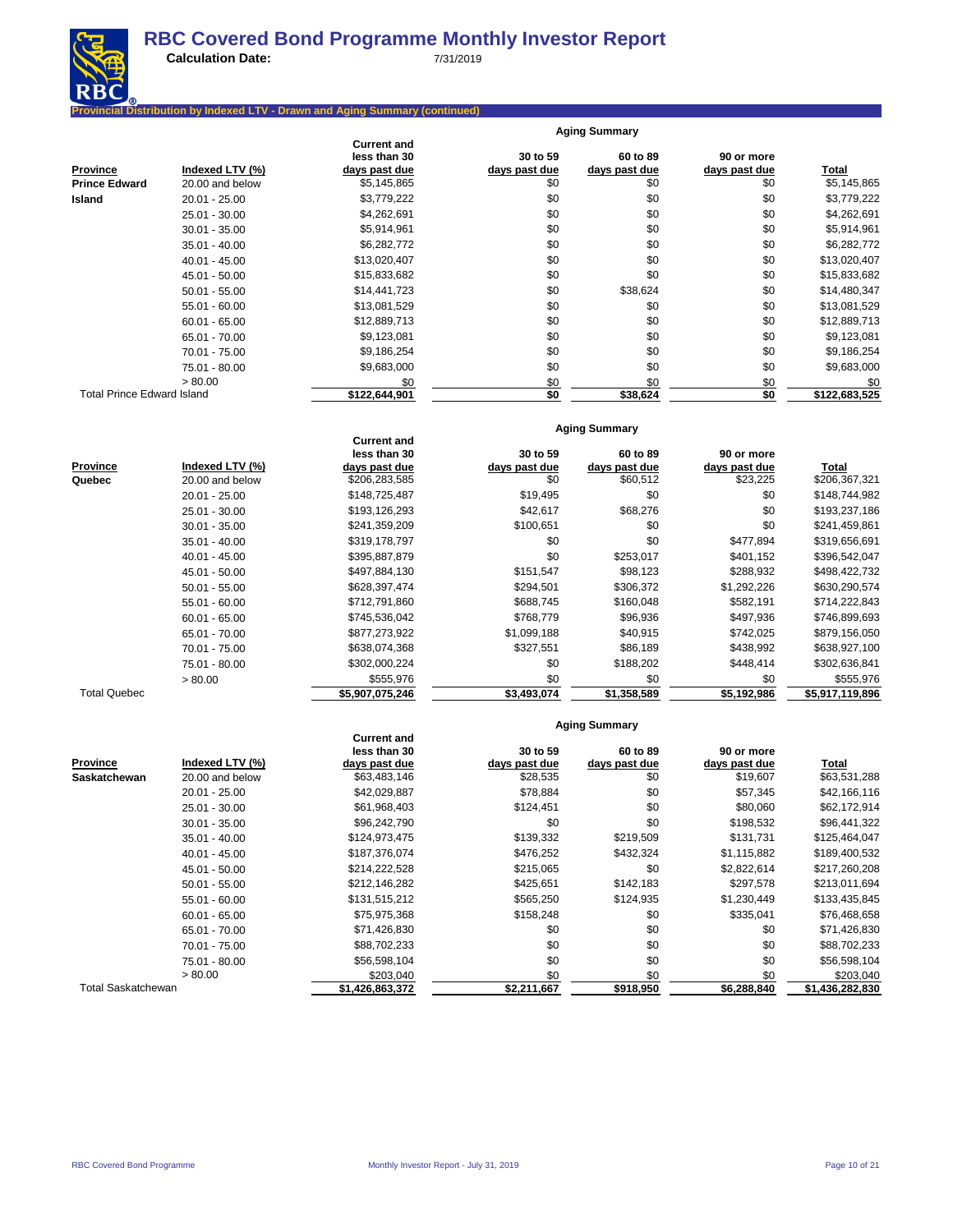

### **Provincial Distribution by Indexed LTV - Drawn and Aging Summary (continued)**

|                    |                 |                                    |               | <b>Aging Summary</b> |               |                  |
|--------------------|-----------------|------------------------------------|---------------|----------------------|---------------|------------------|
|                    |                 | <b>Current and</b><br>less than 30 | 30 to 59      | 60 to 89             | 90 or more    |                  |
| Province           | Indexed LTV (%) | days past due                      | days past due | days past due        | days past due | Total            |
| Yukon              | 20.00 and below | \$1,513,659                        | \$0           | \$0                  | \$0           | \$1,513,659      |
|                    | $20.01 - 25.00$ | \$1,115,489                        | \$0           | \$0                  | \$0           | \$1,115,489      |
|                    | 25.01 - 30.00   | \$951,301                          | \$0           | \$0                  | \$0           | \$951,301        |
|                    | $30.01 - 35.00$ | \$1,439,788                        | \$0           | \$0                  | \$0           | \$1,439,788      |
|                    | $35.01 - 40.00$ | \$2,597,278                        | \$0           | \$233,365            | \$0           | \$2,830,643      |
|                    | $40.01 - 45.00$ | \$4,397,106                        | \$0           | \$0                  | \$0           | \$4,397,106      |
|                    | 45.01 - 50.00   | \$2,075,591                        | \$0           | \$0                  | \$0           | \$2,075,591      |
|                    | $50.01 - 55.00$ | \$1,534,461                        | \$0           | \$0                  | \$0           | \$1,534,461      |
|                    | $55.01 - 60.00$ | \$969,030                          | \$0           | \$0                  | \$0           | \$969,030        |
|                    | $60.01 - 65.00$ | \$291,951                          | \$0           | \$0                  | \$0           | \$291,951        |
|                    | 65.01 - 70.00   | \$0                                | \$0           | \$0                  | \$0           | \$0              |
|                    | 70.01 - 75.00   | \$0                                | \$0           | \$0                  | \$0           | \$0              |
|                    | 75.01 - 80.00   | \$0                                | \$0           | \$0                  | \$0           | \$0              |
|                    | > 80.00         | \$0                                | \$0           | \$0                  | \$0           | \$0              |
| <b>Total Yukon</b> |                 | \$16,885,652                       | \$0           | \$233,365            | \$0           | \$17,119,017     |
| <b>Grand Total</b> |                 | \$57,405,836,407                   | \$50,730,388  | \$21,292,702         | \$53,438,842  | \$57,531,298,339 |

### **Provincial Distribution by Indexed LTV - Drawn and Aging Summary**

**Aging Summary (%)**

|                      |                 |                    |               | Agang Vanana y (70) |               |              |
|----------------------|-----------------|--------------------|---------------|---------------------|---------------|--------------|
|                      |                 | <b>Current and</b> |               |                     |               |              |
|                      |                 | less than 30       | 30 to 59      | 60 to 89            | 90 or more    |              |
| <b>Province</b>      | Indexed LTV (%) | days past due      | days past due | days past due       | days past due | <b>Total</b> |
| Alberta              | 20.00 and below | 0.35               | 0.00          | 0.00                | 0.00          | 0.35         |
|                      | $20.01 - 25.00$ | 0.23               | 0.00          | 0.00                | 0.00          | 0.24         |
|                      | 25.01 - 30.00   | 0.34               | 0.00          | 0.00                | 0.00          | 0.34         |
|                      | $30.01 - 35.00$ | 0.42               | 0.00          | 0.00                | 0.00          | 0.42         |
|                      | $35.01 - 40.00$ | 0.53               | 0.00          | 0.00                | 0.00          | 0.53         |
|                      | $40.01 - 45.00$ | 0.68               | 0.00          | 0.00                | 0.01          | 0.69         |
|                      | 45.01 - 50.00   | 0.87               | 0.00          | 0.00                | 0.01          | 0.88         |
|                      | $50.01 - 55.00$ | 0.92               | 0.00          | 0.00                | 0.00          | 0.93         |
|                      | $55.01 - 60.00$ | 1.08               | 0.00          | 0.00                | 0.00          | 1.08         |
|                      | $60.01 - 65.00$ | 1.11               | 0.00          | 0.00                | 0.00          | 1.12         |
|                      | 65.01 - 70.00   | 1.22               | 0.00          | 0.00                | 0.00          | 1.22         |
|                      | 70.01 - 75.00   | 1.41               | 0.00          | 0.00                | 0.01          | 1.42         |
|                      | 75.01 - 80.00   | 1.31               | 0.00          | 0.00                | 0.00          | 1.31         |
|                      | > 80.00         | 0.52               | 0.00          | 0.00                | 0.00          | 0.52         |
| <b>Total Alberta</b> |                 | 10.98              | 0.02          | 0.01                | 0.04          | 11.05        |

|  | Aging Summary (%) |  |
|--|-------------------|--|
|--|-------------------|--|

|                               |                 | <b>Current and</b> |               | .             |               |       |
|-------------------------------|-----------------|--------------------|---------------|---------------|---------------|-------|
|                               |                 | less than 30       | 30 to 59      | 60 to 89      | 90 or more    |       |
| <b>Province</b>               | Indexed LTV (%) | days past due      | days past due | days past due | days past due | Total |
| <b>British Columbia</b>       | 20.00 and below | 1.94               | 0.00          | 0.00          | 0.00          | 1.94  |
|                               | $20.01 - 25.00$ | 1.32               | 0.00          | 0.00          | 0.00          | 1.32  |
|                               | 25.01 - 30.00   | 1.78               | 0.00          | 0.00          | 0.00          | 1.78  |
|                               | $30.01 - 35.00$ | 2.31               | 0.00          | 0.00          | 0.00          | 2.32  |
|                               | $35.01 - 40.00$ | 2.75               | 0.01          | 0.00          | 0.00          | 2.75  |
|                               | $40.01 - 45.00$ | 2.57               | 0.00          | 0.00          | 0.00          | 2.57  |
|                               | $45.01 - 50.00$ | 2.19               | 0.00          | 0.00          | 0.00          | 2.20  |
|                               | $50.01 - 55.00$ | 1.81               | 0.00          | 0.00          | 0.00          | 1.81  |
|                               | $55.01 - 60.00$ | 1.33               | 0.00          | 0.00          | 0.00          | 1.33  |
|                               | $60.01 - 65.00$ | 1.28               | 0.00          | 0.00          | 0.00          | 1.28  |
|                               | 65.01 - 70.00   | 1.32               | 0.00          | 0.00          | 0.00          | 1.32  |
|                               | 70.01 - 75.00   | 0.97               | 0.00          | 0.00          | 0.00          | 0.97  |
|                               | 75.01 - 80.00   | 0.74               | 0.00          | 0.00          | 0.00          | 0.74  |
|                               | > 80.00         | 0.05               | 0.00          | 0.00          | 0.00          | 0.05  |
| <b>Total British Columbia</b> |                 | 22.35              | 0.02          | 0.00          | 0.01          | 22.39 |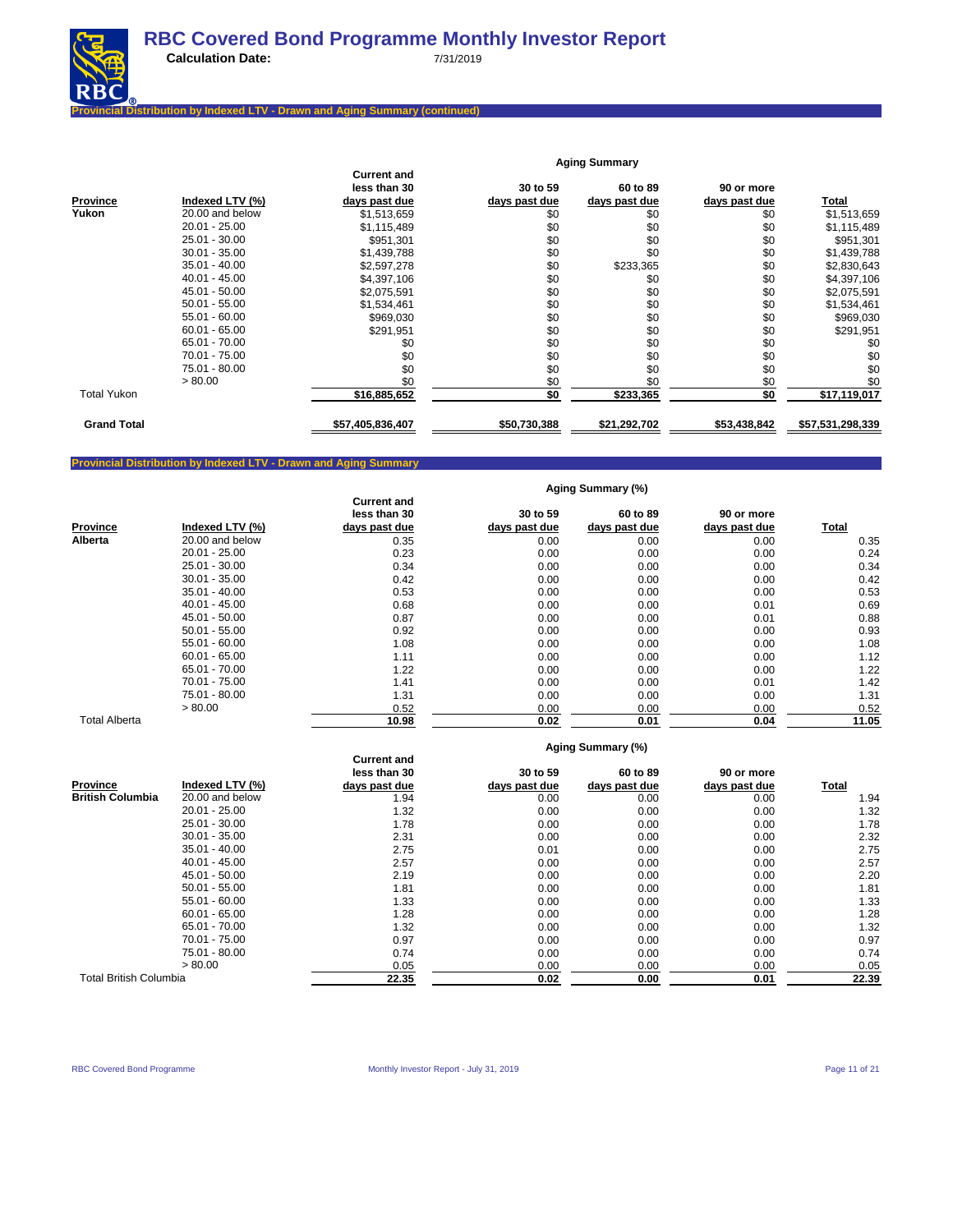

**Calculation Date:** 7/31/2019

### **Provincial Distribution by Indexed LTV - Drawn and Aging Summary (continued)**

|                       |                 | Aging Summary (%)                                   |                           |                           |                             |       |  |  |  |
|-----------------------|-----------------|-----------------------------------------------------|---------------------------|---------------------------|-----------------------------|-------|--|--|--|
| Province              | Indexed LTV (%) | <b>Current and</b><br>less than 30<br>days past due | 30 to 59<br>days past due | 60 to 89<br>days past due | 90 or more<br>days past due | Total |  |  |  |
| <b>Manitoba</b>       | 20.00 and below | 0.08                                                | 0.00                      | 0.00                      | 0.00                        | 0.08  |  |  |  |
|                       | $20.01 - 25.00$ | 0.05                                                | 0.00                      | 0.00                      | 0.00                        | 0.05  |  |  |  |
|                       | 25.01 - 30.00   | 0.07                                                | 0.00                      | 0.00                      | 0.00                        | 0.07  |  |  |  |
|                       | $30.01 - 35.00$ | 0.10                                                | 0.00                      | 0.00                      | 0.00                        | 0.10  |  |  |  |
|                       | $35.01 - 40.00$ | 0.13                                                | 0.00                      | 0.00                      | 0.00                        | 0.13  |  |  |  |
|                       | $40.01 - 45.00$ | 0.17                                                | 0.00                      | 0.00                      | 0.00                        | 0.17  |  |  |  |
|                       | 45.01 - 50.00   | 0.20                                                | 0.00                      | 0.00                      | 0.00                        | 0.20  |  |  |  |
|                       | $50.01 - 55.00$ | 0.24                                                | 0.00                      | 0.00                      | 0.00                        | 0.24  |  |  |  |
|                       | $55.01 - 60.00$ | 0.25                                                | 0.00                      | 0.00                      | 0.00                        | 0.25  |  |  |  |
|                       | $60.01 - 65.00$ | 0.25                                                | 0.00                      | 0.00                      | 0.00                        | 0.25  |  |  |  |
|                       | 65.01 - 70.00   | 0.30                                                | 0.00                      | 0.00                      | 0.00                        | 0.30  |  |  |  |
|                       | 70.01 - 75.00   | 0.34                                                | 0.00                      | 0.00                      | 0.00                        | 0.34  |  |  |  |
|                       | 75.01 - 80.00   | 0.34                                                | 0.00                      | 0.00                      | 0.00                        | 0.34  |  |  |  |
|                       | > 80.00         | 0.03                                                | 0.00                      | 0.00                      | 0.00                        | 0.03  |  |  |  |
| <b>Total Manitoba</b> |                 | 2.54                                                | 0.00                      | 0.00                      | 0.00                        | 2.55  |  |  |  |

|                            |                 | Aging Summary (%)  |               |               |               |       |  |  |  |
|----------------------------|-----------------|--------------------|---------------|---------------|---------------|-------|--|--|--|
|                            |                 | <b>Current and</b> |               |               |               |       |  |  |  |
|                            |                 | less than 30       | 30 to 59      | 60 to 89      | 90 or more    |       |  |  |  |
| <b>Province</b>            | Indexed LTV (%) | days past due      | days past due | days past due | days past due | Total |  |  |  |
| <b>New Brunswick</b>       | 20.00 and below | 0.04               | 0.00          | 0.00          | 0.00          | 0.04  |  |  |  |
|                            | $20.01 - 25.00$ | 0.02               | 0.00          | 0.00          | 0.00          | 0.02  |  |  |  |
|                            | 25.01 - 30.00   | 0.04               | 0.00          | 0.00          | 0.00          | 0.04  |  |  |  |
|                            | $30.01 - 35.00$ | 0.05               | 0.00          | 0.00          | 0.00          | 0.05  |  |  |  |
|                            | 35.01 - 40.00   | 0.07               | 0.00          | 0.00          | 0.00          | 0.07  |  |  |  |
|                            | $40.01 - 45.00$ | 0.10               | 0.00          | 0.00          | 0.00          | 0.10  |  |  |  |
|                            | 45.01 - 50.00   | 0.12               | 0.00          | 0.00          | 0.00          | 0.12  |  |  |  |
|                            | $50.01 - 55.00$ | 0.11               | 0.00          | 0.00          | 0.00          | 0.11  |  |  |  |
|                            | $55.01 - 60.00$ | 0.09               | 0.00          | 0.00          | 0.00          | 0.09  |  |  |  |
|                            | $60.01 - 65.00$ | 0.06               | 0.00          | 0.00          | 0.00          | 0.06  |  |  |  |
|                            | 65.01 - 70.00   | 0.06               | 0.00          | 0.00          | 0.00          | 0.06  |  |  |  |
|                            | 70.01 - 75.00   | 0.09               | 0.00          | 0.00          | 0.00          | 0.09  |  |  |  |
|                            | 75.01 - 80.00   | 0.07               | 0.00          | 0.00          | 0.00          | 0.07  |  |  |  |
|                            | > 80.00         | 0.00               | 0.00          | 0.00          | 0.00          | 0.00  |  |  |  |
| <b>Total New Brunswick</b> |                 | 0.91               | 0.00          | 0.00          | 0.00          | 0.92  |  |  |  |

#### **Aging Summary (%)**

|                                 | <b>Current and</b> |                               |                           |                           |                                                        |
|---------------------------------|--------------------|-------------------------------|---------------------------|---------------------------|--------------------------------------------------------|
| Indexed LTV (%)                 |                    |                               |                           |                           | <b>Total</b>                                           |
| 20.00 and below                 | 0.03               | 0.00                          | 0.00                      | 0.00                      | 0.03                                                   |
| $20.01 - 25.00$                 | 0.02               | 0.00                          | 0.00                      | 0.00                      | 0.02                                                   |
| 25.01 - 30.00                   | 0.03               | 0.00                          | 0.00                      | 0.00                      | 0.03                                                   |
| $30.01 - 35.00$                 | 0.05               | 0.00                          | 0.00                      | 0.00                      | 0.05                                                   |
| $35.01 - 40.00$                 | 0.06               | 0.00                          | 0.00                      | 0.00                      | 0.06                                                   |
| $40.01 - 45.00$                 | 0.09               | 0.00                          | 0.00                      | 0.00                      | 0.09                                                   |
| 45.01 - 50.00                   | 0.11               | 0.00                          | 0.00                      | 0.00                      | 0.12                                                   |
| $50.01 - 55.00$                 | 0.13               | 0.00                          | 0.00                      | 0.00                      | 0.13                                                   |
| $55.01 - 60.00$                 | 0.08               | 0.00                          | 0.00                      | 0.00                      | 0.08                                                   |
| $60.01 - 65.00$                 | 0.06               | 0.00                          | 0.00                      | 0.00                      | 0.06                                                   |
| 65.01 - 70.00                   | 0.06               | 0.00                          | 0.00                      | 0.00                      | 0.06                                                   |
| 70.01 - 75.00                   | 0.06               | 0.00                          | 0.00                      | 0.00                      | 0.06                                                   |
| 75.01 - 80.00                   | 0.06               | 0.00                          | 0.00                      | 0.00                      | 0.06                                                   |
| > 80.00                         | 0.00               | 0.00                          | 0.00                      | 0.00                      | 0.00                                                   |
| Total Newfoundland and Labrador | 0.85               | 0.00                          | 0.00                      | 0.00                      | 0.85                                                   |
|                                 |                    | less than 30<br>days past due | 30 to 59<br>days past due | 60 to 89<br>days past due | $1.9119$ canning $1.70$<br>90 or more<br>days past due |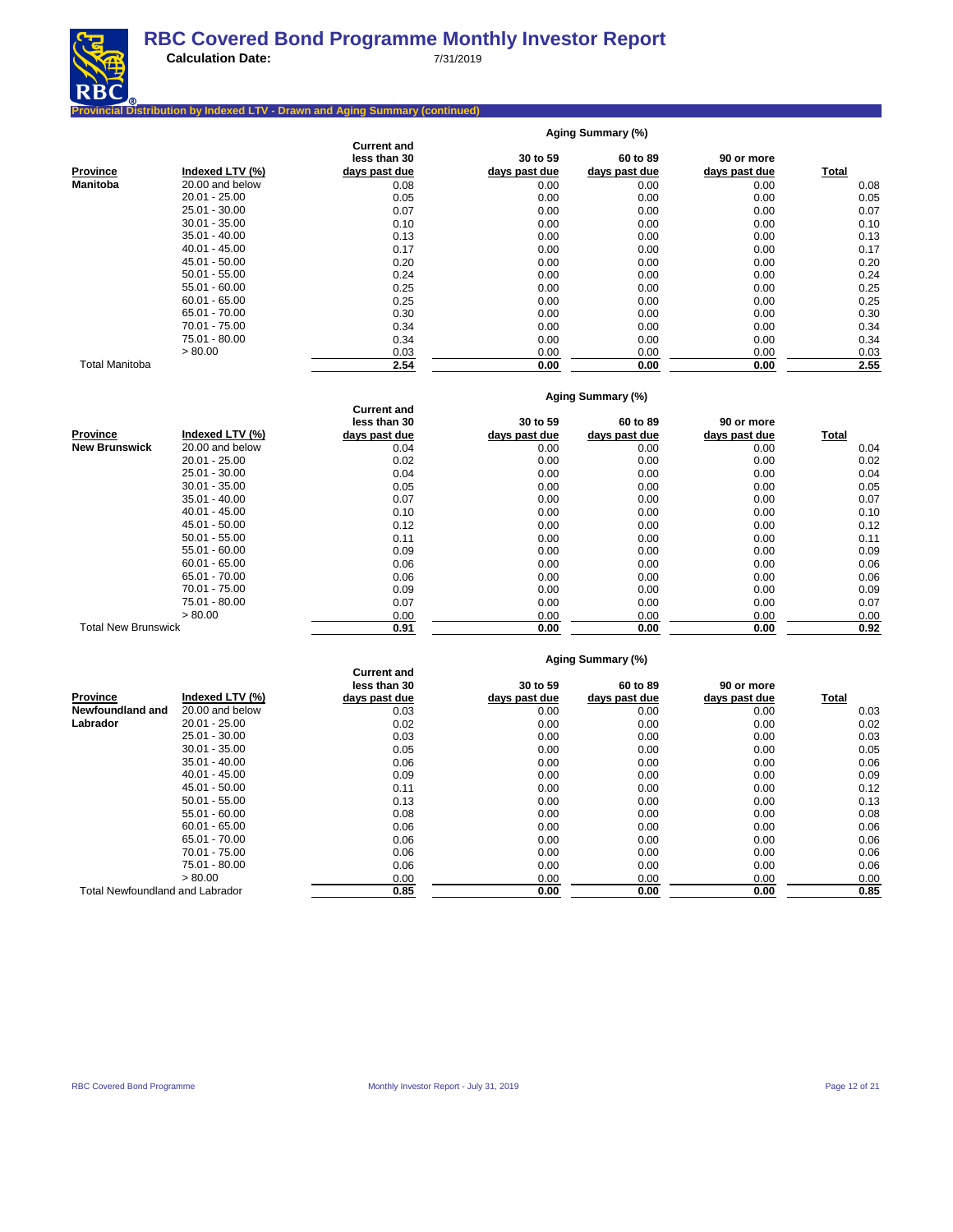

**Aging Summary (%)**

# **Provincial Distribution by Indexed LTV - Drawn and Aging Summary (continued)**

|                                    |                 | <b>Current and</b>                 |               |                   |               |              |
|------------------------------------|-----------------|------------------------------------|---------------|-------------------|---------------|--------------|
|                                    |                 | less than 30                       | 30 to 59      | 60 to 89          | 90 or more    |              |
| Province                           | Indexed LTV (%) | days past due                      | days past due | days past due     | days past due | Total        |
| Northwest                          | 20.00 and below | 0.00                               | 0.00          | 0.00              | 0.00          | 0.00         |
| <b>Territories</b>                 | $20.01 - 25.00$ | 0.00                               | 0.00          | 0.00              | 0.00          | 0.00         |
|                                    | 25.01 - 30.00   | 0.00                               | 0.00          | 0.00              | 0.00          | 0.00         |
|                                    | $30.01 - 35.00$ | 0.00                               | 0.00          | 0.00              | 0.00          | 0.00         |
|                                    | $35.01 - 40.00$ | 0.00                               | 0.00          | 0.00              | 0.00          | 0.00         |
|                                    | $40.01 - 45.00$ | 0.00                               | 0.00          | 0.00              | 0.00          | 0.00         |
|                                    | 45.01 - 50.00   | 0.00                               | 0.00          | 0.00              | 0.00          | 0.00         |
|                                    | $50.01 - 55.00$ | 0.00                               | 0.00          | 0.00              | 0.00          | 0.00         |
|                                    | $55.01 - 60.00$ | 0.00                               | 0.00          | 0.00              | 0.00          | 0.00         |
|                                    | $60.01 - 65.00$ | 0.00                               | 0.00          | 0.00              | 0.00          | 0.00         |
|                                    | 65.01 - 70.00   | 0.00                               | 0.00          | 0.00              | 0.00          | 0.00         |
|                                    | 70.01 - 75.00   | 0.00                               | 0.00          | 0.00              | 0.00          | 0.00         |
|                                    | 75.01 - 80.00   | 0.00                               | 0.00          | 0.00              | 0.00          | 0.00         |
|                                    | > 80.00         | 0.00                               | 0.00          | 0.00              | 0.00          | 0.00         |
| <b>Total Northwest Territories</b> |                 | 0.00                               | 0.00          | 0.00              | 0.00          | 0.00         |
|                                    |                 |                                    |               | Aging Summary (%) |               |              |
|                                    |                 | <b>Current and</b><br>less than 30 | 30 to 59      | 60 to 89          | 90 or more    |              |
| Province                           | Indexed LTV (%) | <u>days past due</u>               | days past due | days past due     | days past due | Total        |
| Nova Scotia                        | 20.00 and below | 0.07                               | 0.00          | 0.00              | 0.00          | 0.07         |
|                                    | 20.01 - 25.00   | 0.04                               | 0.00          | 0.00              | 0.00          | 0.04         |
|                                    | 25.01 - 30.00   | 0.05                               | 0.00          | 0.00              | 0.00          | 0.05         |
|                                    | $30.01 - 35.00$ | 0.07                               | 0.00          | 0.00              | 0.00          | 0.07         |
|                                    | $35.01 - 40.00$ | 0.09                               | 0.00          | 0.00              | 0.00          | 0.09         |
|                                    | $40.01 - 45.00$ | 0.14                               | 0.00          | 0.00              | 0.00          | 0.14         |
|                                    | $45.01 - 50.00$ | 0.16                               | 0.00          | 0.00              | 0.00          | 0.16         |
|                                    | $50.01 - 55.00$ | 0.19                               | 0.00          | 0.00              | 0.00          | 0.19         |
|                                    | $55.01 - 60.00$ | 0.15                               | 0.00          | 0.00              | 0.00          | 0.15         |
|                                    | $60.01 - 65.00$ | 0.19                               | 0.00          | 0.00              | 0.00          | 0.19         |
|                                    | 65.01 - 70.00   | 0.20                               | 0.00          | 0.00              | 0.00          | 0.21         |
|                                    | 70.01 - 75.00   | 0.27                               | 0.00          | 0.00              | 0.00          | 0.27         |
|                                    | 75.01 - 80.00   | 0.10                               | 0.00          | 0.00              | 0.00          | 0.10         |
|                                    | > 80.00         | 0.00                               | 0.00          | 0.00              | 0.00          | 0.00         |
| <b>Total Nova Scotia</b>           |                 | 1.71                               | 0.00          | 0.00              | 0.00          | 1.72         |
|                                    |                 |                                    |               | Aging Summary (%) |               |              |
|                                    |                 | <b>Current and</b>                 |               |                   |               |              |
|                                    | Indexed LTV (%) | less than 30                       | 30 to 59      | 60 to 89          | 90 or more    |              |
| Province<br>Nunavut                | 20.00 and below | days past due                      | days past due | days past due     | days past due | <b>Total</b> |
|                                    | $20.01 - 25.00$ | 0.00<br>0.00                       | 0.00<br>0.00  | 0.00<br>0.00      | 0.00<br>0.00  | 0.00<br>0.00 |
|                                    | 25.01 - 30.00   | 0.00                               |               |                   | 0.00          |              |
|                                    | $30.01 - 35.00$ | 0.00                               | 0.00<br>0.00  | 0.00<br>0.00      | 0.00          | 0.00<br>0.00 |
|                                    | $35.01 - 40.00$ | 0.00                               | 0.00          | 0.00              | 0.00          | 0.00         |
|                                    | $40.01 - 45.00$ | 0.00                               | 0.00          | 0.00              | 0.00          | 0.00         |
|                                    | 45.01 - 50.00   |                                    |               |                   |               |              |
|                                    | $50.01 - 55.00$ | 0.00<br>0.00                       | 0.00<br>0.00  | 0.00<br>0.00      | 0.00<br>0.00  | 0.00<br>0.00 |
|                                    | $55.01 - 60.00$ | 0.00                               | 0.00          | 0.00              | 0.00          | 0.00         |
|                                    | $60.01 - 65.00$ | 0.00                               | 0.00          | 0.00              | 0.00          | 0.00         |
|                                    | 65.01 - 70.00   | 0.00                               | 0.00          | 0.00              | 0.00          | 0.00         |
|                                    | 70.01 - 75.00   | 0.00                               | 0.00          | 0.00              | 0.00          | 0.00         |
|                                    | 75.01 - 80.00   | 0.00                               | 0.00          | 0.00              | 0.00          | 0.00         |
|                                    | > 80.00         | 0.00                               | 0.00          | 0.00              | 0.00          | 0.00         |
| <b>Total Nunavut</b>               |                 | 0.00                               | 0.00          | 0.00              | 0.00          | 0.00         |
|                                    |                 |                                    |               |                   |               |              |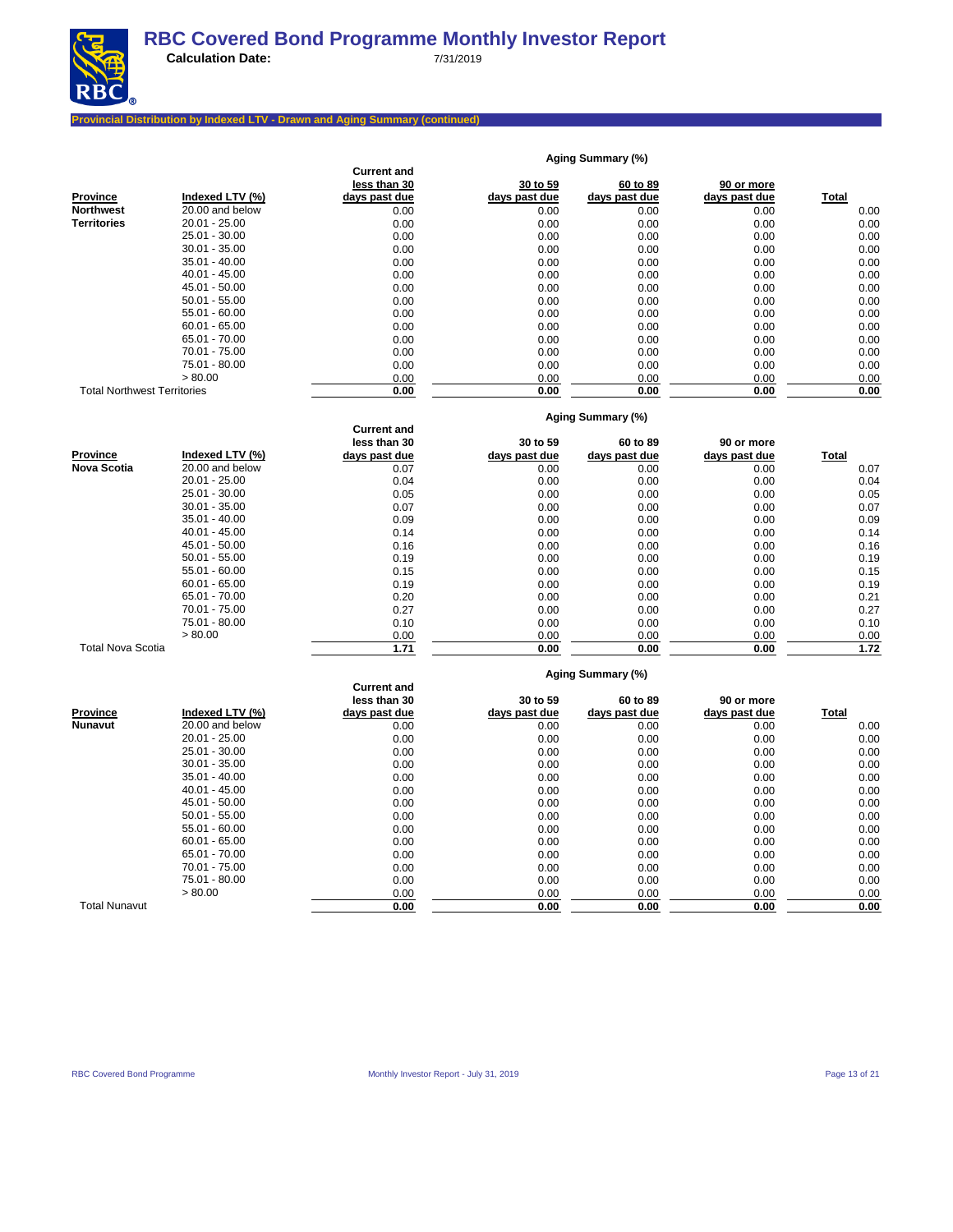

**Aging Summary (%)**

# **Provincial Distribution by Indexed LTV - Drawn and Aging Summary (continued)**

|                                   |                 | Current and                        |               |                   |               |              |
|-----------------------------------|-----------------|------------------------------------|---------------|-------------------|---------------|--------------|
|                                   |                 | less than 30                       | 30 to 59      | 60 to 89          | 90 or more    |              |
| <b>Province</b>                   | Indexed LTV (%) | days past due                      | days past due | days past due     | days past due | <b>Total</b> |
| Ontario                           | 20.00 and below | 2.85                               | 0.00          | 0.00              | 0.00          | 2.85         |
|                                   | $20.01 - 25.00$ | 1.97                               | 0.00          | 0.00              | 0.00          | 1.97         |
|                                   | $25.01 - 30.00$ | 2.85                               | 0.00          | 0.00              | 0.00          | 2.85         |
|                                   | 30.01 - 35.00   | 3.66                               | 0.01          | 0.00              | 0.00          | 3.66         |
|                                   | 35.01 - 40.00   | 4.41                               | 0.00          | 0.00              | 0.00          | 4.41         |
|                                   | $40.01 - 45.00$ | 5.02                               | 0.01          | 0.00              | 0.00          | 5.03         |
|                                   | 45.01 - 50.00   | 4.73                               | 0.00          | 0.00              | 0.00          | 4.73         |
|                                   | $50.01 - 55.00$ | 4.52                               | 0.00          | 0.00              | 0.00          | 4.53         |
|                                   | 55.01 - 60.00   | 3.83                               | 0.00          | 0.00              | 0.00          | 3.83         |
|                                   | $60.01 - 65.00$ | 3.94                               | 0.00          | 0.00              | 0.00          | 3.94         |
|                                   | 65.01 - 70.00   | 3.18                               | 0.00          | 0.00              | 0.00          | 3.19         |
|                                   | 70.01 - 75.00   | 3.58                               | 0.00          | 0.00              | 0.00          | 3.58         |
|                                   | 75.01 - 80.00   | 2.87                               | 0.00          | 0.00              | 0.00          | 2.88         |
|                                   | > 80.00         | 0.04                               | 0.00          | 0.00              | 0.00          | 0.04         |
| <b>Total Ontario</b>              |                 | 47.44                              | 0.03          | 0.01              | 0.01          | 47.50        |
|                                   |                 |                                    |               |                   |               |              |
|                                   |                 |                                    |               | Aging Summary (%) |               |              |
|                                   |                 | <b>Current and</b><br>less than 30 | 30 to 59      | 60 to 89          | 90 or more    |              |
| <b>Province</b>                   | Indexed LTV (%) | days past due                      | days past due | days past due     | days past due | <b>Total</b> |
| <b>Prince Edward</b>              | 20.00 and below | 0.01                               | 0.00          | 0.00              | 0.00          | 0.01         |
| Island                            | 20.01 - 25.00   | 0.01                               | 0.00          | 0.00              | 0.00          | 0.01         |
|                                   | 25.01 - 30.00   | 0.01                               | 0.00          | 0.00              | 0.00          | 0.01         |
|                                   | 30.01 - 35.00   | 0.01                               | 0.00          | 0.00              | 0.00          | 0.01         |
|                                   | 35.01 - 40.00   | 0.01                               | 0.00          | 0.00              | 0.00          | 0.01         |
|                                   | 40.01 - 45.00   | 0.02                               | 0.00          |                   | 0.00          | 0.02         |
|                                   | 45.01 - 50.00   |                                    |               | 0.00              |               |              |
|                                   |                 | 0.03                               | 0.00          | 0.00              | 0.00          | 0.03         |
|                                   | $50.01 - 55.00$ | 0.03                               | 0.00          | 0.00              | 0.00          | 0.03         |
|                                   | $55.01 - 60.00$ | 0.02                               | 0.00          | 0.00              | 0.00          | 0.02         |
|                                   | $60.01 - 65.00$ | 0.02                               | 0.00          | 0.00              | 0.00          | 0.02         |
|                                   | 65.01 - 70.00   | 0.02                               | 0.00          | 0.00              | 0.00          | 0.02         |
|                                   | 70.01 - 75.00   | 0.02                               | 0.00          | 0.00              | 0.00          | 0.02         |
|                                   | 75.01 - 80.00   | 0.02                               | 0.00          | 0.00              | 0.00          | 0.02         |
|                                   | > 80.00         | 0.00                               | 0.00          | 0.00              | 0.00          | 0.00         |
| <b>Total Prince Edward Island</b> |                 | 0.21                               | 0.00          | 0.00              | 0.00          | 0.21         |
|                                   |                 |                                    |               | Aging Summary (%) |               |              |
|                                   |                 | <b>Current and</b>                 |               |                   |               |              |
|                                   |                 | less than 30                       | 30 to 59      | 60 to 89          | 90 or more    |              |
| <b>Province</b>                   | Indexed LTV (%) | days past due                      | days past due | days past due     | days past due | Total        |
| Quebec                            | 20.00 and below | 0.36                               | 0.00          | 0.00              | 0.00          | 0.36         |
|                                   | $20.01 - 25.00$ | 0.26                               | 0.00          | 0.00              | 0.00          | 0.26         |
|                                   | 25.01 - 30.00   | 0.34                               | 0.00          | 0.00              | 0.00          | 0.34         |
|                                   | $30.01 - 35.00$ | 0.42                               | 0.00          | 0.00              | 0.00          | 0.42         |
|                                   | 35.01 - 40.00   | 0.55                               | 0.00          | 0.00              | 0.00          | 0.56         |
|                                   | 40.01 - 45.00   | 0.69                               | 0.00          | 0.00              | 0.00          | 0.69         |
|                                   | 45.01 - 50.00   | 0.87                               | 0.00          | 0.00              | 0.00          | 0.87         |
|                                   | $50.01 - 55.00$ | 1.09                               | 0.00          | 0.00              | 0.00          | 1.10         |
|                                   | $55.01 - 60.00$ | 1.24                               | 0.00          | 0.00              | 0.00          | 1.24         |
|                                   | $60.01 - 65.00$ | 1.30                               | 0.00          | 0.00              | 0.00          | 1.30         |
|                                   | 65.01 - 70.00   | 1.52                               | 0.00          | 0.00              | 0.00          | 1.53         |
|                                   | 70.01 - 75.00   | 1.11                               | 0.00          | 0.00              | 0.00          | 1.11         |
|                                   | 75.01 - 80.00   | 0.52                               | 0.00          | 0.00              | 0.00          | 0.53         |
|                                   | > 80.00         | 0.00                               | 0.00          | 0.00              | 0.00          | 0.00         |
| <b>Total Quebec</b>               |                 | 10.27                              | 0.01          | 0.00              | 0.01          | 10.29        |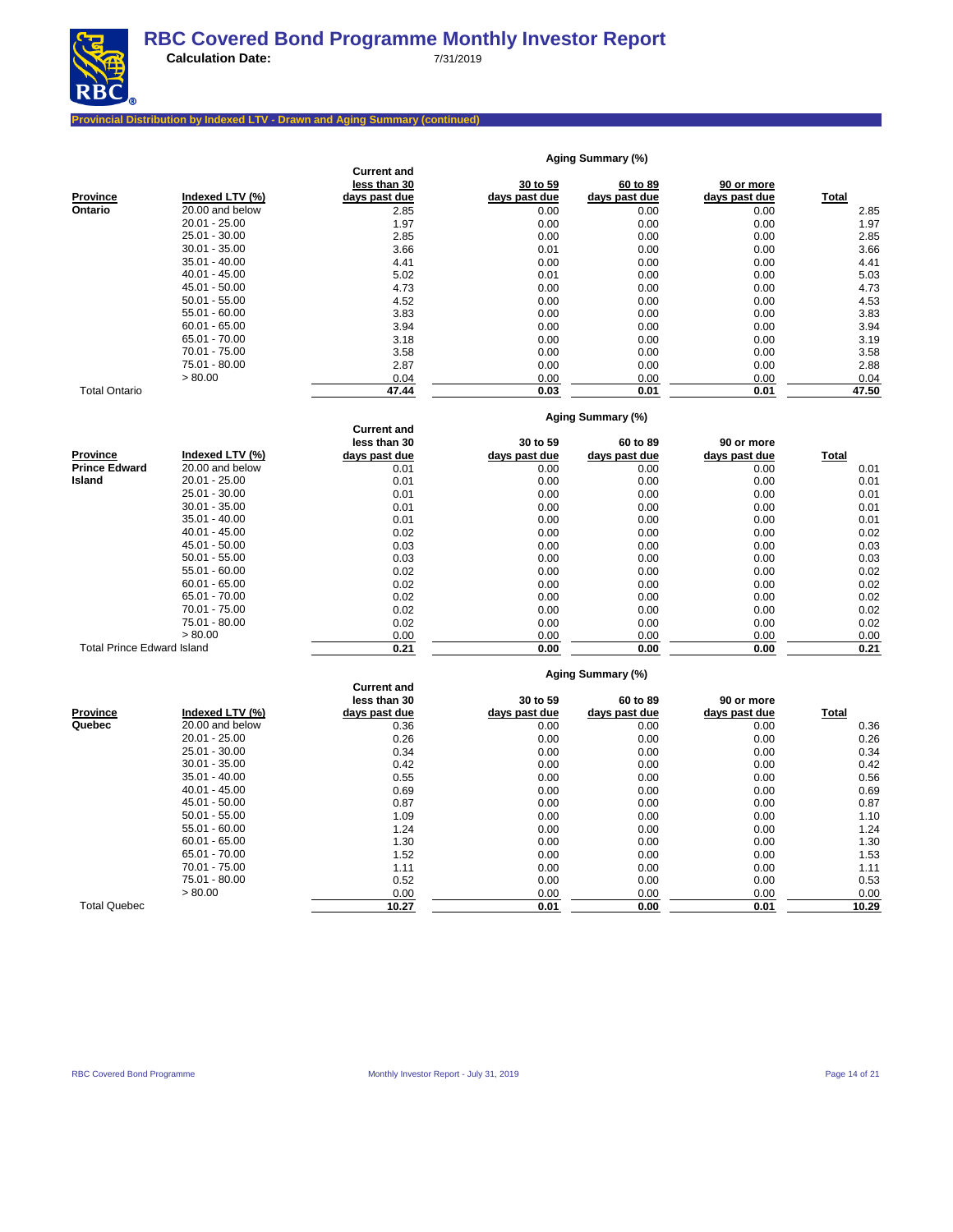

**Calculation Date:** 7/31/2019

## **Provincial Distribution by Indexed LTV - Drawn and Aging Summary (continued)**

|                           |                 |                    |               | Aging Summary (%) |               |              |
|---------------------------|-----------------|--------------------|---------------|-------------------|---------------|--------------|
|                           |                 | <b>Current and</b> |               |                   |               |              |
|                           |                 | less than 30       | 30 to 59      | 60 to 89          | 90 or more    |              |
| <b>Province</b>           | Indexed LTV (%) | days past due      | days past due | days past due     | days past due | <b>Total</b> |
| Saskatchewan              | 20.00 and below | 0.11               | 0.00          | 0.00              | 0.00          | 0.11         |
|                           | $20.01 - 25.00$ | 0.07               | 0.00          | 0.00              | 0.00          | 0.07         |
|                           | 25.01 - 30.00   | 0.11               | 0.00          | 0.00              | 0.00          | 0.11         |
|                           | $30.01 - 35.00$ | 0.17               | 0.00          | 0.00              | 0.00          | 0.17         |
|                           | $35.01 - 40.00$ | 0.22               | 0.00          | 0.00              | 0.00          | 0.22         |
|                           | 40.01 - 45.00   | 0.33               | 0.00          | 0.00              | 0.00          | 0.33         |
|                           | 45.01 - 50.00   | 0.37               | 0.00          | 0.00              | 0.00          | 0.38         |
|                           | $50.01 - 55.00$ | 0.37               | 0.00          | 0.00              | 0.00          | 0.37         |
|                           | $55.01 - 60.00$ | 0.23               | 0.00          | 0.00              | 0.00          | 0.23         |
|                           | $60.01 - 65.00$ | 0.13               | 0.00          | 0.00              | 0.00          | 0.13         |
|                           | 65.01 - 70.00   | 0.12               | 0.00          | 0.00              | 0.00          | 0.12         |
|                           | 70.01 - 75.00   | 0.15               | 0.00          | 0.00              | 0.00          | 0.15         |
|                           | 75.01 - 80.00   | 0.10               | 0.00          | 0.00              | 0.00          | 0.10         |
|                           | > 80.00         | 0.00               | 0.00          | 0.00              | 0.00          | 0.00         |
| <b>Total Saskatchewan</b> |                 | 2.48               | 0.00          | 0.00              | 0.01          | 2.50         |
|                           |                 |                    |               | Aging Summary (%) |               |              |
|                           |                 | <b>Current and</b> |               |                   |               |              |
|                           |                 | less than 30       | 30 to 59      | 60 to 89          | 90 or more    |              |
| <b>Province</b>           | Indexed LTV (%) | days past due      | days past due | days past due     | days past due | <b>Total</b> |
| Yukon                     | 20.00 and below | 0.00               | 0.00          | 0.00              | 0.00          | 0.00         |
|                           | $20.01 - 25.00$ | 0.00               | 0.00          | 0.00              | 0.00          | 0.00         |
|                           | 25.01 - 30.00   | 0.00               | 0.00          | 0.00              | 0.00          | 0.00         |
|                           | $30.01 - 35.00$ | 0.00               | 0.00          | 0.00              | 0.00          | 0.00         |
|                           | $35.01 - 40.00$ | 0.00               | 0.00          | 0.00              | 0.00          | 0.00         |
|                           | $40.01 - 45.00$ | 0.01               | 0.00          | 0.00              | 0.00          | 0.01         |
|                           | $45.01 - 50.00$ | 0.00               | 0.00          | 0.00              | 0.00          | 0.00         |
|                           | $50.01 - 55.00$ | 0.00               | 0.00          | 0.00              | 0.00          | 0.00         |
|                           | $55.01 - 60.00$ | 0.00               | 0.00          | 0.00              | 0.00          | 0.00         |
|                           | $60.01 - 65.00$ | 0.00               | 0.00          | 0.00              | 0.00          | 0.00         |
|                           | 65.01 - 70.00   | 0.00               | 0.00          | 0.00              | 0.00          | 0.00         |
|                           | 70.01 - 75.00   | 0.00               | 0.00          | 0.00              | 0.00          | 0.00         |
|                           | 75.01 - 80.00   | 0.00               | 0.00          | 0.00              | 0.00          | 0.00         |
|                           | > 80.00         | 0.00               | 0.00          | 0.00              | 0.00          | 0.00         |
| <b>Total Yukon</b>        |                 | 0.03               | 0.00          | 0.00              | 0.00          | 0.03         |
| <b>Grand Total</b>        |                 | 99.78              | 0.09          | 0.04              | 0.09          | 100.00       |
|                           |                 |                    |               |                   |               |              |

## **Cover Pool Indexed LTV - Drawn by Credit Bureau Score**

| Indexed LTV (%) | <b>Credit Bureau Score</b> | <b>Principal Balance</b> | Percentage |
|-----------------|----------------------------|--------------------------|------------|
| 20.00 and below | Score Unavailable          | \$13,318,368             | 0.02       |
|                 | 499 and below              | \$11,181,710             | 0.02       |
|                 | $500 - 539$                | \$1,802,328              | 0.00       |
|                 | 540 - 559                  | \$4.504.846              | 0.01       |
|                 | $560 - 579$                | \$3,758,208              | 0.01       |
|                 | $580 - 599$                | \$4,837,106              | 0.01       |
|                 | $600 - 619$                | \$7,664,699              | 0.01       |
|                 | 620 - 639                  | \$12,216,889             | 0.02       |
|                 | 640 - 659                  | \$19,343,680             | 0.03       |
|                 | 660 - 679                  | \$30,921,985             | 0.05       |
|                 | 680 - 699                  | \$49,464,128             | 0.09       |
|                 | 700 - 719                  | \$69,930,167             | 0.12       |
|                 | 720 - 739                  | \$88.567.381             | 0.15       |
|                 | 740 - 759                  | \$118,936,546            | 0.21       |
|                 | 760 - 779                  | \$154,175,804            | 0.27       |
|                 | 780 - 799                  | \$206.591.320            | 0.36       |
|                 | 800 and above              | \$2,563,669,989          | 4.46       |
| Total           |                            | \$3,360,885,153          | 5.84       |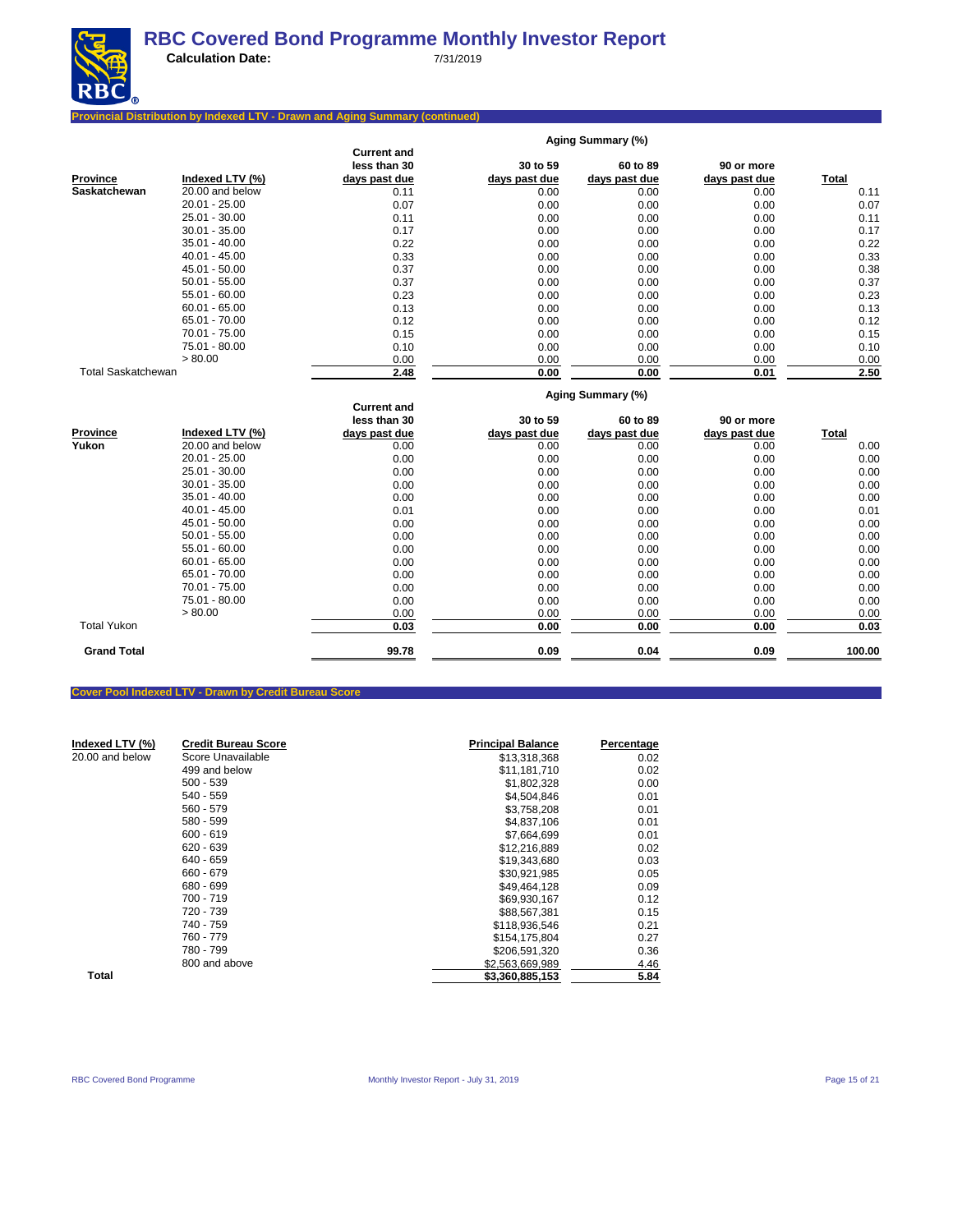| <b>Cover Pool Indexed LTV - Drawn by Credit Bureau Score (continued)</b><br>Indexed LTV (%)<br><b>Credit Bureau Score</b><br><b>Principal Balance</b><br>20.01 - 25.00<br>Score Unavailable<br>\$4,127,498<br>499 and below<br>\$7,906,458<br>500 - 539<br>\$3,683,370<br>540 - 559<br>\$2,607,353<br>560 - 579<br>\$3,014,540<br>580 - 599<br>\$4,676,077<br>600 - 619<br>\$8,822,771<br>620 - 639<br>\$8,871,626<br>640 - 659<br>\$18,835,796<br>660 - 679<br>\$27,221,632<br>680 - 699<br>\$46,008,970<br>700 - 719<br>\$58,896,749<br>720 - 739<br>\$78,020,982<br>740 - 759<br>\$89,157,554<br>760 - 779<br>\$117,644,302<br>780 - 799<br>\$154,698,208<br>800 and above<br>\$1,668,007,880<br><b>Total</b><br>\$2,3 <u>02,201,766</u><br>Indexed LTV (%)<br><b>Credit Bureau Score</b><br><b>Principal Balance</b><br>25.01 - 30.00<br>Score Unavailable<br>\$7,382,923<br>499 and below<br>\$11,613,974<br>$500 - 539$<br>\$7,760,403<br>540 - 559<br>\$2,006,709<br>560 - 579<br>\$5,817,630<br>580 - 599<br>\$6,293,520<br>$600 - 619$<br>\$13,312,233<br>620 - 639<br>\$20,729,728<br>640 - 659<br>\$28,697,751<br>660 - 679<br>\$44,947,577<br>680 - 699<br>\$71,081,304<br>700 - 719<br>\$104,454,959<br>720 - 739<br>\$114,537,859<br>740 - 759<br>\$155,856,441<br>760 - 779<br>\$180,548,929<br>780 - 799<br>\$229,267,389<br>800 and above<br>\$2,231,161,250<br><b>Total</b><br>\$3,235,470,578<br>Indexed LTV (%)<br><b>Credit Bureau Score</b><br>Percentage<br><b>Principal Balance</b><br>Score Unavailable<br>30.01 - 35.00<br>\$9,813,675<br>499 and below<br>\$16,159,181<br>$500 - 539$<br>\$6,542,395<br>540 - 559<br>\$6,123,329<br>560 - 579<br>\$8,062,528<br>580 - 599<br>\$13,374,226<br>$600 - 619$<br>\$17,872,297<br>620 - 639<br>\$23,408,850<br>640 - 659<br>\$48,301,094<br>660 - 679<br>\$71,859,527<br>680 - 699<br>\$116,978,211<br>700 - 719<br>\$147,085,743<br>720 - 739<br>\$192,853,166<br>740 - 759<br>\$194,855,607<br>760 - 779<br>\$255,888,553<br>780 - 799<br>\$307,926,792 | INLY <sub>®</sub> |  |                   |
|--------------------------------------------------------------------------------------------------------------------------------------------------------------------------------------------------------------------------------------------------------------------------------------------------------------------------------------------------------------------------------------------------------------------------------------------------------------------------------------------------------------------------------------------------------------------------------------------------------------------------------------------------------------------------------------------------------------------------------------------------------------------------------------------------------------------------------------------------------------------------------------------------------------------------------------------------------------------------------------------------------------------------------------------------------------------------------------------------------------------------------------------------------------------------------------------------------------------------------------------------------------------------------------------------------------------------------------------------------------------------------------------------------------------------------------------------------------------------------------------------------------------------------------------------------------------------------------------------------------------------------------------------------------------------------------------------------------------------------------------------------------------------------------------------------------------------------------------------------------------------------------------------------------------------------------------------------------------------------------------------------------------------------|-------------------|--|-------------------|
|                                                                                                                                                                                                                                                                                                                                                                                                                                                                                                                                                                                                                                                                                                                                                                                                                                                                                                                                                                                                                                                                                                                                                                                                                                                                                                                                                                                                                                                                                                                                                                                                                                                                                                                                                                                                                                                                                                                                                                                                                                |                   |  |                   |
|                                                                                                                                                                                                                                                                                                                                                                                                                                                                                                                                                                                                                                                                                                                                                                                                                                                                                                                                                                                                                                                                                                                                                                                                                                                                                                                                                                                                                                                                                                                                                                                                                                                                                                                                                                                                                                                                                                                                                                                                                                |                   |  | <b>Percentage</b> |
|                                                                                                                                                                                                                                                                                                                                                                                                                                                                                                                                                                                                                                                                                                                                                                                                                                                                                                                                                                                                                                                                                                                                                                                                                                                                                                                                                                                                                                                                                                                                                                                                                                                                                                                                                                                                                                                                                                                                                                                                                                |                   |  | 0.01              |
|                                                                                                                                                                                                                                                                                                                                                                                                                                                                                                                                                                                                                                                                                                                                                                                                                                                                                                                                                                                                                                                                                                                                                                                                                                                                                                                                                                                                                                                                                                                                                                                                                                                                                                                                                                                                                                                                                                                                                                                                                                |                   |  | 0.01              |
|                                                                                                                                                                                                                                                                                                                                                                                                                                                                                                                                                                                                                                                                                                                                                                                                                                                                                                                                                                                                                                                                                                                                                                                                                                                                                                                                                                                                                                                                                                                                                                                                                                                                                                                                                                                                                                                                                                                                                                                                                                |                   |  | 0.01              |
|                                                                                                                                                                                                                                                                                                                                                                                                                                                                                                                                                                                                                                                                                                                                                                                                                                                                                                                                                                                                                                                                                                                                                                                                                                                                                                                                                                                                                                                                                                                                                                                                                                                                                                                                                                                                                                                                                                                                                                                                                                |                   |  | 0.00              |
|                                                                                                                                                                                                                                                                                                                                                                                                                                                                                                                                                                                                                                                                                                                                                                                                                                                                                                                                                                                                                                                                                                                                                                                                                                                                                                                                                                                                                                                                                                                                                                                                                                                                                                                                                                                                                                                                                                                                                                                                                                |                   |  | 0.01              |
|                                                                                                                                                                                                                                                                                                                                                                                                                                                                                                                                                                                                                                                                                                                                                                                                                                                                                                                                                                                                                                                                                                                                                                                                                                                                                                                                                                                                                                                                                                                                                                                                                                                                                                                                                                                                                                                                                                                                                                                                                                |                   |  | 0.01              |
|                                                                                                                                                                                                                                                                                                                                                                                                                                                                                                                                                                                                                                                                                                                                                                                                                                                                                                                                                                                                                                                                                                                                                                                                                                                                                                                                                                                                                                                                                                                                                                                                                                                                                                                                                                                                                                                                                                                                                                                                                                |                   |  | 0.02              |
|                                                                                                                                                                                                                                                                                                                                                                                                                                                                                                                                                                                                                                                                                                                                                                                                                                                                                                                                                                                                                                                                                                                                                                                                                                                                                                                                                                                                                                                                                                                                                                                                                                                                                                                                                                                                                                                                                                                                                                                                                                |                   |  | 0.02              |
|                                                                                                                                                                                                                                                                                                                                                                                                                                                                                                                                                                                                                                                                                                                                                                                                                                                                                                                                                                                                                                                                                                                                                                                                                                                                                                                                                                                                                                                                                                                                                                                                                                                                                                                                                                                                                                                                                                                                                                                                                                |                   |  | 0.03              |
|                                                                                                                                                                                                                                                                                                                                                                                                                                                                                                                                                                                                                                                                                                                                                                                                                                                                                                                                                                                                                                                                                                                                                                                                                                                                                                                                                                                                                                                                                                                                                                                                                                                                                                                                                                                                                                                                                                                                                                                                                                |                   |  | 0.05              |
|                                                                                                                                                                                                                                                                                                                                                                                                                                                                                                                                                                                                                                                                                                                                                                                                                                                                                                                                                                                                                                                                                                                                                                                                                                                                                                                                                                                                                                                                                                                                                                                                                                                                                                                                                                                                                                                                                                                                                                                                                                |                   |  | 0.08              |
|                                                                                                                                                                                                                                                                                                                                                                                                                                                                                                                                                                                                                                                                                                                                                                                                                                                                                                                                                                                                                                                                                                                                                                                                                                                                                                                                                                                                                                                                                                                                                                                                                                                                                                                                                                                                                                                                                                                                                                                                                                |                   |  | 0.10              |
|                                                                                                                                                                                                                                                                                                                                                                                                                                                                                                                                                                                                                                                                                                                                                                                                                                                                                                                                                                                                                                                                                                                                                                                                                                                                                                                                                                                                                                                                                                                                                                                                                                                                                                                                                                                                                                                                                                                                                                                                                                |                   |  | 0.14              |
|                                                                                                                                                                                                                                                                                                                                                                                                                                                                                                                                                                                                                                                                                                                                                                                                                                                                                                                                                                                                                                                                                                                                                                                                                                                                                                                                                                                                                                                                                                                                                                                                                                                                                                                                                                                                                                                                                                                                                                                                                                |                   |  | 0.15              |
|                                                                                                                                                                                                                                                                                                                                                                                                                                                                                                                                                                                                                                                                                                                                                                                                                                                                                                                                                                                                                                                                                                                                                                                                                                                                                                                                                                                                                                                                                                                                                                                                                                                                                                                                                                                                                                                                                                                                                                                                                                |                   |  | 0.20              |
|                                                                                                                                                                                                                                                                                                                                                                                                                                                                                                                                                                                                                                                                                                                                                                                                                                                                                                                                                                                                                                                                                                                                                                                                                                                                                                                                                                                                                                                                                                                                                                                                                                                                                                                                                                                                                                                                                                                                                                                                                                |                   |  | 0.27              |
|                                                                                                                                                                                                                                                                                                                                                                                                                                                                                                                                                                                                                                                                                                                                                                                                                                                                                                                                                                                                                                                                                                                                                                                                                                                                                                                                                                                                                                                                                                                                                                                                                                                                                                                                                                                                                                                                                                                                                                                                                                |                   |  | 2.90              |
|                                                                                                                                                                                                                                                                                                                                                                                                                                                                                                                                                                                                                                                                                                                                                                                                                                                                                                                                                                                                                                                                                                                                                                                                                                                                                                                                                                                                                                                                                                                                                                                                                                                                                                                                                                                                                                                                                                                                                                                                                                |                   |  | 4.00              |
|                                                                                                                                                                                                                                                                                                                                                                                                                                                                                                                                                                                                                                                                                                                                                                                                                                                                                                                                                                                                                                                                                                                                                                                                                                                                                                                                                                                                                                                                                                                                                                                                                                                                                                                                                                                                                                                                                                                                                                                                                                |                   |  | Percentage        |
|                                                                                                                                                                                                                                                                                                                                                                                                                                                                                                                                                                                                                                                                                                                                                                                                                                                                                                                                                                                                                                                                                                                                                                                                                                                                                                                                                                                                                                                                                                                                                                                                                                                                                                                                                                                                                                                                                                                                                                                                                                |                   |  | 0.01              |
|                                                                                                                                                                                                                                                                                                                                                                                                                                                                                                                                                                                                                                                                                                                                                                                                                                                                                                                                                                                                                                                                                                                                                                                                                                                                                                                                                                                                                                                                                                                                                                                                                                                                                                                                                                                                                                                                                                                                                                                                                                |                   |  | 0.02              |
|                                                                                                                                                                                                                                                                                                                                                                                                                                                                                                                                                                                                                                                                                                                                                                                                                                                                                                                                                                                                                                                                                                                                                                                                                                                                                                                                                                                                                                                                                                                                                                                                                                                                                                                                                                                                                                                                                                                                                                                                                                |                   |  | 0.01              |
|                                                                                                                                                                                                                                                                                                                                                                                                                                                                                                                                                                                                                                                                                                                                                                                                                                                                                                                                                                                                                                                                                                                                                                                                                                                                                                                                                                                                                                                                                                                                                                                                                                                                                                                                                                                                                                                                                                                                                                                                                                |                   |  | 0.00              |
|                                                                                                                                                                                                                                                                                                                                                                                                                                                                                                                                                                                                                                                                                                                                                                                                                                                                                                                                                                                                                                                                                                                                                                                                                                                                                                                                                                                                                                                                                                                                                                                                                                                                                                                                                                                                                                                                                                                                                                                                                                |                   |  | 0.01              |
|                                                                                                                                                                                                                                                                                                                                                                                                                                                                                                                                                                                                                                                                                                                                                                                                                                                                                                                                                                                                                                                                                                                                                                                                                                                                                                                                                                                                                                                                                                                                                                                                                                                                                                                                                                                                                                                                                                                                                                                                                                |                   |  | 0.01              |
|                                                                                                                                                                                                                                                                                                                                                                                                                                                                                                                                                                                                                                                                                                                                                                                                                                                                                                                                                                                                                                                                                                                                                                                                                                                                                                                                                                                                                                                                                                                                                                                                                                                                                                                                                                                                                                                                                                                                                                                                                                |                   |  | 0.02              |
|                                                                                                                                                                                                                                                                                                                                                                                                                                                                                                                                                                                                                                                                                                                                                                                                                                                                                                                                                                                                                                                                                                                                                                                                                                                                                                                                                                                                                                                                                                                                                                                                                                                                                                                                                                                                                                                                                                                                                                                                                                |                   |  | 0.04              |
|                                                                                                                                                                                                                                                                                                                                                                                                                                                                                                                                                                                                                                                                                                                                                                                                                                                                                                                                                                                                                                                                                                                                                                                                                                                                                                                                                                                                                                                                                                                                                                                                                                                                                                                                                                                                                                                                                                                                                                                                                                |                   |  | 0.05              |
|                                                                                                                                                                                                                                                                                                                                                                                                                                                                                                                                                                                                                                                                                                                                                                                                                                                                                                                                                                                                                                                                                                                                                                                                                                                                                                                                                                                                                                                                                                                                                                                                                                                                                                                                                                                                                                                                                                                                                                                                                                |                   |  | 0.08              |
|                                                                                                                                                                                                                                                                                                                                                                                                                                                                                                                                                                                                                                                                                                                                                                                                                                                                                                                                                                                                                                                                                                                                                                                                                                                                                                                                                                                                                                                                                                                                                                                                                                                                                                                                                                                                                                                                                                                                                                                                                                |                   |  | 0.12              |
|                                                                                                                                                                                                                                                                                                                                                                                                                                                                                                                                                                                                                                                                                                                                                                                                                                                                                                                                                                                                                                                                                                                                                                                                                                                                                                                                                                                                                                                                                                                                                                                                                                                                                                                                                                                                                                                                                                                                                                                                                                |                   |  | 0.18              |
|                                                                                                                                                                                                                                                                                                                                                                                                                                                                                                                                                                                                                                                                                                                                                                                                                                                                                                                                                                                                                                                                                                                                                                                                                                                                                                                                                                                                                                                                                                                                                                                                                                                                                                                                                                                                                                                                                                                                                                                                                                |                   |  | 0.20              |
|                                                                                                                                                                                                                                                                                                                                                                                                                                                                                                                                                                                                                                                                                                                                                                                                                                                                                                                                                                                                                                                                                                                                                                                                                                                                                                                                                                                                                                                                                                                                                                                                                                                                                                                                                                                                                                                                                                                                                                                                                                |                   |  | 0.27              |
|                                                                                                                                                                                                                                                                                                                                                                                                                                                                                                                                                                                                                                                                                                                                                                                                                                                                                                                                                                                                                                                                                                                                                                                                                                                                                                                                                                                                                                                                                                                                                                                                                                                                                                                                                                                                                                                                                                                                                                                                                                |                   |  | 0.31              |
|                                                                                                                                                                                                                                                                                                                                                                                                                                                                                                                                                                                                                                                                                                                                                                                                                                                                                                                                                                                                                                                                                                                                                                                                                                                                                                                                                                                                                                                                                                                                                                                                                                                                                                                                                                                                                                                                                                                                                                                                                                |                   |  | 0.40              |
|                                                                                                                                                                                                                                                                                                                                                                                                                                                                                                                                                                                                                                                                                                                                                                                                                                                                                                                                                                                                                                                                                                                                                                                                                                                                                                                                                                                                                                                                                                                                                                                                                                                                                                                                                                                                                                                                                                                                                                                                                                |                   |  | 3.88              |
|                                                                                                                                                                                                                                                                                                                                                                                                                                                                                                                                                                                                                                                                                                                                                                                                                                                                                                                                                                                                                                                                                                                                                                                                                                                                                                                                                                                                                                                                                                                                                                                                                                                                                                                                                                                                                                                                                                                                                                                                                                |                   |  | 5.62              |
|                                                                                                                                                                                                                                                                                                                                                                                                                                                                                                                                                                                                                                                                                                                                                                                                                                                                                                                                                                                                                                                                                                                                                                                                                                                                                                                                                                                                                                                                                                                                                                                                                                                                                                                                                                                                                                                                                                                                                                                                                                |                   |  |                   |
|                                                                                                                                                                                                                                                                                                                                                                                                                                                                                                                                                                                                                                                                                                                                                                                                                                                                                                                                                                                                                                                                                                                                                                                                                                                                                                                                                                                                                                                                                                                                                                                                                                                                                                                                                                                                                                                                                                                                                                                                                                |                   |  | 0.02              |
|                                                                                                                                                                                                                                                                                                                                                                                                                                                                                                                                                                                                                                                                                                                                                                                                                                                                                                                                                                                                                                                                                                                                                                                                                                                                                                                                                                                                                                                                                                                                                                                                                                                                                                                                                                                                                                                                                                                                                                                                                                |                   |  | 0.03              |
|                                                                                                                                                                                                                                                                                                                                                                                                                                                                                                                                                                                                                                                                                                                                                                                                                                                                                                                                                                                                                                                                                                                                                                                                                                                                                                                                                                                                                                                                                                                                                                                                                                                                                                                                                                                                                                                                                                                                                                                                                                |                   |  | 0.01              |
|                                                                                                                                                                                                                                                                                                                                                                                                                                                                                                                                                                                                                                                                                                                                                                                                                                                                                                                                                                                                                                                                                                                                                                                                                                                                                                                                                                                                                                                                                                                                                                                                                                                                                                                                                                                                                                                                                                                                                                                                                                |                   |  | 0.01              |
|                                                                                                                                                                                                                                                                                                                                                                                                                                                                                                                                                                                                                                                                                                                                                                                                                                                                                                                                                                                                                                                                                                                                                                                                                                                                                                                                                                                                                                                                                                                                                                                                                                                                                                                                                                                                                                                                                                                                                                                                                                |                   |  | 0.01              |
|                                                                                                                                                                                                                                                                                                                                                                                                                                                                                                                                                                                                                                                                                                                                                                                                                                                                                                                                                                                                                                                                                                                                                                                                                                                                                                                                                                                                                                                                                                                                                                                                                                                                                                                                                                                                                                                                                                                                                                                                                                |                   |  | 0.02              |
|                                                                                                                                                                                                                                                                                                                                                                                                                                                                                                                                                                                                                                                                                                                                                                                                                                                                                                                                                                                                                                                                                                                                                                                                                                                                                                                                                                                                                                                                                                                                                                                                                                                                                                                                                                                                                                                                                                                                                                                                                                |                   |  | 0.03              |
|                                                                                                                                                                                                                                                                                                                                                                                                                                                                                                                                                                                                                                                                                                                                                                                                                                                                                                                                                                                                                                                                                                                                                                                                                                                                                                                                                                                                                                                                                                                                                                                                                                                                                                                                                                                                                                                                                                                                                                                                                                |                   |  | 0.04              |
|                                                                                                                                                                                                                                                                                                                                                                                                                                                                                                                                                                                                                                                                                                                                                                                                                                                                                                                                                                                                                                                                                                                                                                                                                                                                                                                                                                                                                                                                                                                                                                                                                                                                                                                                                                                                                                                                                                                                                                                                                                |                   |  | 0.08              |
|                                                                                                                                                                                                                                                                                                                                                                                                                                                                                                                                                                                                                                                                                                                                                                                                                                                                                                                                                                                                                                                                                                                                                                                                                                                                                                                                                                                                                                                                                                                                                                                                                                                                                                                                                                                                                                                                                                                                                                                                                                |                   |  | 0.12              |
|                                                                                                                                                                                                                                                                                                                                                                                                                                                                                                                                                                                                                                                                                                                                                                                                                                                                                                                                                                                                                                                                                                                                                                                                                                                                                                                                                                                                                                                                                                                                                                                                                                                                                                                                                                                                                                                                                                                                                                                                                                |                   |  | 0.20              |
|                                                                                                                                                                                                                                                                                                                                                                                                                                                                                                                                                                                                                                                                                                                                                                                                                                                                                                                                                                                                                                                                                                                                                                                                                                                                                                                                                                                                                                                                                                                                                                                                                                                                                                                                                                                                                                                                                                                                                                                                                                |                   |  | 0.26              |
|                                                                                                                                                                                                                                                                                                                                                                                                                                                                                                                                                                                                                                                                                                                                                                                                                                                                                                                                                                                                                                                                                                                                                                                                                                                                                                                                                                                                                                                                                                                                                                                                                                                                                                                                                                                                                                                                                                                                                                                                                                |                   |  | 0.34              |
|                                                                                                                                                                                                                                                                                                                                                                                                                                                                                                                                                                                                                                                                                                                                                                                                                                                                                                                                                                                                                                                                                                                                                                                                                                                                                                                                                                                                                                                                                                                                                                                                                                                                                                                                                                                                                                                                                                                                                                                                                                |                   |  | 0.34              |
|                                                                                                                                                                                                                                                                                                                                                                                                                                                                                                                                                                                                                                                                                                                                                                                                                                                                                                                                                                                                                                                                                                                                                                                                                                                                                                                                                                                                                                                                                                                                                                                                                                                                                                                                                                                                                                                                                                                                                                                                                                |                   |  | 0.44              |
|                                                                                                                                                                                                                                                                                                                                                                                                                                                                                                                                                                                                                                                                                                                                                                                                                                                                                                                                                                                                                                                                                                                                                                                                                                                                                                                                                                                                                                                                                                                                                                                                                                                                                                                                                                                                                                                                                                                                                                                                                                |                   |  | 0.54              |
| 800 and above<br>\$2,745,629,508                                                                                                                                                                                                                                                                                                                                                                                                                                                                                                                                                                                                                                                                                                                                                                                                                                                                                                                                                                                                                                                                                                                                                                                                                                                                                                                                                                                                                                                                                                                                                                                                                                                                                                                                                                                                                                                                                                                                                                                               |                   |  | 4.77              |
| <b>Total</b><br>\$4,182,734,682                                                                                                                                                                                                                                                                                                                                                                                                                                                                                                                                                                                                                                                                                                                                                                                                                                                                                                                                                                                                                                                                                                                                                                                                                                                                                                                                                                                                                                                                                                                                                                                                                                                                                                                                                                                                                                                                                                                                                                                                |                   |  | 7.27              |
|                                                                                                                                                                                                                                                                                                                                                                                                                                                                                                                                                                                                                                                                                                                                                                                                                                                                                                                                                                                                                                                                                                                                                                                                                                                                                                                                                                                                                                                                                                                                                                                                                                                                                                                                                                                                                                                                                                                                                                                                                                |                   |  |                   |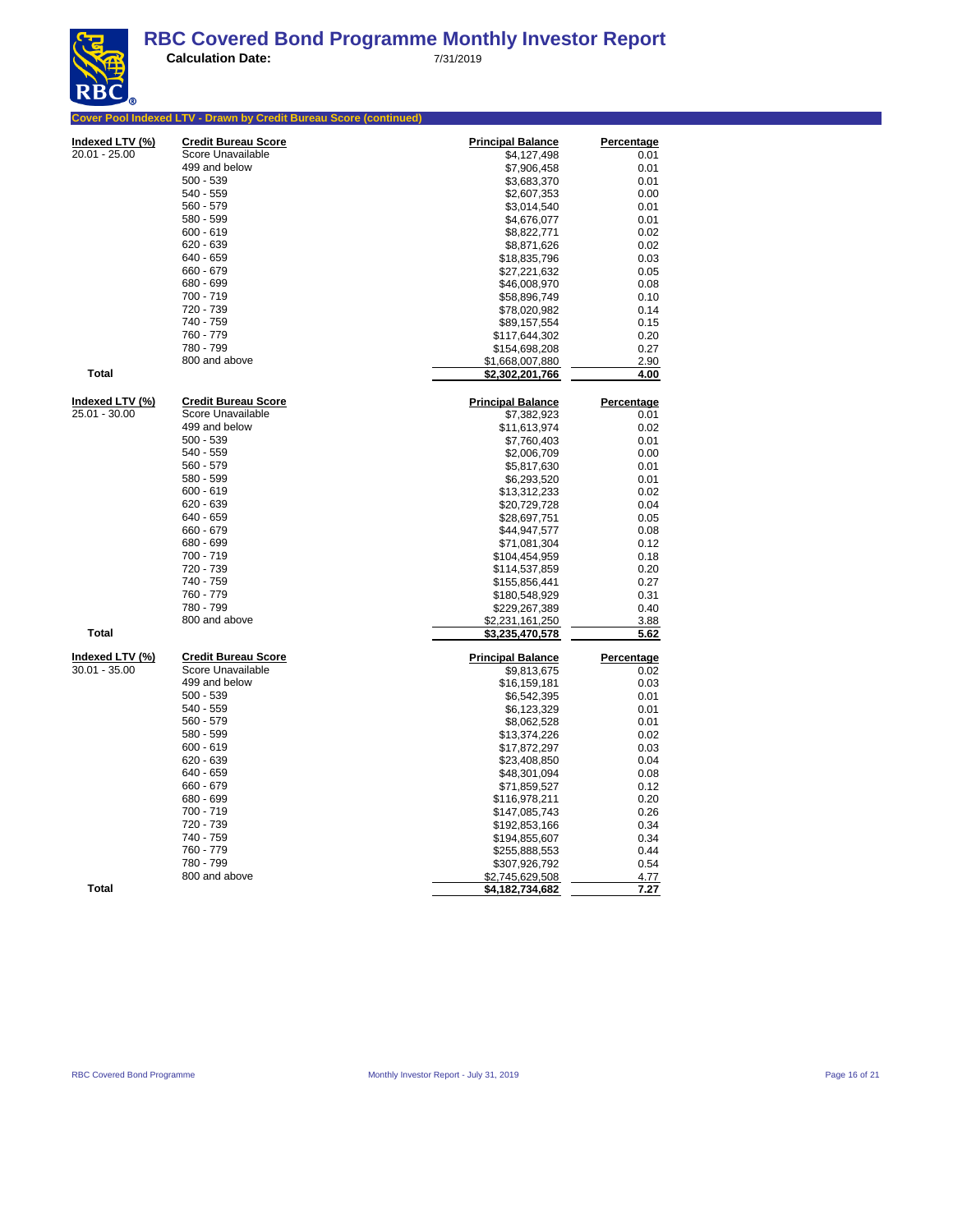**Calculation Date:** 7/31/2019

# **Cover Pool Indexed LTV - Drawn by Credit Bureau Score (continued)**

| മ |
|---|
|   |

| $35.01 - 40.00$<br>Score Unavailable<br>\$7,381,780<br>0.01<br>499 and below<br>\$10,493,710<br>0.02<br>$500 - 539$<br>0.01<br>\$8,377,718<br>540 - 559<br>\$8,319,992<br>0.01<br>560 - 579<br>\$11,520,868<br>0.02<br>580 - 599<br>\$15,663,068<br>0.03<br>$600 - 619$<br>\$22,947,925<br>0.04<br>620 - 639<br>\$41,105,664<br>0.07<br>640 - 659<br>\$75,282,702<br>0.13<br>660 - 679<br>\$107,418,885<br>0.19<br>680 - 699<br>\$142,408,874<br>0.25<br>700 - 719<br>0.39<br>\$223,322,958<br>720 - 739<br>0.42<br>\$243,328,469<br>740 - 759<br>0.48<br>\$273,934,199<br>760 - 779<br>0.58<br>\$333,519,593<br>780 - 799<br>0.70<br>\$400,289,653<br>800 and above<br>5.49<br>\$3,158,566,747<br>Total<br>8.84<br>\$5,083,882,805<br>Indexed LTV (%)<br><b>Credit Bureau Score</b><br><b>Principal Balance</b><br>Percentage<br>40.01 - 45.00<br>Score Unavailable<br>\$6,953,574<br>0.01<br>499 and below<br>0.04<br>\$21,206,209<br>$500 - 539$<br>0.03<br>\$18,605,917<br>540 - 559<br>\$11,624,042<br>0.02<br>560 - 579<br>0.03<br>\$14,948,657<br>580 - 599<br>\$23,474,282<br>0.04<br>$600 - 619$<br>\$39,071,562<br>0.07<br>620 - 639<br>\$54,219,283<br>0.09<br>640 - 659<br>\$87,147,796<br>0.15<br>660 - 679<br>\$140,850,501<br>0.24<br>680 - 699<br>\$185,931,364<br>0.32<br>700 - 719<br>0.44<br>\$250,493,486<br>720 - 739<br>\$308,833,200<br>0.54<br>740 - 759<br>0.59<br>\$337,966,336<br>760 - 779<br>0.68<br>\$392,069,710<br>780 - 799<br>0.85<br>\$488,982,676<br>800 and above<br>5.70<br>\$3,278,164,373<br><b>Total</b><br>9.84<br>\$5,660,542,970<br>Indexed LTV (%)<br><b>Credit Bureau Score</b><br><b>Principal Balance</b><br><b>Percentage</b><br>Score Unavailable<br>45.01 - 50.00<br>\$6,780,225<br>0.01<br>499 and below<br>0.02<br>\$13,692,897<br>$500 - 539$<br>0.02<br>\$13,926,592<br>540 - 559<br>\$14,111,610<br>0.02<br>560 - 579<br>\$15,692,818<br>0.03<br>580 - 599<br>\$24,990,280<br>0.04<br>$600 - 619$<br>\$37,770,711<br>0.07<br>$620 - 639$<br>\$62,735,581<br>0.11<br>640 - 659<br>\$93,925,277<br>0.16<br>660 - 679<br>\$147,337,998<br>0.26<br>680 - 699<br>\$217,345,748<br>0.38<br>700 - 719<br>0.51<br>\$294,670,631<br>720 - 739<br>0.57<br>\$325,514,609<br>740 - 759<br>0.62<br>\$356,459,869<br>760 - 779<br>0.73<br>\$422,159,742<br>780 - 799<br>0.88<br>\$503,958,539<br>800 and above<br>\$3,015,419,671<br>5.24<br>Total<br>9.68<br>\$5,566,492,796 | Indexed LTV (%) | <b>Credit Bureau Score</b> | <b>Principal Balance</b> | Percentage |
|-------------------------------------------------------------------------------------------------------------------------------------------------------------------------------------------------------------------------------------------------------------------------------------------------------------------------------------------------------------------------------------------------------------------------------------------------------------------------------------------------------------------------------------------------------------------------------------------------------------------------------------------------------------------------------------------------------------------------------------------------------------------------------------------------------------------------------------------------------------------------------------------------------------------------------------------------------------------------------------------------------------------------------------------------------------------------------------------------------------------------------------------------------------------------------------------------------------------------------------------------------------------------------------------------------------------------------------------------------------------------------------------------------------------------------------------------------------------------------------------------------------------------------------------------------------------------------------------------------------------------------------------------------------------------------------------------------------------------------------------------------------------------------------------------------------------------------------------------------------------------------------------------------------------------------------------------------------------------------------------------------------------------------------------------------------------------------------------------------------------------------------------------------------------------------------------------------------------------------------------------------------------------------------------------------------------------------------------------------------------------------------------------------------------------|-----------------|----------------------------|--------------------------|------------|
|                                                                                                                                                                                                                                                                                                                                                                                                                                                                                                                                                                                                                                                                                                                                                                                                                                                                                                                                                                                                                                                                                                                                                                                                                                                                                                                                                                                                                                                                                                                                                                                                                                                                                                                                                                                                                                                                                                                                                                                                                                                                                                                                                                                                                                                                                                                                                                                                                         |                 |                            |                          |            |
|                                                                                                                                                                                                                                                                                                                                                                                                                                                                                                                                                                                                                                                                                                                                                                                                                                                                                                                                                                                                                                                                                                                                                                                                                                                                                                                                                                                                                                                                                                                                                                                                                                                                                                                                                                                                                                                                                                                                                                                                                                                                                                                                                                                                                                                                                                                                                                                                                         |                 |                            |                          |            |
|                                                                                                                                                                                                                                                                                                                                                                                                                                                                                                                                                                                                                                                                                                                                                                                                                                                                                                                                                                                                                                                                                                                                                                                                                                                                                                                                                                                                                                                                                                                                                                                                                                                                                                                                                                                                                                                                                                                                                                                                                                                                                                                                                                                                                                                                                                                                                                                                                         |                 |                            |                          |            |
|                                                                                                                                                                                                                                                                                                                                                                                                                                                                                                                                                                                                                                                                                                                                                                                                                                                                                                                                                                                                                                                                                                                                                                                                                                                                                                                                                                                                                                                                                                                                                                                                                                                                                                                                                                                                                                                                                                                                                                                                                                                                                                                                                                                                                                                                                                                                                                                                                         |                 |                            |                          |            |
|                                                                                                                                                                                                                                                                                                                                                                                                                                                                                                                                                                                                                                                                                                                                                                                                                                                                                                                                                                                                                                                                                                                                                                                                                                                                                                                                                                                                                                                                                                                                                                                                                                                                                                                                                                                                                                                                                                                                                                                                                                                                                                                                                                                                                                                                                                                                                                                                                         |                 |                            |                          |            |
|                                                                                                                                                                                                                                                                                                                                                                                                                                                                                                                                                                                                                                                                                                                                                                                                                                                                                                                                                                                                                                                                                                                                                                                                                                                                                                                                                                                                                                                                                                                                                                                                                                                                                                                                                                                                                                                                                                                                                                                                                                                                                                                                                                                                                                                                                                                                                                                                                         |                 |                            |                          |            |
|                                                                                                                                                                                                                                                                                                                                                                                                                                                                                                                                                                                                                                                                                                                                                                                                                                                                                                                                                                                                                                                                                                                                                                                                                                                                                                                                                                                                                                                                                                                                                                                                                                                                                                                                                                                                                                                                                                                                                                                                                                                                                                                                                                                                                                                                                                                                                                                                                         |                 |                            |                          |            |
|                                                                                                                                                                                                                                                                                                                                                                                                                                                                                                                                                                                                                                                                                                                                                                                                                                                                                                                                                                                                                                                                                                                                                                                                                                                                                                                                                                                                                                                                                                                                                                                                                                                                                                                                                                                                                                                                                                                                                                                                                                                                                                                                                                                                                                                                                                                                                                                                                         |                 |                            |                          |            |
|                                                                                                                                                                                                                                                                                                                                                                                                                                                                                                                                                                                                                                                                                                                                                                                                                                                                                                                                                                                                                                                                                                                                                                                                                                                                                                                                                                                                                                                                                                                                                                                                                                                                                                                                                                                                                                                                                                                                                                                                                                                                                                                                                                                                                                                                                                                                                                                                                         |                 |                            |                          |            |
|                                                                                                                                                                                                                                                                                                                                                                                                                                                                                                                                                                                                                                                                                                                                                                                                                                                                                                                                                                                                                                                                                                                                                                                                                                                                                                                                                                                                                                                                                                                                                                                                                                                                                                                                                                                                                                                                                                                                                                                                                                                                                                                                                                                                                                                                                                                                                                                                                         |                 |                            |                          |            |
|                                                                                                                                                                                                                                                                                                                                                                                                                                                                                                                                                                                                                                                                                                                                                                                                                                                                                                                                                                                                                                                                                                                                                                                                                                                                                                                                                                                                                                                                                                                                                                                                                                                                                                                                                                                                                                                                                                                                                                                                                                                                                                                                                                                                                                                                                                                                                                                                                         |                 |                            |                          |            |
|                                                                                                                                                                                                                                                                                                                                                                                                                                                                                                                                                                                                                                                                                                                                                                                                                                                                                                                                                                                                                                                                                                                                                                                                                                                                                                                                                                                                                                                                                                                                                                                                                                                                                                                                                                                                                                                                                                                                                                                                                                                                                                                                                                                                                                                                                                                                                                                                                         |                 |                            |                          |            |
|                                                                                                                                                                                                                                                                                                                                                                                                                                                                                                                                                                                                                                                                                                                                                                                                                                                                                                                                                                                                                                                                                                                                                                                                                                                                                                                                                                                                                                                                                                                                                                                                                                                                                                                                                                                                                                                                                                                                                                                                                                                                                                                                                                                                                                                                                                                                                                                                                         |                 |                            |                          |            |
|                                                                                                                                                                                                                                                                                                                                                                                                                                                                                                                                                                                                                                                                                                                                                                                                                                                                                                                                                                                                                                                                                                                                                                                                                                                                                                                                                                                                                                                                                                                                                                                                                                                                                                                                                                                                                                                                                                                                                                                                                                                                                                                                                                                                                                                                                                                                                                                                                         |                 |                            |                          |            |
|                                                                                                                                                                                                                                                                                                                                                                                                                                                                                                                                                                                                                                                                                                                                                                                                                                                                                                                                                                                                                                                                                                                                                                                                                                                                                                                                                                                                                                                                                                                                                                                                                                                                                                                                                                                                                                                                                                                                                                                                                                                                                                                                                                                                                                                                                                                                                                                                                         |                 |                            |                          |            |
|                                                                                                                                                                                                                                                                                                                                                                                                                                                                                                                                                                                                                                                                                                                                                                                                                                                                                                                                                                                                                                                                                                                                                                                                                                                                                                                                                                                                                                                                                                                                                                                                                                                                                                                                                                                                                                                                                                                                                                                                                                                                                                                                                                                                                                                                                                                                                                                                                         |                 |                            |                          |            |
|                                                                                                                                                                                                                                                                                                                                                                                                                                                                                                                                                                                                                                                                                                                                                                                                                                                                                                                                                                                                                                                                                                                                                                                                                                                                                                                                                                                                                                                                                                                                                                                                                                                                                                                                                                                                                                                                                                                                                                                                                                                                                                                                                                                                                                                                                                                                                                                                                         |                 |                            |                          |            |
|                                                                                                                                                                                                                                                                                                                                                                                                                                                                                                                                                                                                                                                                                                                                                                                                                                                                                                                                                                                                                                                                                                                                                                                                                                                                                                                                                                                                                                                                                                                                                                                                                                                                                                                                                                                                                                                                                                                                                                                                                                                                                                                                                                                                                                                                                                                                                                                                                         |                 |                            |                          |            |
|                                                                                                                                                                                                                                                                                                                                                                                                                                                                                                                                                                                                                                                                                                                                                                                                                                                                                                                                                                                                                                                                                                                                                                                                                                                                                                                                                                                                                                                                                                                                                                                                                                                                                                                                                                                                                                                                                                                                                                                                                                                                                                                                                                                                                                                                                                                                                                                                                         |                 |                            |                          |            |
|                                                                                                                                                                                                                                                                                                                                                                                                                                                                                                                                                                                                                                                                                                                                                                                                                                                                                                                                                                                                                                                                                                                                                                                                                                                                                                                                                                                                                                                                                                                                                                                                                                                                                                                                                                                                                                                                                                                                                                                                                                                                                                                                                                                                                                                                                                                                                                                                                         |                 |                            |                          |            |
|                                                                                                                                                                                                                                                                                                                                                                                                                                                                                                                                                                                                                                                                                                                                                                                                                                                                                                                                                                                                                                                                                                                                                                                                                                                                                                                                                                                                                                                                                                                                                                                                                                                                                                                                                                                                                                                                                                                                                                                                                                                                                                                                                                                                                                                                                                                                                                                                                         |                 |                            |                          |            |
|                                                                                                                                                                                                                                                                                                                                                                                                                                                                                                                                                                                                                                                                                                                                                                                                                                                                                                                                                                                                                                                                                                                                                                                                                                                                                                                                                                                                                                                                                                                                                                                                                                                                                                                                                                                                                                                                                                                                                                                                                                                                                                                                                                                                                                                                                                                                                                                                                         |                 |                            |                          |            |
|                                                                                                                                                                                                                                                                                                                                                                                                                                                                                                                                                                                                                                                                                                                                                                                                                                                                                                                                                                                                                                                                                                                                                                                                                                                                                                                                                                                                                                                                                                                                                                                                                                                                                                                                                                                                                                                                                                                                                                                                                                                                                                                                                                                                                                                                                                                                                                                                                         |                 |                            |                          |            |
|                                                                                                                                                                                                                                                                                                                                                                                                                                                                                                                                                                                                                                                                                                                                                                                                                                                                                                                                                                                                                                                                                                                                                                                                                                                                                                                                                                                                                                                                                                                                                                                                                                                                                                                                                                                                                                                                                                                                                                                                                                                                                                                                                                                                                                                                                                                                                                                                                         |                 |                            |                          |            |
|                                                                                                                                                                                                                                                                                                                                                                                                                                                                                                                                                                                                                                                                                                                                                                                                                                                                                                                                                                                                                                                                                                                                                                                                                                                                                                                                                                                                                                                                                                                                                                                                                                                                                                                                                                                                                                                                                                                                                                                                                                                                                                                                                                                                                                                                                                                                                                                                                         |                 |                            |                          |            |
|                                                                                                                                                                                                                                                                                                                                                                                                                                                                                                                                                                                                                                                                                                                                                                                                                                                                                                                                                                                                                                                                                                                                                                                                                                                                                                                                                                                                                                                                                                                                                                                                                                                                                                                                                                                                                                                                                                                                                                                                                                                                                                                                                                                                                                                                                                                                                                                                                         |                 |                            |                          |            |
|                                                                                                                                                                                                                                                                                                                                                                                                                                                                                                                                                                                                                                                                                                                                                                                                                                                                                                                                                                                                                                                                                                                                                                                                                                                                                                                                                                                                                                                                                                                                                                                                                                                                                                                                                                                                                                                                                                                                                                                                                                                                                                                                                                                                                                                                                                                                                                                                                         |                 |                            |                          |            |
|                                                                                                                                                                                                                                                                                                                                                                                                                                                                                                                                                                                                                                                                                                                                                                                                                                                                                                                                                                                                                                                                                                                                                                                                                                                                                                                                                                                                                                                                                                                                                                                                                                                                                                                                                                                                                                                                                                                                                                                                                                                                                                                                                                                                                                                                                                                                                                                                                         |                 |                            |                          |            |
|                                                                                                                                                                                                                                                                                                                                                                                                                                                                                                                                                                                                                                                                                                                                                                                                                                                                                                                                                                                                                                                                                                                                                                                                                                                                                                                                                                                                                                                                                                                                                                                                                                                                                                                                                                                                                                                                                                                                                                                                                                                                                                                                                                                                                                                                                                                                                                                                                         |                 |                            |                          |            |
|                                                                                                                                                                                                                                                                                                                                                                                                                                                                                                                                                                                                                                                                                                                                                                                                                                                                                                                                                                                                                                                                                                                                                                                                                                                                                                                                                                                                                                                                                                                                                                                                                                                                                                                                                                                                                                                                                                                                                                                                                                                                                                                                                                                                                                                                                                                                                                                                                         |                 |                            |                          |            |
|                                                                                                                                                                                                                                                                                                                                                                                                                                                                                                                                                                                                                                                                                                                                                                                                                                                                                                                                                                                                                                                                                                                                                                                                                                                                                                                                                                                                                                                                                                                                                                                                                                                                                                                                                                                                                                                                                                                                                                                                                                                                                                                                                                                                                                                                                                                                                                                                                         |                 |                            |                          |            |
|                                                                                                                                                                                                                                                                                                                                                                                                                                                                                                                                                                                                                                                                                                                                                                                                                                                                                                                                                                                                                                                                                                                                                                                                                                                                                                                                                                                                                                                                                                                                                                                                                                                                                                                                                                                                                                                                                                                                                                                                                                                                                                                                                                                                                                                                                                                                                                                                                         |                 |                            |                          |            |
|                                                                                                                                                                                                                                                                                                                                                                                                                                                                                                                                                                                                                                                                                                                                                                                                                                                                                                                                                                                                                                                                                                                                                                                                                                                                                                                                                                                                                                                                                                                                                                                                                                                                                                                                                                                                                                                                                                                                                                                                                                                                                                                                                                                                                                                                                                                                                                                                                         |                 |                            |                          |            |
|                                                                                                                                                                                                                                                                                                                                                                                                                                                                                                                                                                                                                                                                                                                                                                                                                                                                                                                                                                                                                                                                                                                                                                                                                                                                                                                                                                                                                                                                                                                                                                                                                                                                                                                                                                                                                                                                                                                                                                                                                                                                                                                                                                                                                                                                                                                                                                                                                         |                 |                            |                          |            |
|                                                                                                                                                                                                                                                                                                                                                                                                                                                                                                                                                                                                                                                                                                                                                                                                                                                                                                                                                                                                                                                                                                                                                                                                                                                                                                                                                                                                                                                                                                                                                                                                                                                                                                                                                                                                                                                                                                                                                                                                                                                                                                                                                                                                                                                                                                                                                                                                                         |                 |                            |                          |            |
|                                                                                                                                                                                                                                                                                                                                                                                                                                                                                                                                                                                                                                                                                                                                                                                                                                                                                                                                                                                                                                                                                                                                                                                                                                                                                                                                                                                                                                                                                                                                                                                                                                                                                                                                                                                                                                                                                                                                                                                                                                                                                                                                                                                                                                                                                                                                                                                                                         |                 |                            |                          |            |
|                                                                                                                                                                                                                                                                                                                                                                                                                                                                                                                                                                                                                                                                                                                                                                                                                                                                                                                                                                                                                                                                                                                                                                                                                                                                                                                                                                                                                                                                                                                                                                                                                                                                                                                                                                                                                                                                                                                                                                                                                                                                                                                                                                                                                                                                                                                                                                                                                         |                 |                            |                          |            |
|                                                                                                                                                                                                                                                                                                                                                                                                                                                                                                                                                                                                                                                                                                                                                                                                                                                                                                                                                                                                                                                                                                                                                                                                                                                                                                                                                                                                                                                                                                                                                                                                                                                                                                                                                                                                                                                                                                                                                                                                                                                                                                                                                                                                                                                                                                                                                                                                                         |                 |                            |                          |            |
|                                                                                                                                                                                                                                                                                                                                                                                                                                                                                                                                                                                                                                                                                                                                                                                                                                                                                                                                                                                                                                                                                                                                                                                                                                                                                                                                                                                                                                                                                                                                                                                                                                                                                                                                                                                                                                                                                                                                                                                                                                                                                                                                                                                                                                                                                                                                                                                                                         |                 |                            |                          |            |
|                                                                                                                                                                                                                                                                                                                                                                                                                                                                                                                                                                                                                                                                                                                                                                                                                                                                                                                                                                                                                                                                                                                                                                                                                                                                                                                                                                                                                                                                                                                                                                                                                                                                                                                                                                                                                                                                                                                                                                                                                                                                                                                                                                                                                                                                                                                                                                                                                         |                 |                            |                          |            |
|                                                                                                                                                                                                                                                                                                                                                                                                                                                                                                                                                                                                                                                                                                                                                                                                                                                                                                                                                                                                                                                                                                                                                                                                                                                                                                                                                                                                                                                                                                                                                                                                                                                                                                                                                                                                                                                                                                                                                                                                                                                                                                                                                                                                                                                                                                                                                                                                                         |                 |                            |                          |            |
|                                                                                                                                                                                                                                                                                                                                                                                                                                                                                                                                                                                                                                                                                                                                                                                                                                                                                                                                                                                                                                                                                                                                                                                                                                                                                                                                                                                                                                                                                                                                                                                                                                                                                                                                                                                                                                                                                                                                                                                                                                                                                                                                                                                                                                                                                                                                                                                                                         |                 |                            |                          |            |
|                                                                                                                                                                                                                                                                                                                                                                                                                                                                                                                                                                                                                                                                                                                                                                                                                                                                                                                                                                                                                                                                                                                                                                                                                                                                                                                                                                                                                                                                                                                                                                                                                                                                                                                                                                                                                                                                                                                                                                                                                                                                                                                                                                                                                                                                                                                                                                                                                         |                 |                            |                          |            |
|                                                                                                                                                                                                                                                                                                                                                                                                                                                                                                                                                                                                                                                                                                                                                                                                                                                                                                                                                                                                                                                                                                                                                                                                                                                                                                                                                                                                                                                                                                                                                                                                                                                                                                                                                                                                                                                                                                                                                                                                                                                                                                                                                                                                                                                                                                                                                                                                                         |                 |                            |                          |            |
|                                                                                                                                                                                                                                                                                                                                                                                                                                                                                                                                                                                                                                                                                                                                                                                                                                                                                                                                                                                                                                                                                                                                                                                                                                                                                                                                                                                                                                                                                                                                                                                                                                                                                                                                                                                                                                                                                                                                                                                                                                                                                                                                                                                                                                                                                                                                                                                                                         |                 |                            |                          |            |
|                                                                                                                                                                                                                                                                                                                                                                                                                                                                                                                                                                                                                                                                                                                                                                                                                                                                                                                                                                                                                                                                                                                                                                                                                                                                                                                                                                                                                                                                                                                                                                                                                                                                                                                                                                                                                                                                                                                                                                                                                                                                                                                                                                                                                                                                                                                                                                                                                         |                 |                            |                          |            |
|                                                                                                                                                                                                                                                                                                                                                                                                                                                                                                                                                                                                                                                                                                                                                                                                                                                                                                                                                                                                                                                                                                                                                                                                                                                                                                                                                                                                                                                                                                                                                                                                                                                                                                                                                                                                                                                                                                                                                                                                                                                                                                                                                                                                                                                                                                                                                                                                                         |                 |                            |                          |            |
|                                                                                                                                                                                                                                                                                                                                                                                                                                                                                                                                                                                                                                                                                                                                                                                                                                                                                                                                                                                                                                                                                                                                                                                                                                                                                                                                                                                                                                                                                                                                                                                                                                                                                                                                                                                                                                                                                                                                                                                                                                                                                                                                                                                                                                                                                                                                                                                                                         |                 |                            |                          |            |
|                                                                                                                                                                                                                                                                                                                                                                                                                                                                                                                                                                                                                                                                                                                                                                                                                                                                                                                                                                                                                                                                                                                                                                                                                                                                                                                                                                                                                                                                                                                                                                                                                                                                                                                                                                                                                                                                                                                                                                                                                                                                                                                                                                                                                                                                                                                                                                                                                         |                 |                            |                          |            |
|                                                                                                                                                                                                                                                                                                                                                                                                                                                                                                                                                                                                                                                                                                                                                                                                                                                                                                                                                                                                                                                                                                                                                                                                                                                                                                                                                                                                                                                                                                                                                                                                                                                                                                                                                                                                                                                                                                                                                                                                                                                                                                                                                                                                                                                                                                                                                                                                                         |                 |                            |                          |            |
|                                                                                                                                                                                                                                                                                                                                                                                                                                                                                                                                                                                                                                                                                                                                                                                                                                                                                                                                                                                                                                                                                                                                                                                                                                                                                                                                                                                                                                                                                                                                                                                                                                                                                                                                                                                                                                                                                                                                                                                                                                                                                                                                                                                                                                                                                                                                                                                                                         |                 |                            |                          |            |
|                                                                                                                                                                                                                                                                                                                                                                                                                                                                                                                                                                                                                                                                                                                                                                                                                                                                                                                                                                                                                                                                                                                                                                                                                                                                                                                                                                                                                                                                                                                                                                                                                                                                                                                                                                                                                                                                                                                                                                                                                                                                                                                                                                                                                                                                                                                                                                                                                         |                 |                            |                          |            |
|                                                                                                                                                                                                                                                                                                                                                                                                                                                                                                                                                                                                                                                                                                                                                                                                                                                                                                                                                                                                                                                                                                                                                                                                                                                                                                                                                                                                                                                                                                                                                                                                                                                                                                                                                                                                                                                                                                                                                                                                                                                                                                                                                                                                                                                                                                                                                                                                                         |                 |                            |                          |            |
|                                                                                                                                                                                                                                                                                                                                                                                                                                                                                                                                                                                                                                                                                                                                                                                                                                                                                                                                                                                                                                                                                                                                                                                                                                                                                                                                                                                                                                                                                                                                                                                                                                                                                                                                                                                                                                                                                                                                                                                                                                                                                                                                                                                                                                                                                                                                                                                                                         |                 |                            |                          |            |
|                                                                                                                                                                                                                                                                                                                                                                                                                                                                                                                                                                                                                                                                                                                                                                                                                                                                                                                                                                                                                                                                                                                                                                                                                                                                                                                                                                                                                                                                                                                                                                                                                                                                                                                                                                                                                                                                                                                                                                                                                                                                                                                                                                                                                                                                                                                                                                                                                         |                 |                            |                          |            |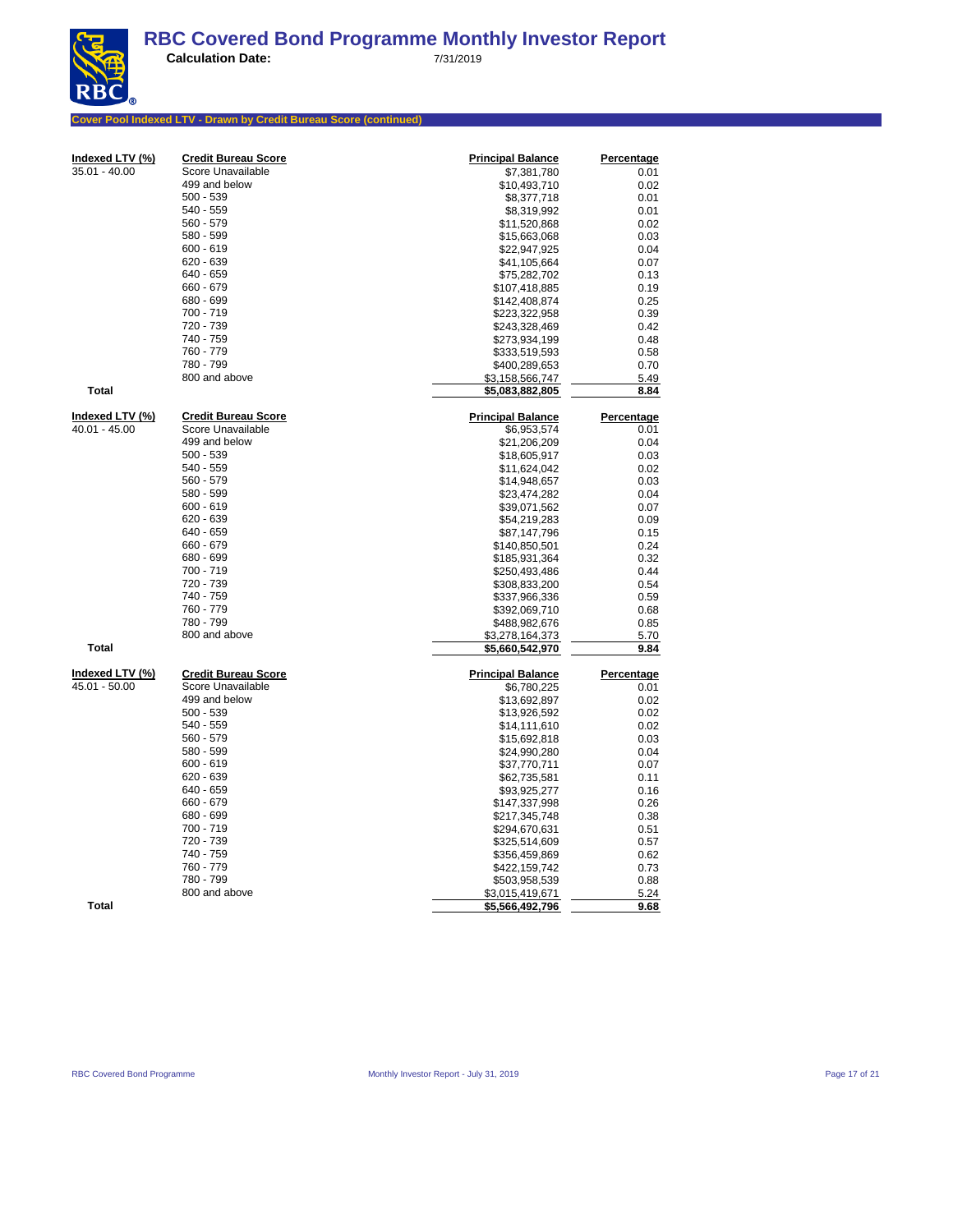|                 | Cover Pool Indexed LTV - Drawn by Credit Bureau Score (continued) |                          |                   |
|-----------------|-------------------------------------------------------------------|--------------------------|-------------------|
| Indexed LTV (%) | <b>Credit Bureau Score</b>                                        | <b>Principal Balance</b> | <b>Percentage</b> |
| $50.01 - 55.00$ | Score Unavailable                                                 | \$8,226,898              | 0.01              |
|                 | 499 and below                                                     | \$11,444,805             | 0.02              |
|                 | $500 - 539$                                                       | \$12,012,715             | 0.02              |
|                 | $540 - 559$                                                       | \$10,635,025             | 0.02              |
|                 | 560 - 579                                                         | \$21,159,497             | 0.04              |
|                 | 580 - 599                                                         | \$26,604,567             | 0.05              |
|                 | $600 - 619$                                                       | \$37,886,948             | 0.07              |
|                 | 620 - 639                                                         | \$61,043,106             | 0.11              |
|                 | 640 - 659                                                         | \$108,163,170            | 0.19              |
|                 | 660 - 679                                                         | \$161,071,314            | 0.28              |
|                 | 680 - 699                                                         | \$232,937,953            | 0.40              |
|                 | 700 - 719                                                         | \$300,560,910            | 0.52              |
|                 | 720 - 739                                                         | \$368,762,880            | 0.64              |
|                 | 740 - 759                                                         | \$404,188,163            | 0.70              |
|                 | 760 - 779                                                         | \$438,717,435            | 0.76              |
|                 | 780 - 799                                                         | \$511,011,699            | 0.89              |
|                 | 800 and above                                                     | \$2,707,354,155          | 4.71              |
| <b>Total</b>    |                                                                   | \$5,421,781,239          | 9.42              |
|                 |                                                                   |                          |                   |
| Indexed LTV (%) | <b>Credit Bureau Score</b>                                        | <b>Principal Balance</b> | Percentage        |
| 55.01 - 60.00   | Score Unavailable                                                 | \$4,854,434              | 0.01              |
|                 | 499 and below                                                     | \$11,643,770             | 0.02              |
|                 | $500 - 539$                                                       | \$11,629,348             | 0.02              |
|                 | 540 - 559                                                         | \$6,265,450              | 0.01              |
|                 | $560 - 579$                                                       | \$12,675,252             | 0.02              |
|                 | 580 - 599                                                         | \$20,160,377             | 0.04              |
|                 | $600 - 619$                                                       | \$35,178,007             | 0.06              |
|                 | 620 - 639                                                         | \$67,017,246             | 0.12              |
|                 | 640 - 659                                                         | \$93,834,263             | 0.16              |
|                 | 660 - 679                                                         | \$149,693,559            | 0.26              |
|                 | 680 - 699                                                         | \$203,596,476            | 0.35              |
|                 | 700 - 719                                                         | \$277,915,136            | 0.48              |
|                 | 720 - 739                                                         | \$338,984,141            | 0.59              |
|                 | 740 - 759                                                         | \$361,160,015            | 0.63              |
|                 | 760 - 779                                                         | \$415,141,679            | 0.72              |
|                 | 780 - 799                                                         | \$473,889,914            | 0.82              |
|                 | 800 and above                                                     | \$2,302,722,403          | 4.00              |
| <b>Total</b>    |                                                                   | \$4,786,361,472          | 8.32              |
| Indexed LTV (%) | <b>Credit Bureau Score</b>                                        | <b>Principal Balance</b> | Percentage        |
| $60.01 - 65.00$ | Score Unavailable                                                 | \$1,868,966              | 0.00              |
|                 | 499 and below                                                     | \$7,792,881              | 0.01              |
|                 | $500 - 539$                                                       | \$10,742,736             | 0.02              |
|                 | 540 - 559                                                         | \$9,345,729              | 0.02              |
|                 | 560 - 579                                                         | \$11,611,363             | 0.02              |
|                 | 580 - 599                                                         | \$16,293,401             | 0.03              |
|                 | $600 - 619$                                                       | \$33,717,825             | 0.06              |
|                 | 620 - 639                                                         | \$55.814.814             | 0.10              |
|                 | 640 - 659                                                         | \$90,323,993             | 0.16              |
|                 | 660 - 679                                                         | \$162,884,563            | 0.28              |
|                 | 680 - 699                                                         | \$219,496,066            | 0.38              |
|                 | 700 - 719                                                         | \$267,286,009            | 0.46              |
|                 | 720 - 739                                                         | \$327,309,983            | 0.57              |
|                 | 740 - 759                                                         | \$371,095,741            | 0.65              |
|                 | 760 - 779                                                         | \$438,819,454            | 0.76              |
|                 | 780 - 799                                                         | \$489,991,251            | 0.85              |
|                 | 800 and above                                                     | \$2,286,980,655          | 3.98              |
| <b>Total</b>    |                                                                   | \$4,801,375,431          | 8.35              |
|                 |                                                                   |                          |                   |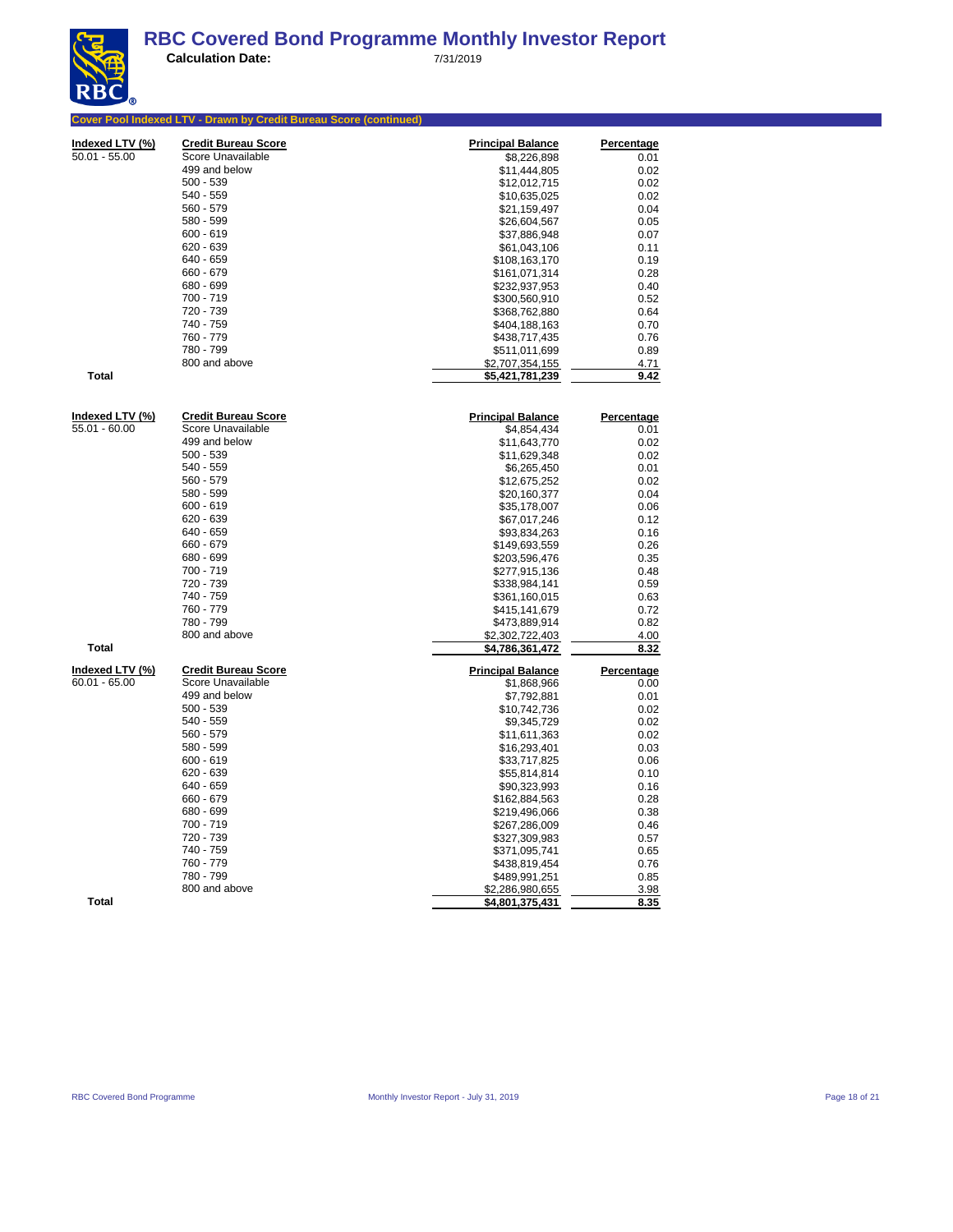| Indexed LTV (%) | <b>Credit Bureau Score</b> | <b>Principal Balance</b>                | <b>Percentage</b>         |
|-----------------|----------------------------|-----------------------------------------|---------------------------|
| 65.01 - 70.00   | Score Unavailable          | \$1,350,248                             | 0.00                      |
|                 | 499 and below              | \$9,700,064                             | 0.02                      |
|                 | $500 - 539$                | \$9,009,697                             | 0.02                      |
|                 | 540 - 559                  | \$6,105,262                             | 0.01                      |
|                 | $560 - 579$                | \$16,377,596                            | 0.03                      |
|                 | 580 - 599                  | \$17,448,583                            | 0.03                      |
|                 | $600 - 619$                | \$30,202,483                            | 0.05                      |
|                 | $620 - 639$                | \$56,595,445                            | 0.10                      |
|                 | 640 - 659                  | \$112,508,962                           | 0.20                      |
|                 | 660 - 679                  | \$156,164,144                           | 0.27                      |
|                 | 680 - 699                  | \$237,964,242                           | 0.41                      |
|                 | 700 - 719                  | \$281,603,436                           | 0.49                      |
|                 | 720 - 739                  | \$329,544,535                           | 0.57                      |
|                 | 740 - 759                  | \$352,149,364                           | 0.61                      |
|                 | 760 - 779                  | \$380,058,702                           | 0.66                      |
|                 | 780 - 799                  | \$452,618,370                           | 0.79                      |
|                 | 800 and above              | \$2,169,836,935                         | 3.77                      |
| Total           |                            | \$4,619,238,068                         | 8.03                      |
| Indexed LTV (%) | <b>Credit Bureau Score</b> |                                         |                           |
| 70.01 - 75.00   | Score Unavailable          | <b>Principal Balance</b><br>\$1,791,730 | <b>Percentage</b><br>0.00 |
|                 | 499 and below              | \$7,284,313                             | 0.01                      |
|                 | $500 - 539$                | \$12,690,089                            | 0.02                      |
|                 | 540 - 559                  | \$5,746,608                             | 0.01                      |
|                 | $560 - 579$                | \$13,277,728                            | 0.02                      |
|                 | 580 - 599                  | \$17,795,811                            | 0.03                      |
|                 | $600 - 619$                | \$40,043,246                            | 0.07                      |
|                 | $620 - 639$                | \$74,953,622                            | 0.13                      |
|                 | 640 - 659                  | \$112,037,551                           | 0.19                      |
|                 | 660 - 679                  | \$191,958,709                           | 0.33                      |
|                 | 680 - 699                  | \$264,477,956                           | 0.46                      |
|                 | 700 - 719                  | \$298,870,907                           | 0.52                      |
|                 | 720 - 739                  | \$357,193,768                           | 0.62                      |
|                 | 740 - 759                  | \$368,899,504                           | 0.64                      |
|                 | 760 - 779                  | \$417,248,779                           | 0.73                      |
|                 | 780 - 799                  | \$423,803,341                           | 0.74                      |
|                 | 800 and above              | \$1,999,418,153                         | 3.48                      |
| <b>Total</b>    |                            | \$4,607,491,814                         | 8.01                      |
| Indexed LTV (%) | <b>Credit Bureau Score</b> | <b>Principal Balance</b>                | Percentage                |
| 75.01 - 80.00   | Score Unavailable          | \$1,171,214                             | 0.00                      |
|                 | 499 and below              | \$5,917,519                             | 0.01                      |
|                 | $500 - 539$                | \$7,525,998                             | 0.01                      |
|                 | 540 - 559                  | \$5,531,983                             | 0.01                      |
|                 | $560 - 579$                | \$12,104,840                            | 0.02                      |
|                 | 580 - 599                  | \$17,330,776                            | 0.03                      |
|                 | $600 - 619$                | \$27,557,731                            | 0.05                      |
|                 | $620 - 639$                | \$69,247,181                            | 0.12                      |
|                 | 640 - 659                  | \$103,428,397                           | 0.18                      |
|                 | 660 - 679                  | \$154,171,124                           | 0.27                      |
|                 | 680 - 699                  | \$232,464,111                           | 0.40                      |
|                 | 700 - 719                  | \$260,587,228                           | 0.45                      |
|                 | 720 - 739                  | \$307,022,398                           | 0.53                      |
|                 | 740 - 759                  | \$300,308,716                           | 0.52                      |
|                 | 760 - 779                  | \$360,006,292                           | 0.63                      |
|                 | 780 - 799                  | \$368,493,165                           | 0.64                      |
|                 | 800 and above              | \$1,297,372,870                         | 2.26                      |
| <b>Total</b>    |                            | <u>\$3,530,241,544</u>                  | <u>6.14</u>               |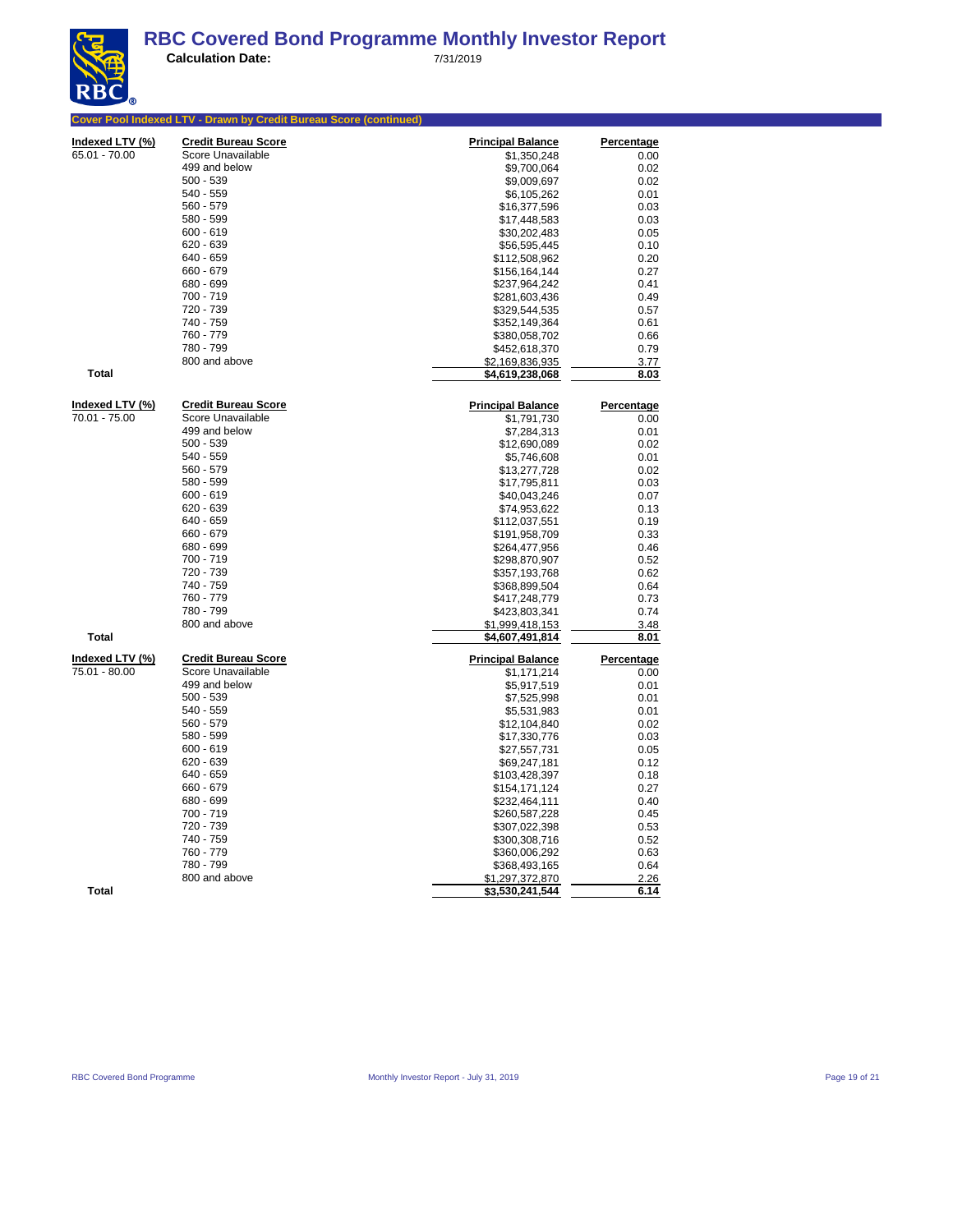

|                    | <b>Cover Pool Indexed LTV - Drawn by Credit Bureau Score (continued)</b> |                          |                   |
|--------------------|--------------------------------------------------------------------------|--------------------------|-------------------|
| Indexed LTV (%)    | <b>Credit Bureau Score</b>                                               | <b>Principal Balance</b> | <b>Percentage</b> |
|                    | Score Unavailable                                                        | \$257,787                | 0.00              |
| > 80.00            | 499 and below                                                            | \$1,450,273              | 0.00              |
|                    | $500 - 539$                                                              | \$1,746,502              | 0.00              |
|                    | 540 - 559                                                                | \$2,677,942              | 0.00              |
|                    | 560 - 579                                                                | \$2,307,793              | 0.00              |
|                    | 580 - 599                                                                | \$3,984,651              | 0.01              |
|                    | $600 - 619$                                                              | \$4,845,419              | 0.01              |
|                    | $620 - 639$                                                              | \$10,472,939             | 0.02              |
|                    | 640 - 659                                                                | \$19,358,119             | 0.03              |
|                    | 660 - 679                                                                | \$19,889,774             | 0.03              |
|                    | 680 - 699                                                                | \$37,736,526             | 0.07              |
|                    | $700 - 719$                                                              | \$38,107,005             | 0.07              |
|                    | 720 - 739                                                                | \$37,497,607             | 0.07              |
|                    | 740 - 759                                                                | \$40,584,600             | 0.07              |
|                    | 760 - 779                                                                | \$34,511,994             | 0.06              |
|                    | 780 - 799                                                                | \$24,839,645             | 0.04              |
|                    | 800 and above                                                            | \$92,329,445             | 0.16              |
| <b>Total</b>       |                                                                          | \$372,598,020            | 0.65              |
| <b>Grand Total</b> |                                                                          | \$57,531,298,339         | 100.00            |